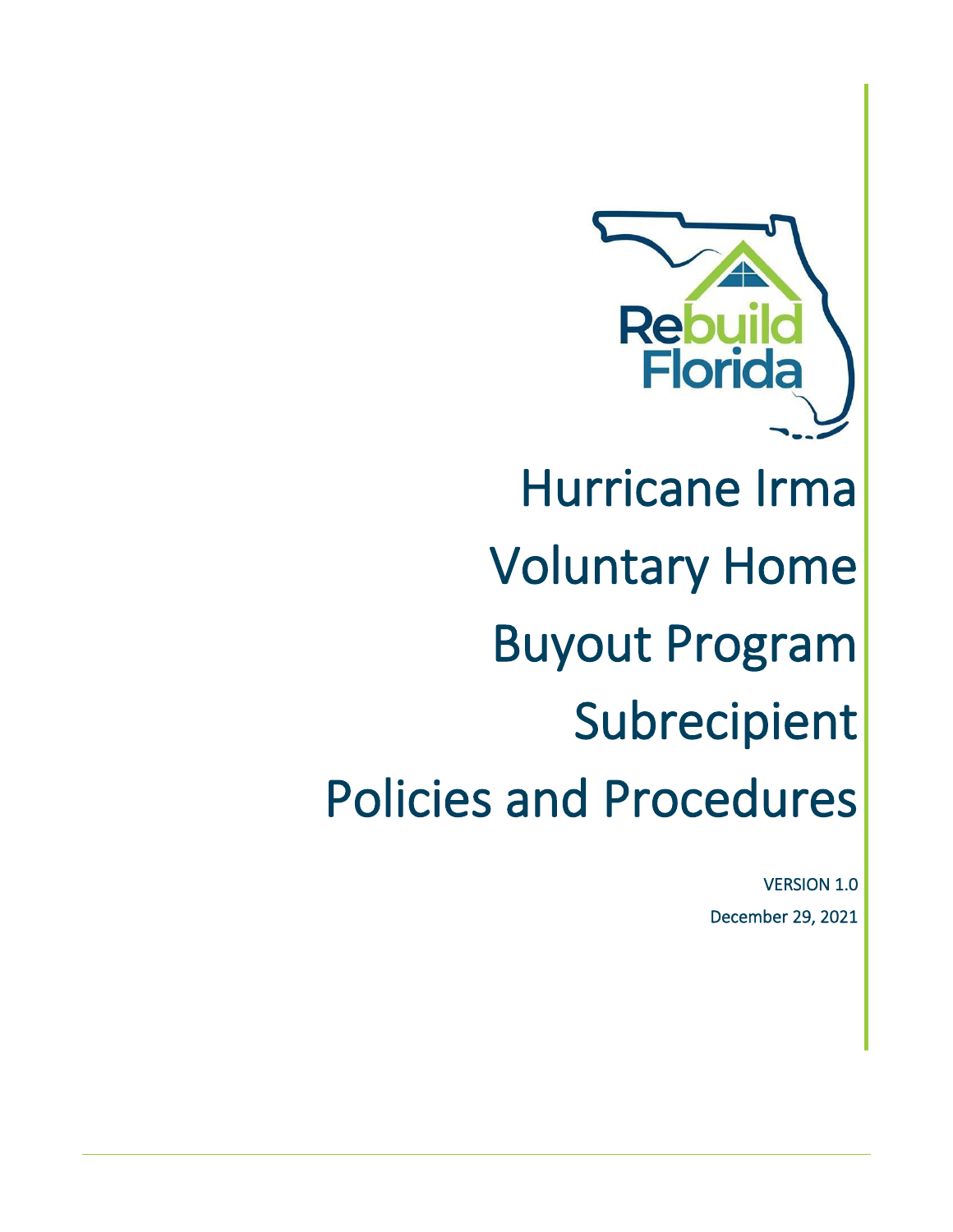# VERSION HISTORY

| <b>Version</b><br><b>Number</b> | <b>Change Date</b> | <b>Summary of Changes</b>          |
|---------------------------------|--------------------|------------------------------------|
| 1.0                             | 12/29/2021         | <b>Original Document Published</b> |
|                                 |                    |                                    |
|                                 |                    |                                    |
|                                 |                    |                                    |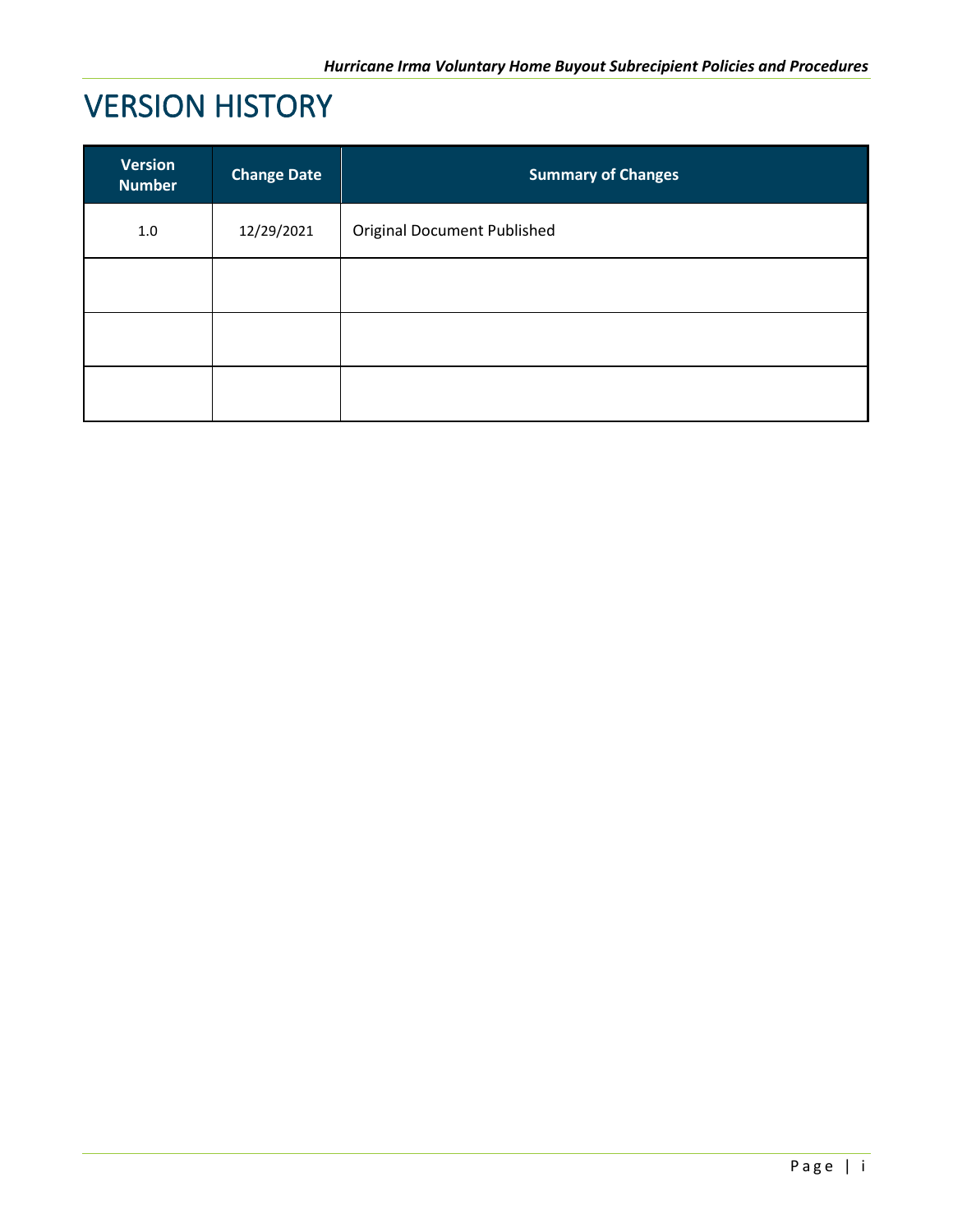# Version Policy

Version history is tracked in the Version History Table (page iii), with notes regarding version changes. Dates of each publication are also tracked in this table.

Substantive changes in this document that reflect a policy change will result in the issuance of a new version of the document. For example, a substantive policy change after the issuance of Version 1.0 would result in the issuance of Version 2.0, an increase in the primary version number. Non-substantive changes such as minor wording and editing or clarification of existing policy that do not affect interpretation or applicability of the policy will be included in minor version updates denoted by a sequential number increase behind the primary version number (i.e., Version 2.1, Version 2.2, etc.).

# Policy Change Control

Policy review and changes for the State of Florida Community Development Block Grant - Disaster Recovery Program are considered through a change-control process. Policy clarifications, additions, or deletions are needed during the course of the program to more precisely define the rules by which the Program will operate. Program staff will document policy-change requests that will be tracked in the program files. Requests are compiled and brought before supervisory staff in a policy meeting. Subject matter experts working in a particular policy area or task area that will be affected by the policy decision may be invited to assist in policy evaluation, if necessary. Policy meetings will be held as frequently as is necessary to consider policy decisions critical to moving the Program forward in a timely manner. Policy decisions will be documented and will result in the revision of the Department of Economic Opportunity's Policies and Procedures Manual.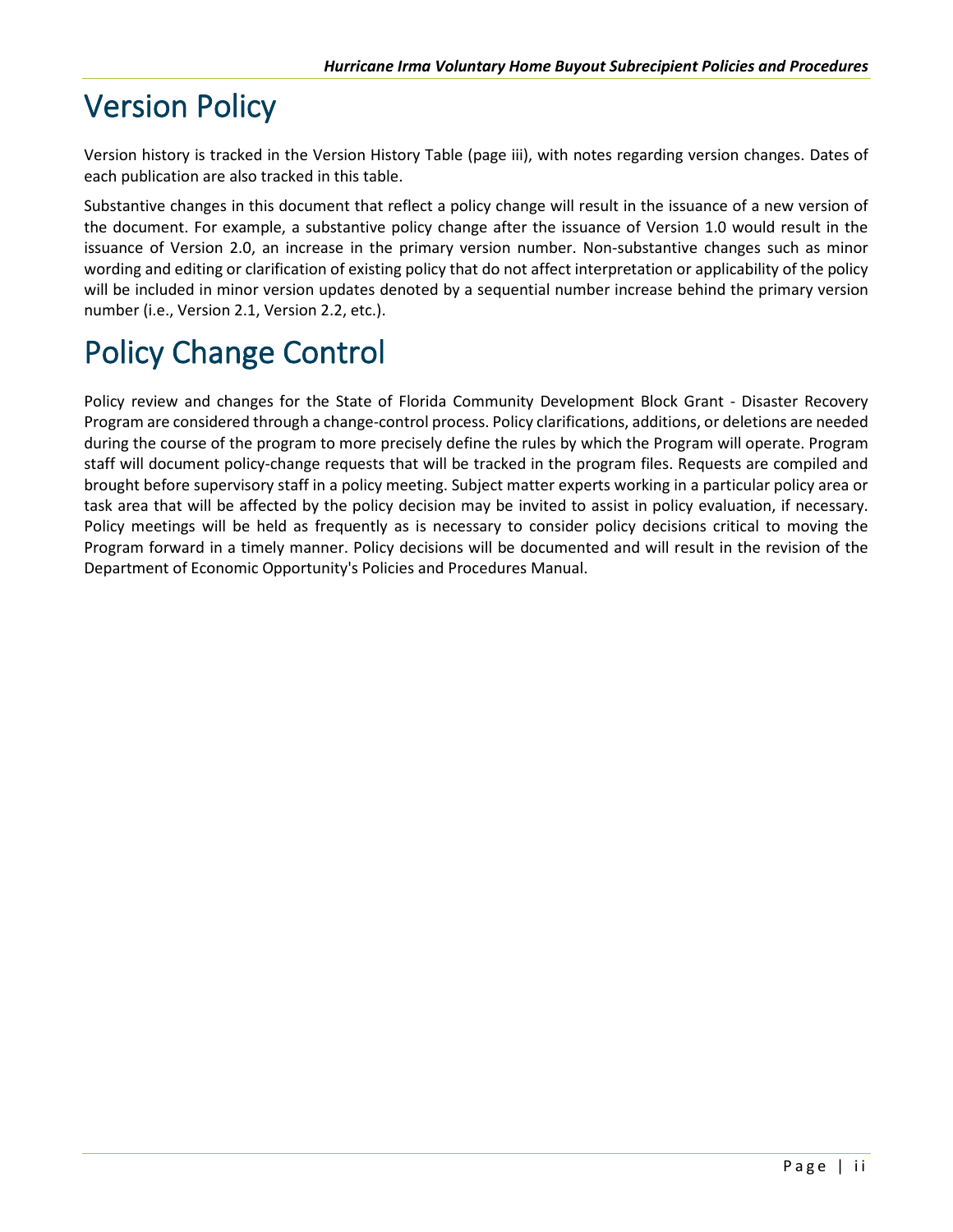# **Table of Contents**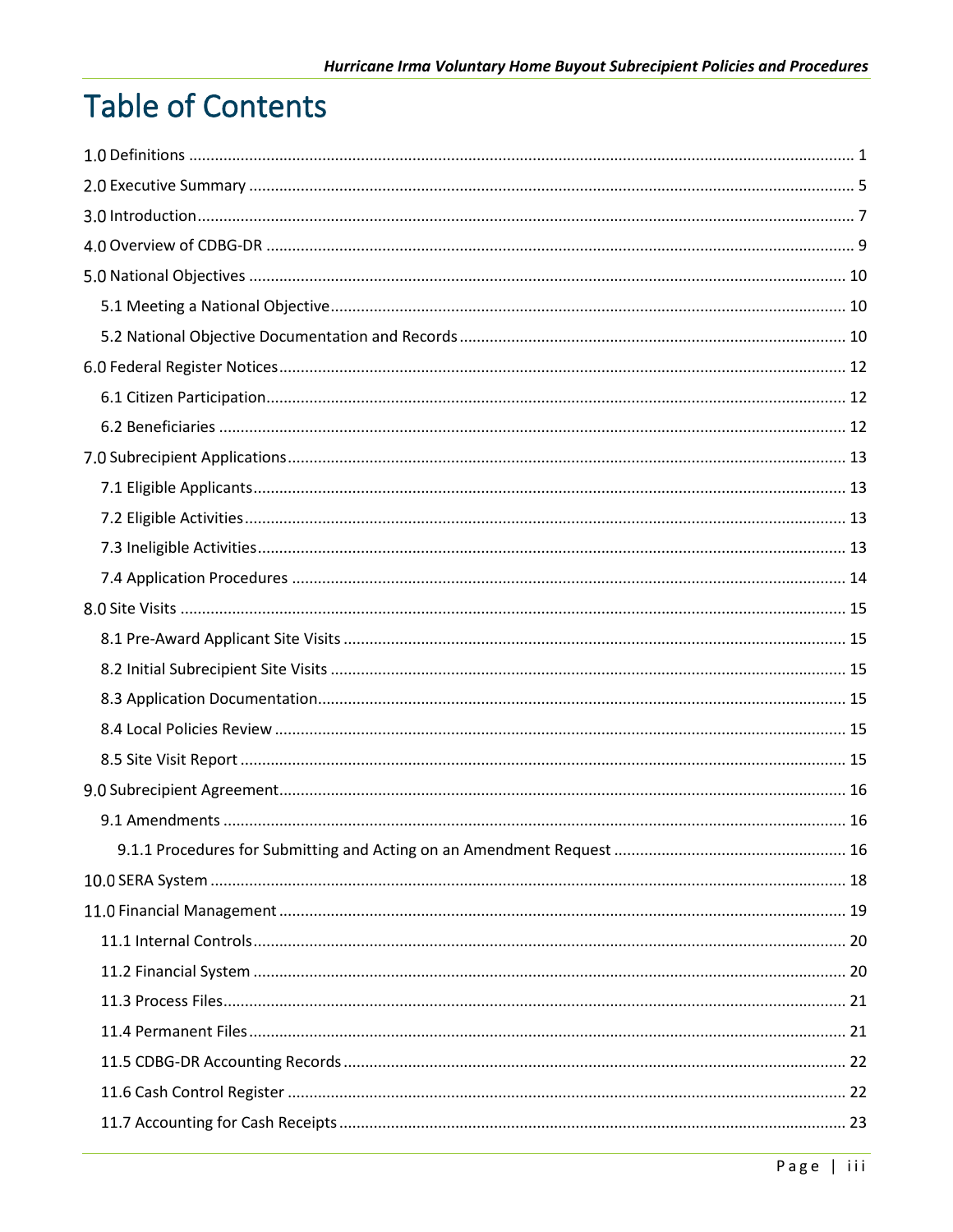| 13.5 Contracting with Small and Minority Businesses, Women Business Enterprises, and Labor Surplus Area |    |
|---------------------------------------------------------------------------------------------------------|----|
|                                                                                                         |    |
|                                                                                                         | 34 |
|                                                                                                         |    |
|                                                                                                         |    |
|                                                                                                         |    |
|                                                                                                         |    |
|                                                                                                         |    |
|                                                                                                         |    |
|                                                                                                         |    |
|                                                                                                         |    |
|                                                                                                         |    |
|                                                                                                         |    |
|                                                                                                         |    |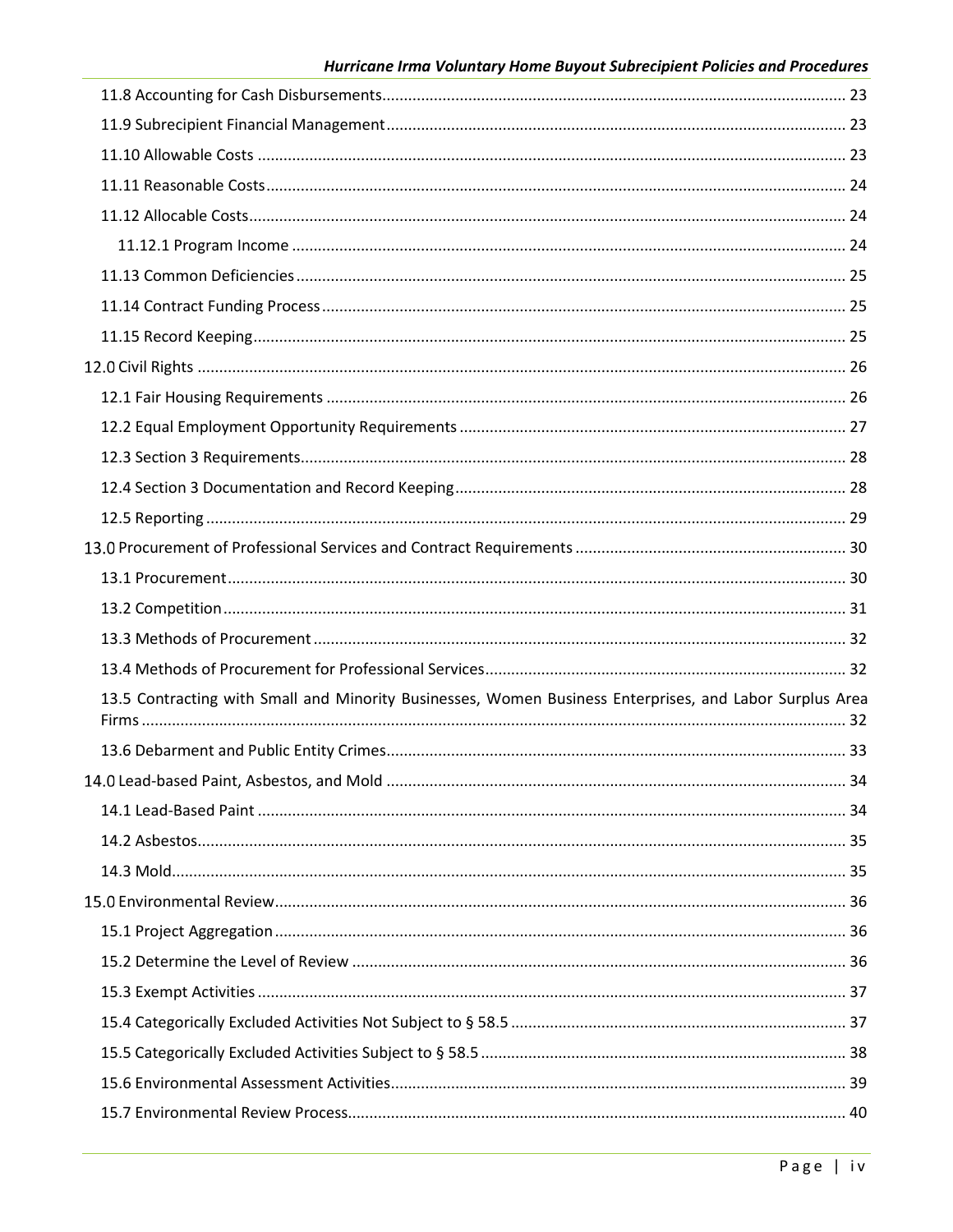#### Hurricane Irma Voluntary Home Buyout Subrecipient Policies and Procedures

| 15.10 Procedures for Making Determinations on Floodplain and Wetland Management 41 |  |
|------------------------------------------------------------------------------------|--|
|                                                                                    |  |
|                                                                                    |  |
|                                                                                    |  |
|                                                                                    |  |
|                                                                                    |  |
|                                                                                    |  |
|                                                                                    |  |
|                                                                                    |  |
|                                                                                    |  |
|                                                                                    |  |
|                                                                                    |  |
|                                                                                    |  |
|                                                                                    |  |
|                                                                                    |  |
|                                                                                    |  |
|                                                                                    |  |
|                                                                                    |  |
|                                                                                    |  |
|                                                                                    |  |
|                                                                                    |  |
|                                                                                    |  |
|                                                                                    |  |
|                                                                                    |  |
|                                                                                    |  |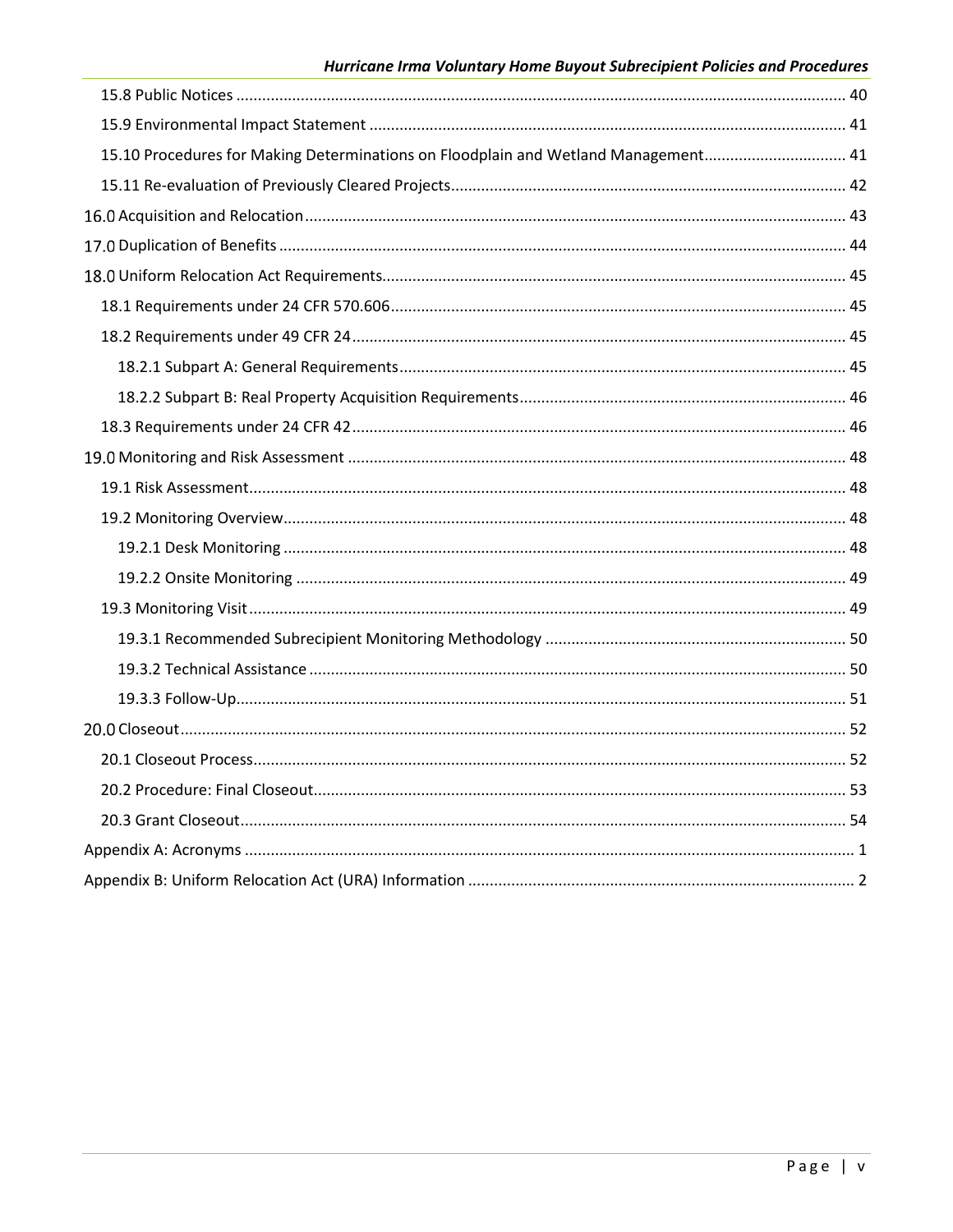# <span id="page-6-0"></span>1.0 Definitions

**100-year flood plain**: The geographical area defined by FEMA as having a one percent chance of being inundated by a flooding event in any given year.

**500-year flood plain**: The geographical area defined by FEMA as having a 0.2 percent chance of being inundated by a flooding event in any given year.

**Acquisition**: The acquiring of real property, in whole or in part, by the recipient or other public or private nonprofit entity through purchase, long-term lease, donation or otherwise for any public purpose, subject to the limitation of 24 CFR 570.207. Real property includes air rights, water rights, rights-of-way, easements and other interests therein. (24CFR 570.201)

**Activity, Project or Program**: A housing, infrastructure, economic development, or planning endeavor undertaken by the subrecipient.

**Appraisal**: A written statement independently and impartially prepared by a qualified appraiser setting forth an opinion of defined value of an adequately described property as of a specific date, supported by the presentation and analysis of relevant market information.

**Bid**: An offer by a company, firm, or individual to provide goods or services submitted in response to solicitation for those goods or services.

**CDBG**: Community Development Block Grant

**CDBG-DR**: Community Development Block Grant – Disaster Recovery

**Change order**: Work that is added or deleted from the original contract activities to be performed and changes the original contract amount and/or the completion due date. Prior to being implemented, the change order must be approved by DEO's OLTR and the homeowner, subrecipient, contractor, subcontractor and project architect and/or engineer, as appropriate.

#### **CFR**: Code of Federal Regulations

**Concern**: An issue identified in DEO's monitoring report and sent to the subrecipient that, if not addressed or corrected, may result in a finding in a future monitoring report.

**Contractor**: An entity competitively selected to provide clearly-specified goods or services meeting the procurement requirements at 24 CFR 85.36, 2 CFR 200, Section 287.055, Florida Statutes, and Rule 73-23.0051(3), Florida Administrative Code. In accordance with 24 CFR 85.36(c), such procurement actions must be conducted in a manner that provides for free and open competition.

**Corrective Action**: Steps that are required to be taken to resolve findings and/or concerns identified in the DEO Disaster Recovery Unit's monitoring report sent to a subrecipient.

**Cost Reimbursement**: Payment made to the subrecipient after a request for funds has been submitted and approved by the State of Florida. (In CDBG DR agreements, subrecipients initially pay for work completed and then submit a reimbursement request.)

**Deficiency**: An inadequacy based on a federal or state statutory, regulatory, or program requirement.

**Designated Area:** the land determined by the subrecipient to be eligible for the VHB Program.

**Direct Cost**: Any project or project delivery cost that is identified specifically with completing an activity or with a product, such as materials and labor. Costs identified specifically within a contract are considered direct costs. Administrative expenses are not generally considered direct costs.

**Disaster Recovery Grant Reporting System (DRGR):** HUD's web-based reporting and grants-management system.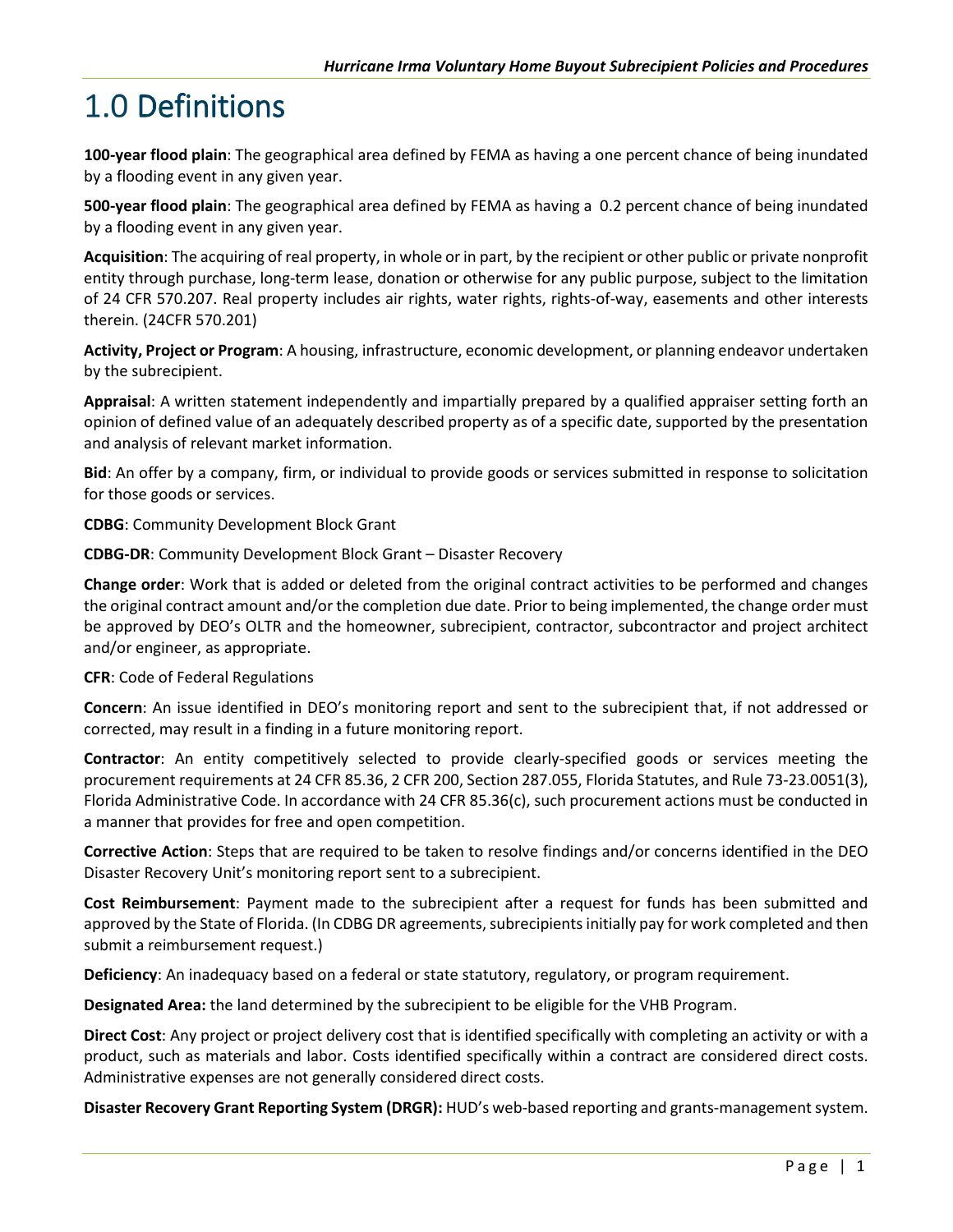#### *Hurricane Irma Voluntary Home Buyout Subrecipient Policies and Procedures*

**Duplication of Benefits (DOB)**: Any assistance provided to a homeowner for the same purpose (i.e., for repair, replacement or reconstruction) as any previous financial or in- kind assistance provided to a property owner for the repair, replacement, or reconstruction of his or her home. Rebuild Florida is prohibited from creating a DOB. This prohibition comes from the Robert T. Stafford Disaster Assistance and Emergency Relief Act (Stafford Act) and therefore, these other sources of funds must be deducted from any potential award.

**Eligible Property:** a property that is located within designated areas or is located outside of the designated area and is substantially damaged and is a health and safety risk.

**Eligible receipt:** proof of payment for items and services that are strictly for rebuilding, rehabilitating, or demolishing the disaster-affected structure.

**Environmental Review Record (ERR)**: The environmental file and all documents associated with environmental review activities to be undertaken with CDBG-DR funds.

**Federal Register(FR):** The official journal of the federal government of the United States that contains government agency rules, proposed rules, and public notices issued by federal administrative agencies.

**Finding(s)**: A specific issue of noncompliance with federal or state regulatory requirements, including CDBG-DR subrecipient agreement provisions, that are identified in a monitoring report produced by DEO sent to the subrecipient.

**Grantee**: As used in this manual, it is DEO, the recipient of CDBG-DR funds from HUD.

**Indirect Cost**: Any cost not directly identified with a cost objective, such as a specific project, facility, or function. Indirect costs include administration, personnel, and security costs.

**Ineligible receipts:** receipts for repairs that are completed on detached buildings such as garages or sheds, and personal items such as food, clothing, gasoline, tools, and equipment.

**Low-to Moderate-Income Household (LMH)**: A household in which annual income does not exceed 80% of the median income for the area as most recently determined by HUD.

**Low-to Moderate-Income (LMI) Resident, Person, or Individual**: A person whose annual income does not exceed 80% of the median income for the area as most recently determined by HUD.

**Offer**: A response to a solicitation that, if accepted, would bind the offer. Responses to an Invitation to Bid are referred to as "bids"' or "sealed bids."

**Post- event fair market value:** the land and dwelling value for parcels, as determined by each subrecipient, after the disaster.

**Program Income**: The gross income received by the subrecipient that was directly generated from the use of CDBG-DR funds. (Refer to 24 CFR 570.500).

**Project Cost**: The total of CDBG-DR funds, local and other matching funds, and any business investment in the project.

**Project Delivery Cost**: Costs specific to meeting the requirements of completing a particular project, especially as it applies to meeting CDBG-DR requirements.

**Project, Program, or Activity**: Housing, infrastructure, economic development, or planning endeavor undertaken by the subrecipient using CDBG-DR funds.

**Real Property**: The land, including all the natural resources and permanent buildings on it. Real property includes air rights, water rights, rights-of-way, easements, and other interests therein (24CFR 570.201).

**Release of Funds(ROF)**: HUD's or DEO's approval to use CDBG-DR funding. This approval or authority to use grant funds is executed through HUD form 7015.16. The authority to use CDBG-DR funds usually occurs after the project environmental review is completed and approved by DEO.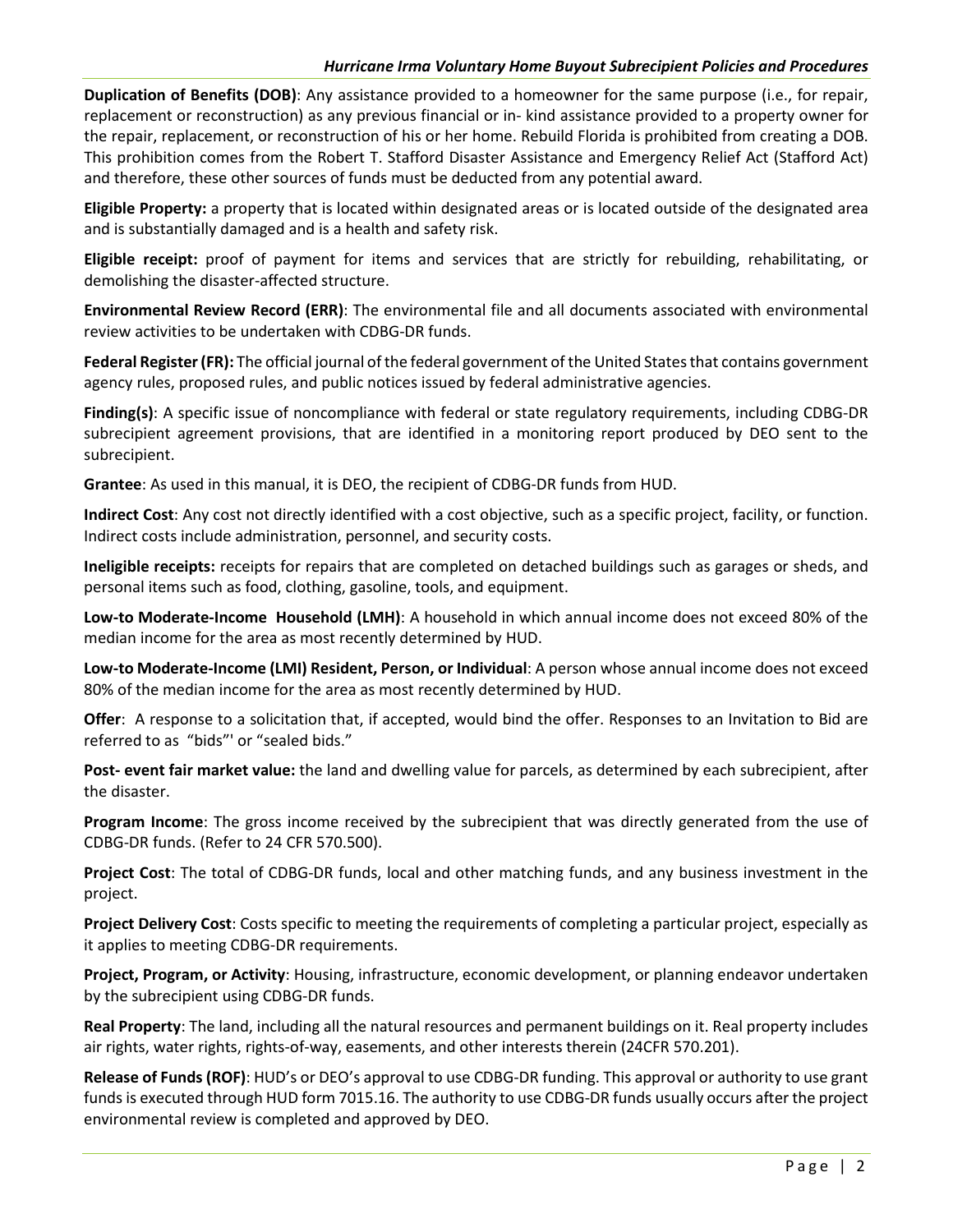**Request for Funds (RFF)**: A subrecipient's request for funds from DEO.

**Request for Proposals (RFPs)**: A solicitation, often made through a bidding process, by an agency to communicate an entity's requirements for goods or services to prospective contractors.

**Request for Qualifications (RFQs)**: A bidding solicitation in which an entity asks vendors to provide a cost quote for goods or services. RFQs are often used to procure the services of an engineering or architectural firm.

**Request for Release of Funds (RROF)**: A subrecipient's request for funds to be released. This request is executed through HUD Form 7015.15.

**Sealed Bid**: A method of contracting that employs competitive bids, public opening of bids, and awarding the bid.

**Section 3**: A HUD regulation relating to providing and tracking employment and other economic opportunities for LMI persons. The rules refer to Section 3 of the Housing and Community Development Act of 1968, as amended, and the implementing regulations, 24 CFR Part 75.

**Section 3 Business or Business Concern**: As related to Section 3 of the HUD Act of 1968, as amended, this refers to a business that:

- For projects awarded before November 30, 2020 (Old Rule): 51% or more owned by Section 3 residents or whose permanent, full-time employees includes 30% of such residents as employees.
- For projects awarded after November 30, 2020 (New Rule): 51% owned and controlled by low-or very low-income persons; or over 75% of the labor hours performed for the business over the prior threemonth period were performed by Section 3 workers; or at least 51% owned and controlled by current public housing residents who currently live in Section 8-assisted housing.

**Section 3 Resident**: A public housing resident, tribal housing resident, or an individual residing in a metropolitan area or a non-metropolitan county who meets the definition of a an LMI person.

**Service Area of Benefit**: The total geographic area that will be directly or indirectly served by a subgrant project. that addresses the LMI National Objective, where at least 51% of the residents are LMI persons. The area of benefit must include all areas, and only those areas, that can reasonably be expected to benefit from the project activity.

**Solicitation**: Any request to submit offers or quotations to a local government. Solicitations under sealed bid procedures are called "Invitations to Bid." Solicitations under negotiated procedures are called "Request for Proposals." Solicitations may require submission of either a quotation or an offer.

**Special flood hazard area (SFHA)**: areas where the National Flood Insurance Program's (NFIP's) floodplain management regulations must be enforced and the mandatory purchase of flood insurance applies.

**Subcontract**: A contract with a person or an entity to furnish supplies or services required for a larger project contract or another subcontract. It includes purchase orders and changes and modifications to purchase orders.

**Subcontractor**: Any supplier, distributor, vendor, or firm that furnishes supplies or services to or for a primary contractor or another subcontractor.

**Subrecipient**: A municipality or county that has applied for and has been awarded a CDBG-DR buyout project by the Florida Department of Economic Opportunity (DEO).

**Subrecipient Agreement**: An agreement between DEO and a municipality or county to undertake activities using CDBG-DR funds.

**Subrecipient Enterprise Resource Application (SERA)**: DEO's web-based reporting and grants management system.

**Very Low-Income (VLI) Household/Family**: A household with an annual income that does not exceed 30% of the median income for the area as most recently determined by HUD.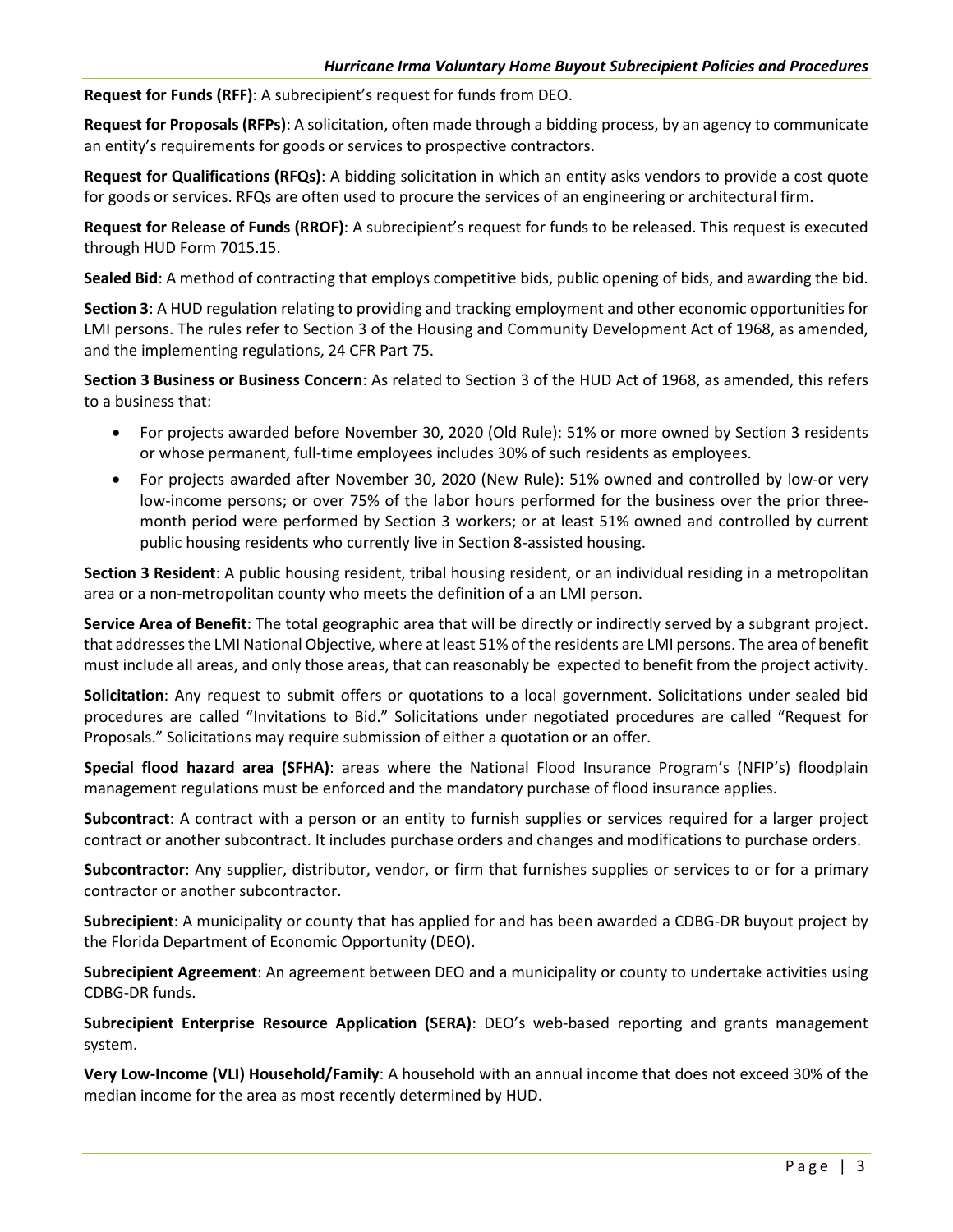**Very Low-Income (VLI) Person or Individual**: A person whose annual income does not exceed 30% of the median income for the area as most recently determined by HUD.

**Waiver**: A revision to standard CDBG-DR regulations, requirements, and activities granted by HUD.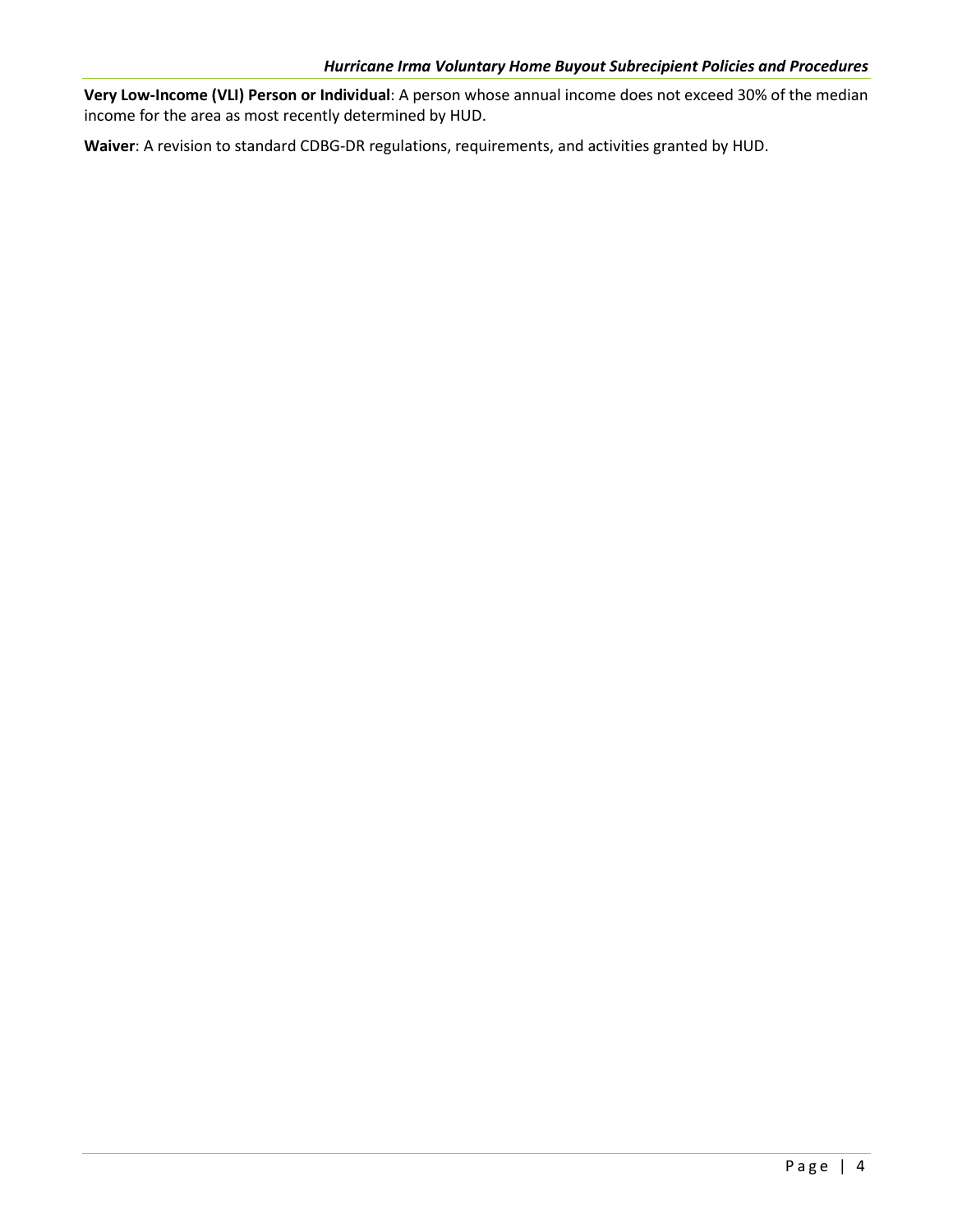# <span id="page-10-0"></span>2.0 Executive Summary

Hurricane Irma made landfall on September 10, 2017, bringing significant storm surge to coastal areas. (Some counties experienced storm surges of more than 15 feet.) Because of freshwater overflows, flooding in low-lying areas continued for days after Hurricane Irma made landfall. This caused major flooding destruction from the middle of the Florida Keys north through the center of the State. The goal of the Voluntary Home Buyout program (VHB) is to successfully revitalize the affected areas to reduce the risk of future flooding by converting properties to open space, recreational areas or floodplain and wetlands sites, while maintaining the tax base. ("Buyout" refers to the acquisition of properties located in a floodway or floodplain with a goal of reducing the risk of future flood-related residential damage.) To help maintain the tax base, this program will assist low-to-moderate income (LMI) households that were impacted by Hurricane Irma by offering Housing Replacement Awards to sellers that owned and occupied the propertiesat the time of the disaster.

All counties, and the municipalities within those counties, that received a declaration of both Federal Emergency Management Agency Disaster Assistance, Individual Assistance (FEMA IA), and Public Assistance (PA) after Hurricane Irma are eligible to apply for assistance for non-commercial properties, including owner-occupied structures, residential properties and vacant lots. The local governments will have two potential funding options in this program. The first option is to leverage Community Deveopment Block Grant – Disaster Recovery (CDBG-DR) funding as a match for projects that are also eligible for the Hazard Mitigation Grant Program (HMGP). The second option is to apply directly to Rebuild Florida as a subrecipient to the VHB program, which focuses on LMI households that did not have flood insurance at the time of Hurricane Irma.

Seventy percent of the entire CDBG-DR grant award will be used to benefit LMI persons, while ensuring that properties acquired through the buyouts will be used in a manner that benefits all the residents in an area where at least 51% of the residents are LMI persons. This requirement is necessary to reach U.S. Department of Housing and Urban Development's (HUD's) National Objective.

The Florida Department of Economic Opportunity's (DEO's), Office of Long-Term Resiliency (OLTR) CDBG-DR programs are funded by HUD and public laws 115-56 and 115-123. DEO is the agency responsible for the administration of disaster funds allocated to housing, economic development, and infrastructure activities. As such, DEO is administering Rebuild Florida's VHB progam.

The VHB program will provide local jurisdictions the opportunity to administer a local buyout program through a competitive application cycle. The program is designed to assist property owners in relocating outside of areas that are prone to flooding. Sellers must be in a Special Flood Hazard Area (SFHA) or other high-risk flood areas. All property sellers must be willing, voluntary participants, and the use of imminent domain is strictly prohibited.

Any property acquired, accepted, or from which a structure will be removed pursuant to the buyout project, will be dedicated and maintained in perpetuity for a use that is compatible with open space, recreational, or floodplain and wetland management practices. Subrecipients must develop and implement projects that are compliant with the 2018 Action Plan for Disaster Recovery, all Action Plan amendments, governing Federal Register Notices (6066- N-01, 6109-N-01 and any subsequent notices), the Rebuild Florida VHB Program Design and VHB Guidelines, and all applicable federal, state, and local rules and regulations.

OLTR will provide technical assistance to all UGLGs applying for disaster recovery-assistance dollars and will monitor those subrecipients that are successful in obtaining the funding. This manual provides the administrative framework of subrecipient responsibilities for Irma HUD allocations and it provides the implementation and management tools necessary for subrecipients to monitor their projects and to be HUD-compliant throughout the process.

DEO's OLTR supports each subrecipient's ability to help their communities achieve long-term goals and grow their local economies by providing compliance requirements that will keep Florida in good standing with HUD while also delivering critical services to Floridians. This manual is intended to provide for consistent and efficient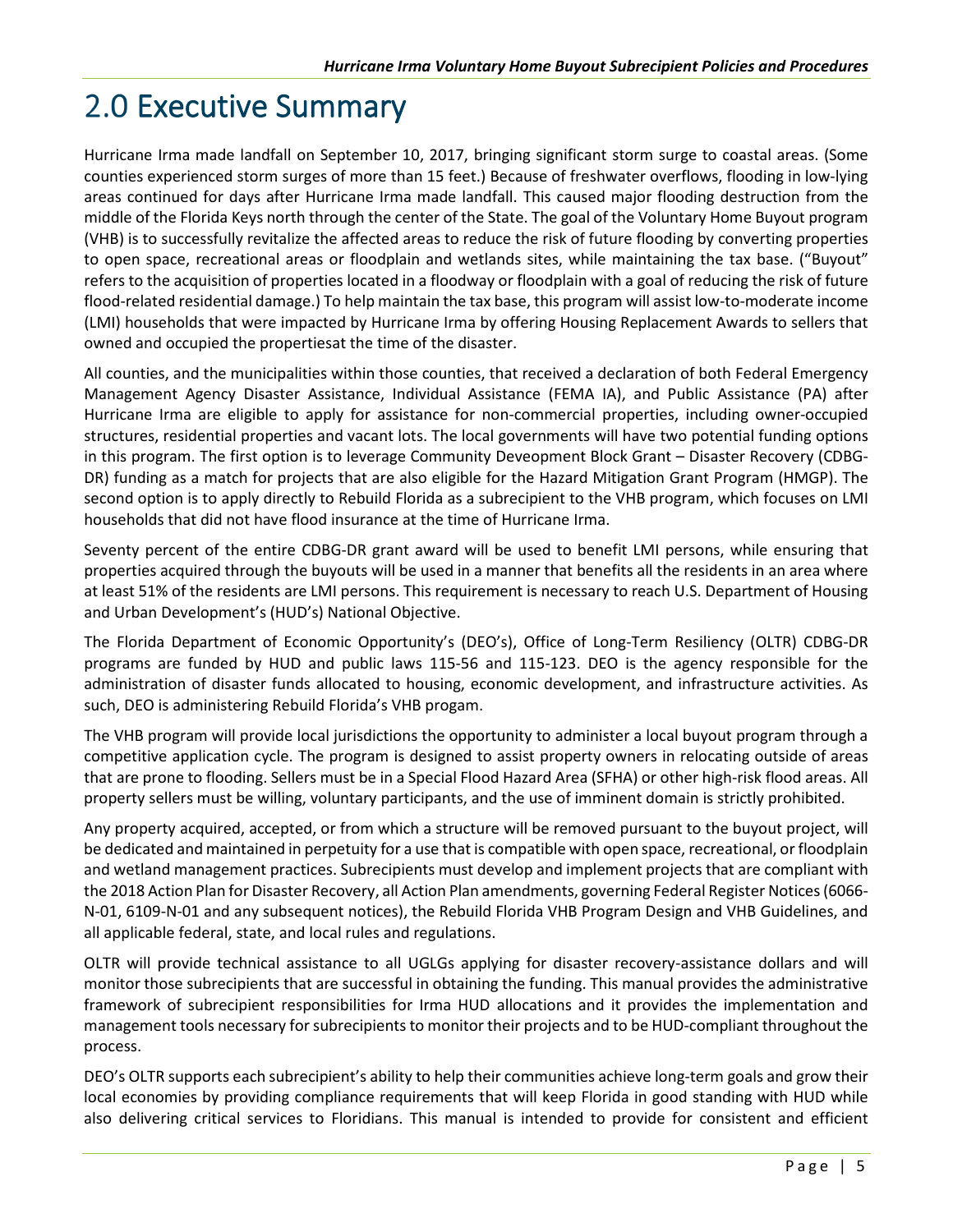#### *Hurricane Irma Voluntary Home Buyout Subrecipient Policies and Procedures*

information regarding the application of procedures across all Hurricane Irma disaster recovery-related activities regardless of where, and by whom, these activities are conducted.

OLTR anticipates that circumstances will arise in which the application of policies and procedures outlined in this document may lead to unintended consequences and that some circumstances may not fit well within the policy and procedures framework. In these cases, deviations may be justified and necessary. However, any deviation from these policies and procedures must be approved by OLTR, clearly documented in writing, and included in the specific project file.

OLTR also expects that, as the CDBG-DR Program continues for Irma, policies and procedures may need to be updated or amended and that new policies may need to be developed. This document will be updated and revised to encompass the most current methods and requirements for compliance. The latest version of the document will always be available on the DEO website at [http://www.floridajobs.org/community-planning-and](http://www.floridajobs.org/community-planning-and-development/assistance-for-governments-and-organizations/disaster-recovery-initiative/hurricane-irma/irma-voluntary-home-buyout-program)[development/assistance-for-governments-and-organizations/disaster-recovery-initiative/hurricane-irma/irma](http://www.floridajobs.org/community-planning-and-development/assistance-for-governments-and-organizations/disaster-recovery-initiative/hurricane-irma/irma-voluntary-home-buyout-program)[voluntary-home-buyout-program.](http://www.floridajobs.org/community-planning-and-development/assistance-for-governments-and-organizations/disaster-recovery-initiative/hurricane-irma/irma-voluntary-home-buyout-program)

Policy and procedure questions should be directed to the Florida DEO's OLTR at the following address:

Florida Department of Economic Opportunity Office of Long-Term Resiliency 107 East Madison Street Caldwell Building, MSC 400 Tallahassee, FL 32399 (850) 921-3254 [cdbg-dr@deo.myflorida.com](mailto:cdbg-dr@deo.myflorida.com)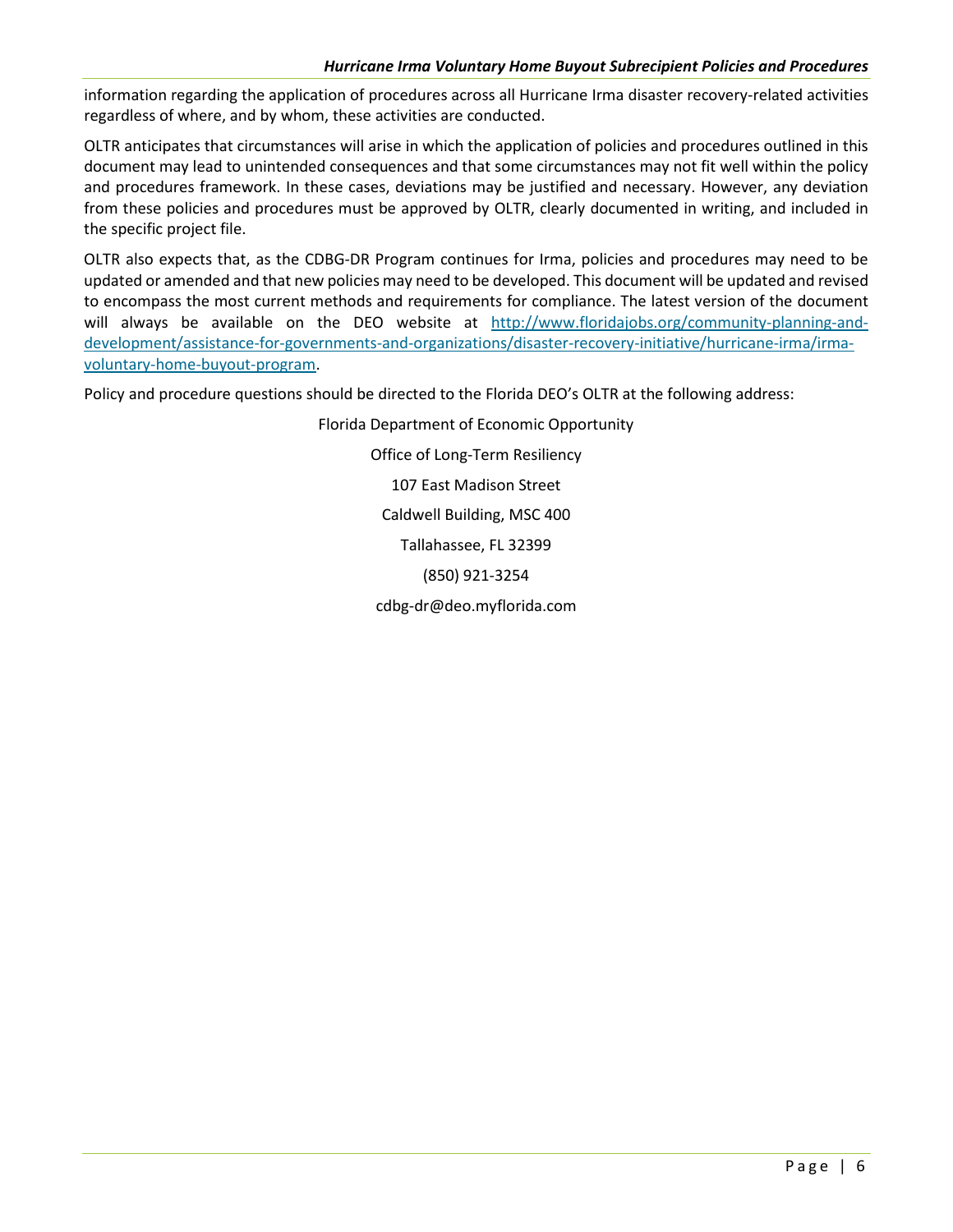# <span id="page-12-0"></span>3.0 Introduction

This program manual is intended to assist subrecipients in the administration of Community Development Block Grant – Disaster Recovery (CDBG-DR) funds. CDBG-DR follows many of the same rules and regulations as the entitlement and small cities CDBG. However, there are key differences, particularly in how funds are allocated among activities and communities and the categories in which funds may be spent.

The U.S. Department of Housing and Urban Development (HUD) provides supplemental CDBG-DR funds as appropriated by Congress to assist in the recovery of areas declared by the President of the United States as disaster areas. The public notice regarding supplemental appropriations is included in the Federal Register and specifies the disaster or the time period of the disaster declaration(s) for which funding is available and any applicable special provisions. Grant funds are generally based on unmet disaster recovery needs and made available to states and units of general local government, tribes, and insular areas, unless otherwise specified in the supplemental appropriation legislation. HUD generally awards noncompetitive, nonrecurring disaster recovery grants by a formula that considers the amount of damage received by the area and the amount of unmet need that remains after considering other federal disaster assistance programs. Florida has received such an allocation for the recovery associated with Hurricane Irma.

Grant recipients receiving funding directly from HUD must prepare an Action Plan that outlines the overall plan for recovery, the proposed use of the funds, details on how funds will be distributed, and guidance as to how the grant will be administered. The Florida Department of Economic Opportunity (DEO), under the guidance of the Office of Long-Term Resiliency (OLTR), has prepared and submitted the requisite Action Plan which was subsequently approved by HUD.

Eligible activities in housing, infrastructure and economic development must meet at least one of three national program objectives, as described in the National Objectives and Eligible Activities sections of this document. Unless otherwise restricted by statute or provided by waiver, funds may be used for any activity eligible under Section 105(a) of the Housing and Community Development Act of 1974, as amended, that meets a national objective under Section 104(b)(3) of the Act, and the activities must be related to the covered disaster. For the Irma allocations, 70% of beneficiaries are to be persons of low- to moderate-income (LMI) under the guidelines for the 80% allocation. For the 20% set-aside competitive allocation, all direct benefit activities must benefit 100%LMI, and indirect benefit activities must benefit at least 51% LMI.

Eligible activities must be specified in a grant recipient's Action Plan, and funded activities cannot duplicate funding available from other sources such as the Federal Emergency Management Agency (FEMA), the Small Business Administration (SBA), insurance, or any other sources of public or private funding that are available to undertake the same activity.

Federal requirements state that funds can be used only for disaster relief and long-term recovery in communities affected by specified disaster(s) and must be directed to areas with the greatest unmet need. Funds cannot be used for a project or activity that was underway prior to the Presidential Disaster Declaration. All projects must be directly related to one or more of the disaster events defined in the Presidential Disaster Declaration. Activities that are reimbursable by FEMA, the National Flood Insurance Program (NFIP), private insurance, private or public donations, dedicated tax revenues, or available through SBA cannot be reimbursed with these funds. CDBG funds are funds of last resort.

For the Voluntary Home Buyout (VHB) disaster recovery program initiative, OLTR administers the federal funding allocation and oversees local implementation of disaster-recovery projects by UGLGs, also referred to as *subrecipients,* once they are under contract with OLTR. Each UGLG's proposed project is competitively ranked for funding. Upon notice of preliminary eligibility, OLTR will schedule a pre-award site visit to assess potential subrecipient capacity and plans for project implementation. After a successful pre-award site visit and review of grant application materials, UGLGs may receive a final notice of award that identifies the projects funded and the level at which each is funded.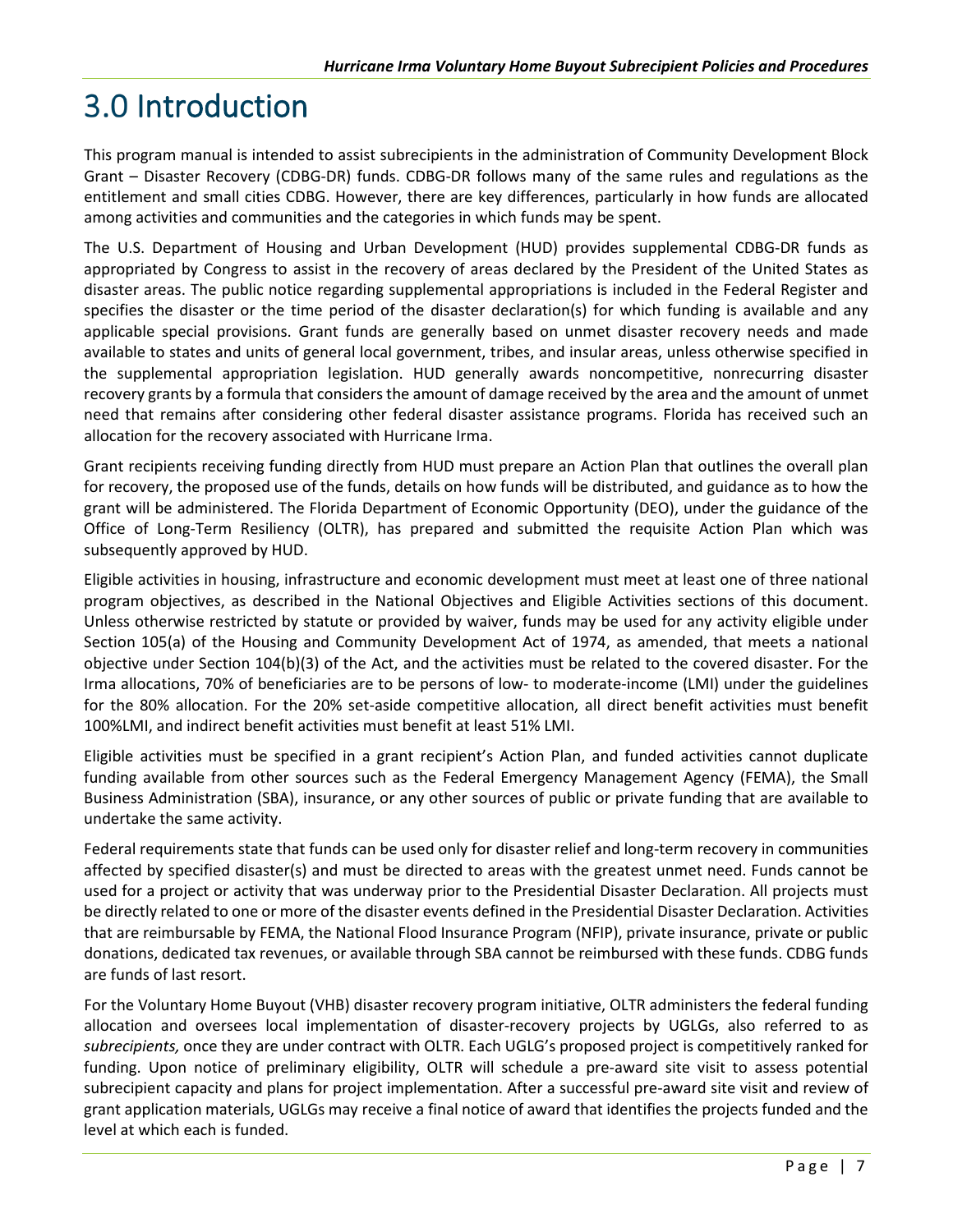#### *Hurricane Irma Voluntary Home Buyout Subrecipient Policies and Procedures*

This document is intended to provide subrecipients with guidance and tools necessary to successfully implement and execute compliant CDBG-DR–funded projects. The manual will be updated, as needed, to incorporate changes based on information obtained from attending CDBG-DR program-related training workshops, seminars, webinars, and other resources, including changes in federal and state laws, rules, regulations, and program policies and procedures. In addition, information obtained at training sessions and an overview of training sessions will be provided to CDBG-DR staff that did not attend the sessions as part of a continual education program.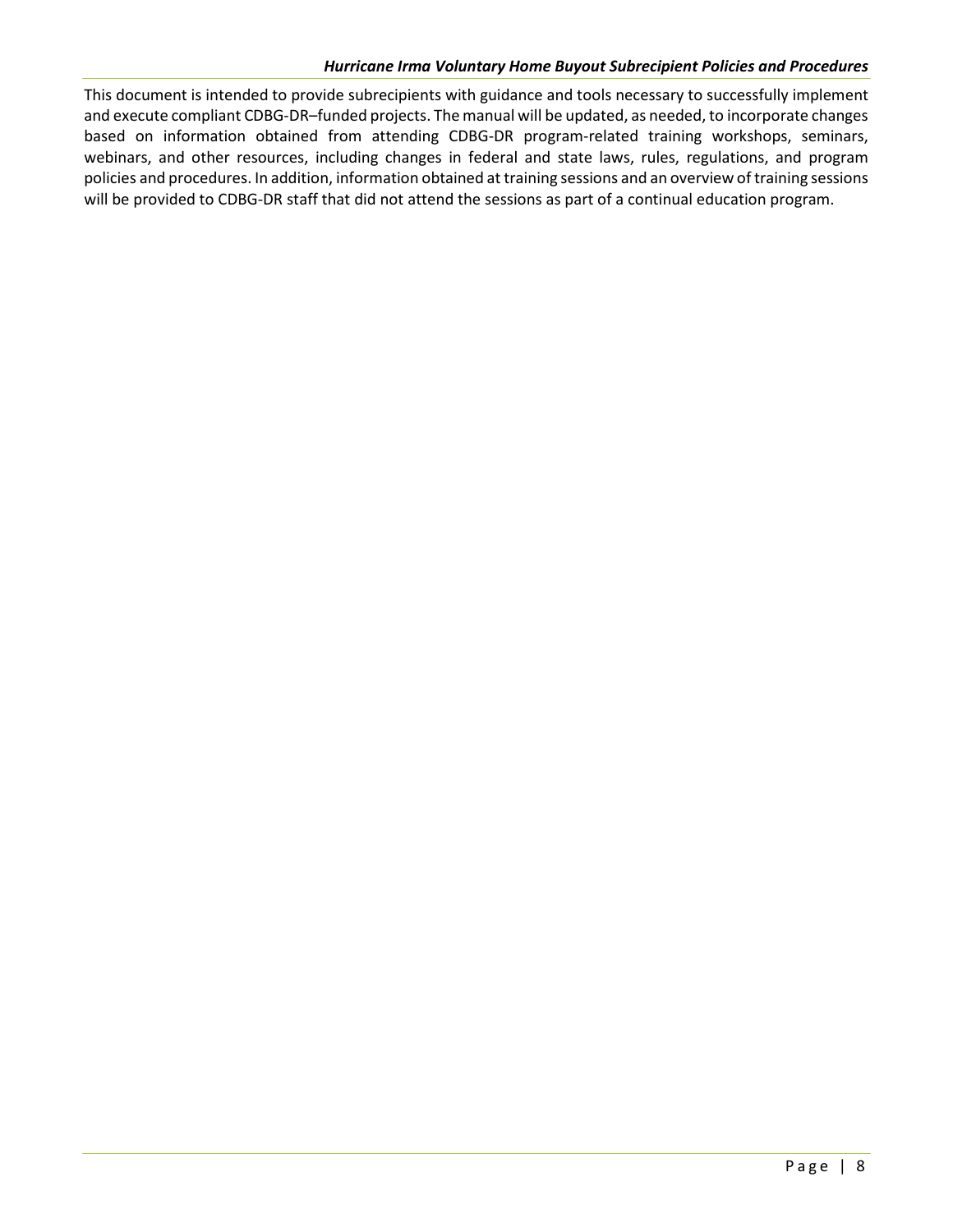# <span id="page-14-0"></span>4.0 Overview of CDBG-DR

Before federal disaster recovery funds are made available to the state of Florida, (DEO OLTR) the state must prepare an Action Plan for HUD's approval using the relevant Federal Register as its requirements guide. A needs assessment must be conducted, programs must be designed, and the state must obtain HUD approval on a

capacity assessment, an implementation plan and required certifications. The Action Plan plan must describe HUD's program goals and eligibility requirements and delineate how the funds will be used. It outlines the application process, defines citizen participation requirements and provides information regarding how any amendments would be considered and processed.

Once the Action Pan is approved by HUD, next steps include extensively communicating the funding opportunity and application

*DEO's Office of Long-Term Resiliency (OLTR) is responsible for developing a needs assessment and writing an Action Plan based on the requirments outlined in the Federal Register. A draft Action Plan must be made available for public comment. HUD will approve the final Action Plan and subsequently release funds to the state to select and monitor the approved projects.* 

requirements. The OLTR manages the application and scoring process. These requirements are more fully addressed in this manual. UGLGs are encouraged to contact OLTR if further guidance is required.

HUD provides guidebooks for grantees and subrecipients under the CDBG Program Section on its website at [https://www.hudexchange.info/programs/cdbg-dr/toolkits/.](https://www.hudexchange.info/programs/cdbg-dr/toolkits/)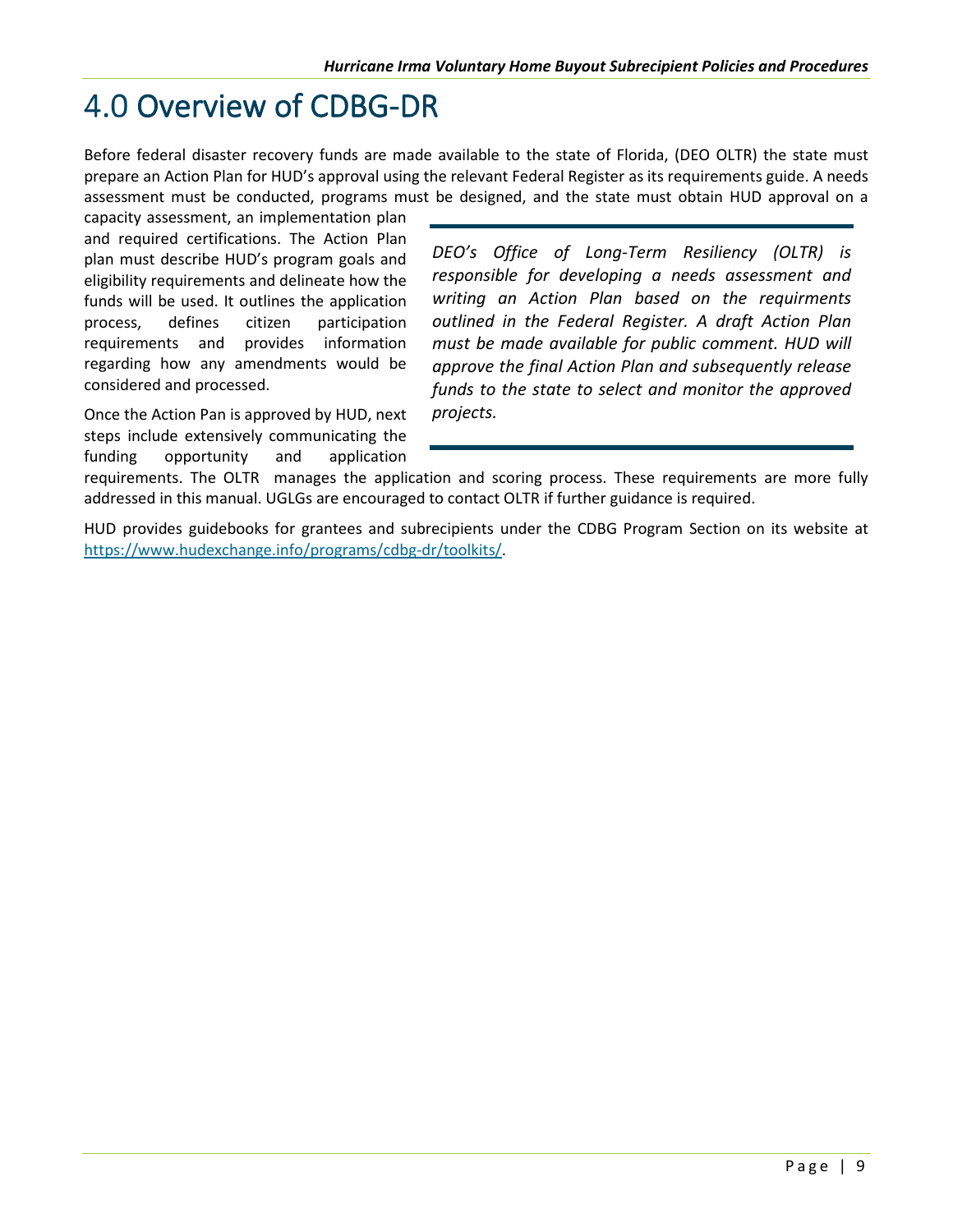# <span id="page-15-0"></span>5.0 National Objectives

The core purpose of CDBG-DR is for the state and its subrecipients to meet national objectives through eligible projects related to the damage caused by Hurricane Irma.

# <span id="page-15-1"></span>5.1 Meeting a National Objective

All projects funded supported by HUD's CDBG assistance must meet at least one of HUD's three national objectives:

- 1. Primarily benefit low-to-moderate income (LMI) persons,
- 2. Aid in the prevention or elimination of slum or blight, or
- 3. Meet an urgent need (i.e., an existing condition that poses a serious and immediate threat to the health or welfare of the community and when no other financial resources are available.)

Seventy percent of the overall state funding must benefit LMI persons. For any individual project to count toward the 70% LMI national objective goal, at least 50% of its beneficiaries must be LMI individuals or households.

The VHB program will meet the LMI Area of Benefit and the LMI Housing (LMH) National Objective. To meet the LMI Area of Benefit, the properties acquired through buyouts will benefit all of the residents in an area where at least 51% of the residents are LMI persons. To meet the National Objective of LMH, the persons residing in the households to be assisted must be LMI and must occupy the replacement housing provided. The goal is for CDBG funds to support moving from high risk areas.

Subrecipients must identify the national objective of each proposed project and the percentage of LMI persons or households that will benefit from each project. As a part of the application review process, OLTR will determine the eligibility of the proposed activity and determine whether a national objective is met. More information about national objectives is available in 24 Code of Federal Regulations (CFR) 570.483.

*Urgent need* is a seldom-used category in CDBG implementation, but it plays a more significant role in CDBG-DR. Urgent need can be difficult to justify and should be thoroughly reviewed with the OLTR.

### <span id="page-15-2"></span>5.2 National Objective Documentation and Records

Subrecipients must maintain records showing that funded activities meet one of the three national objectives. This information will also be useful in reporting performance measures information.

Documents required to be maintained for purposes of demonstrating that a national objective is being met are as follows:

- LMI service area boundaries
- Census data, including total persons and percentage of LMI households

*Under CDBG-DR regulations, a project is not considered to have met a national objective until it has provided complete verification documentation. Subrecipients must be aware of their project's national objective category and should document compliance throughout the life of the project or program.* 

- Evidence that the area is primarily residential
- Incomeverification survey documentation (if applicable)

**LMI Limited Clientele**: Documentation that beneficiaries are LMI or presumed to be of LMI is as follows. (Ref.: 24 CFR 570.208):

LMI job creation and retention number of jobs created or retained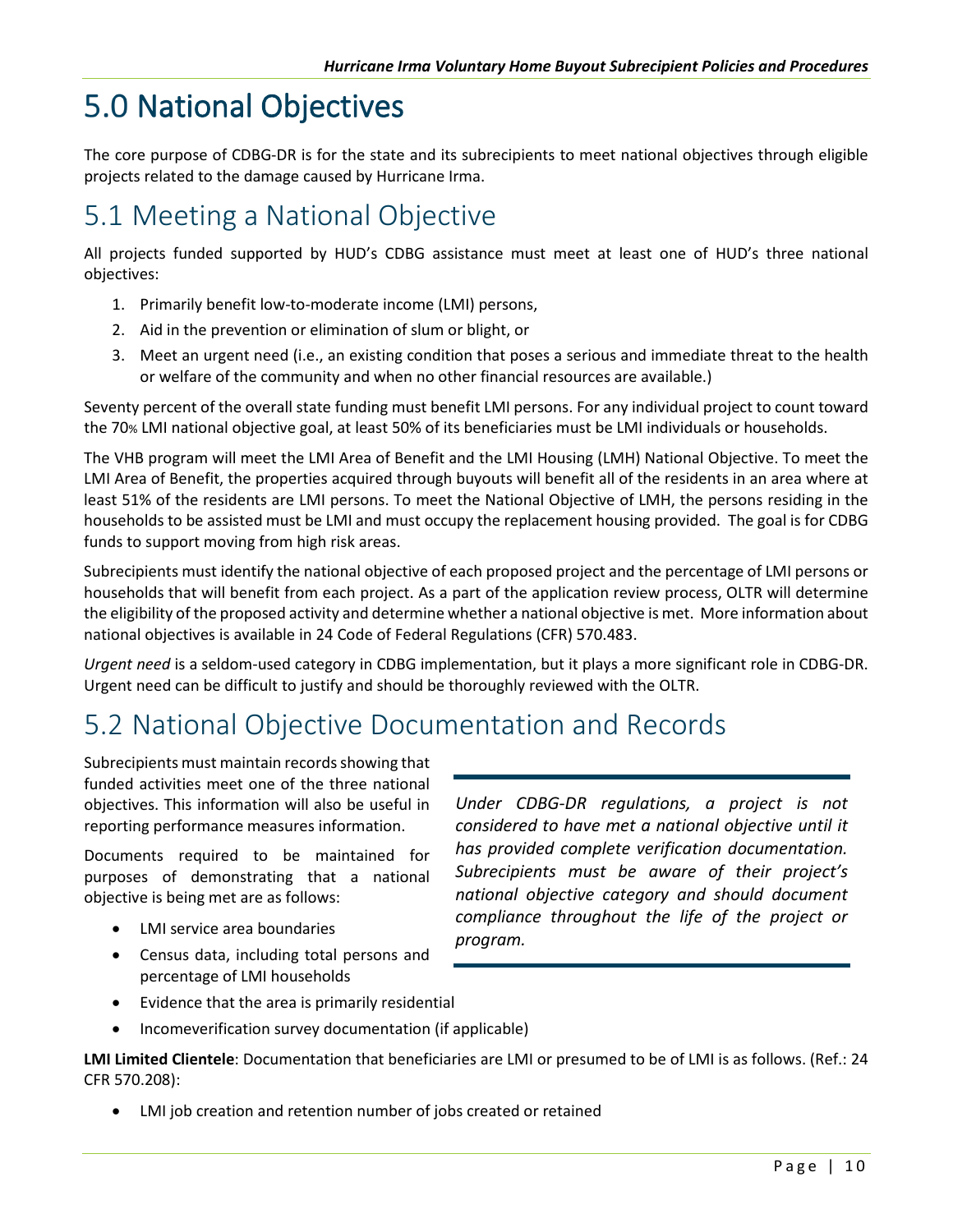- Type and title of jobs created or retained
- Income of persons benefiting from jobs created or retained

**LMI Housing Direct Benefit**: Documentation should include households' income verifications, using the Adjusted Gross Income definition of "household income", including source documentation.

**Slum and Blight**: a blighted area or structure is characterized by one or more of the conditions listed in Section 7056(b)(3) of the State CDBG regulations and as documented under HUD regulations specified in the Code of Federal regulations, Title 24, part 570.483(c). Documentation includes the following:

- Designation by state or local law as an area of slum, blight or deterioration.
- Documentation and description of blighted conditions (e.g., photographs, structural surveys, or development plans), including, if applicable, evidence that a property meets spot-designation requirements (e.g., inspections)

**Urgent Need**: Documentation should support decision to classify activity as an urgent need that poses a serious and immediate threat to the health or welfare of the community. An urgent need should be of recent origin and should include the following:

- Documentation of the urgency of the need and the timing of when the need originated. (No longer than 18 months prior can be considered "urgent".)
- Evidence that other financing resources were unavailable and that CDBG-DR is the only available funding source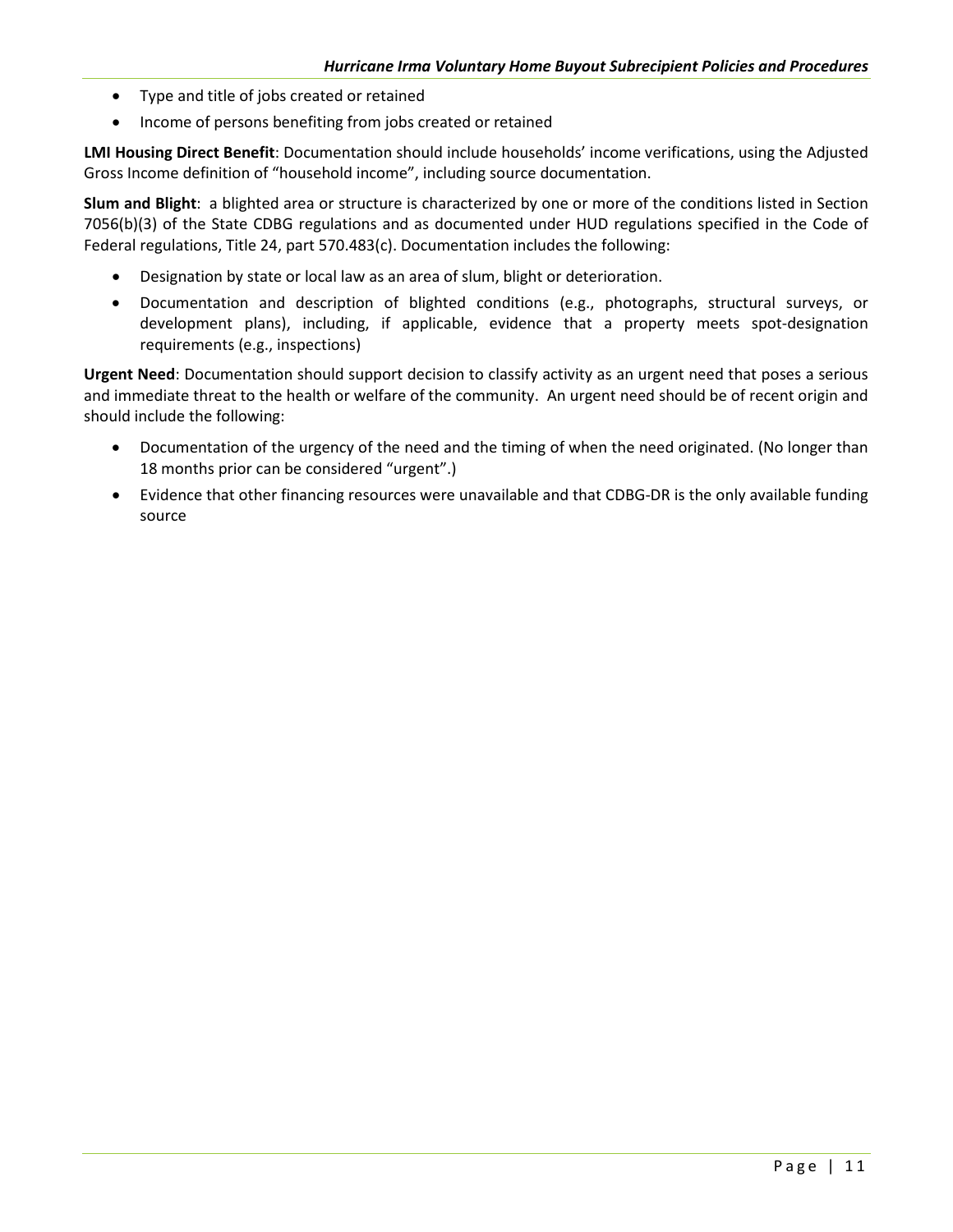# <span id="page-17-0"></span>6.0 Federal Register Notices

Federal Register Notices explain the congressional legislative intent of funding allocations. Generally, Federal Register Notices cite the specific disaster event/s, the amount of funding available, the geographic location of the areas to be assisted, and the requirements for developing an Action Plan. For Hurricane Irma, the applicable Federal Registers are as follows:

- Federal Register Docket No. FR-6066-N-01, Volume 83, Number 28
- Federal Register Docket No. FR-6109-N-01, Volume 83, Number 157
- Federal Register Docket No. FR-6182-N-01, Volume 85, Number 17

These notices may be found on the Hurricane Irma page of DEO's website at [http://www.floridajobs.org/community-planning-and-development/assistance-for-governments-and](http://www.floridajobs.org/community-planning-and-development/assistance-for-governments-and-organizations/disaster-recovery-initiative/hurricane-irma)[organizations/disaster-recovery-initiative/hurricane-irma.](http://www.floridajobs.org/community-planning-and-development/assistance-for-governments-and-organizations/disaster-recovery-initiative/hurricane-irma)

### <span id="page-17-1"></span>6.1 Citizen Participation

Citizen participation is a key element of CDBG-DR programs. Subrecipients are required to adopt Citizen Participation Plan that outlines broad CDBG-DR processes, including citizen-complaint procedures, amendment procedures, advertising requirements, and other basics of public participation. The requirement is found in 24 CFR 91.105. Subrecipients are required to maintain records related to citizen participation, including:

- Copies of all notices of public hearings held and proof of publications relating to the CDBG-DR program
- Lists of persons attending public hearings and minutes of the meetings
- Evidence of publicized citizen complaint procedures
- Copies of citizen inquiries and complaints and correspondence responding to both
- A copy of the Citizen Participation Plan with an adopting resolution
- Records documenting the implementation of, and compliance with, the Citizen Participation Plan

#### <span id="page-17-2"></span>6.2 Beneficiaries

All CDBG-DR activities, except for planning and administration, are required to provide evident benefits to a community. If CDBG-DR funds are spent and then, at the time of closeout, there are no apparent beneficiaries, the cost will be disallowed. Therefore, all activities must provide the benefit/s outlined in the contract documents. Benefits may be either direct (e.g., housing rehabilitation) or indirect (e.g., infrastructure, public facilities).

When subrecipients report beneficiaries, they must maintain files that demonstrate the source of beneficiary data. For example, if a subrecipient reports beneficiaries from 100 housing rehabilitations, OLTR staff should be able to readily determine the validity of that data through the subrecipient's record keeping. Similarly, for projects qualified based on census or surveys, the completed project must correspond with the parameters of the project approved in the application. It is generally acceptable to exceed the number of beneficiaries outlined in the application, but it is not advisable to reduce the number of beneficiaries without prior approval from OLTR.

Seventy percent of the overall state funding must benefit LMI persons. For any individual project to count toward the 70% LMI national objective goal, at least 51% of its beneficiaries must be LMI individuals or households. CDBG-DR funds allocated through the 20% set-aside must benefit 100% LMI beneficiaries. Indirect activities such as infrastructure must meet the 51% LMI threshold, while direct benefit activities such as housing must meet the 100% threshold. OLTR will determine the eligibility of an activity and whether a national objective is met as a part of the application review process. See 24 CFR 570.483 for more information about national objectives.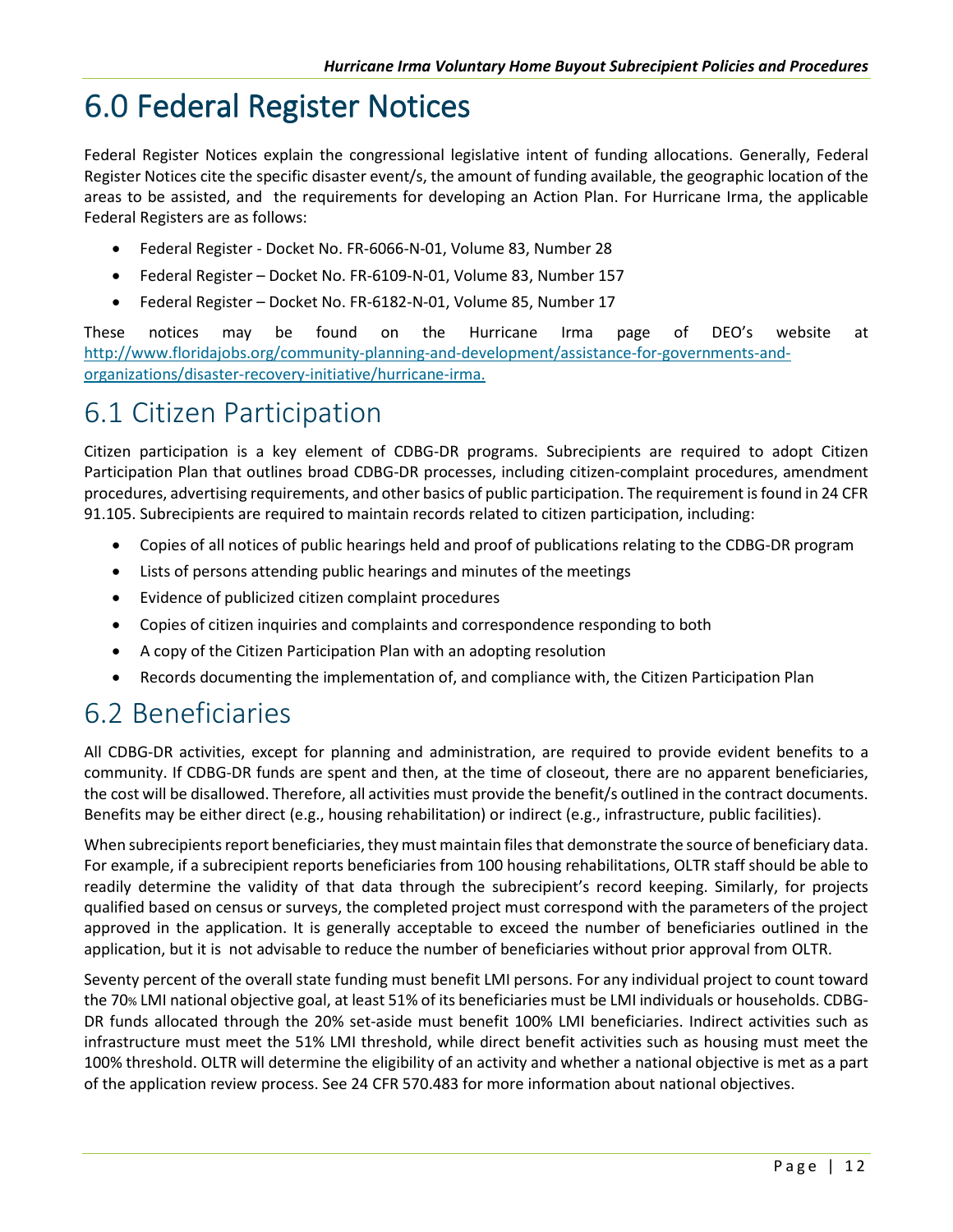# <span id="page-18-0"></span>7.0 Subrecipient Applications

Twenty percent of CDBG-DR funding for Irma is competitive among eligible communities. Per HUD requirements (ref: the Action Plan), 80% of the funding is dedicated to the most impacted communities.

# <span id="page-18-1"></span>7.1 Eligible Applicants

Eligible applicants are delineated in the Federal Register Notice that contains the applicable disaster event and funding approved by Congress. Applicants must apply for funding to be considered.

For Hurricane Irma, the following communities are eligible:

- Monroe County
- Miami-Dade County
- Duval County
- Lee County
- Polk County
- Collier County
- Brevard County
- Broward County
- Orange County
- Volusia County

UGLGs, including affected municipalities within the aforementioned counties, are also eligible.

#### <span id="page-18-2"></span>7.2 Eligible Activities

Eligible activities are outlined in the Action Plan and listed below:

To be eligible for consideration of funding, UGLGs must propose programs or projects that align with CDBG-DR and DEO requirements and priorities as outlined in the action plan and the Federal Register, including but not limited to those set forth below:

- Projects must demonstrate tie-back to Irma.
- Projects must primarily serve LMI populations.
- Projects for infrastructure must support LMI housing.
- Projects must not duplicate benefits.

VHB-specific projects that are eligible include, but are not limited to:

- Environmental Reviews
- Buyouts and acquisitions
- Demolitions and clearance

Subrecipients must identify how unmet housing needs will be addressed or how its VHB activities will contribute to the long-term recovery and restoration of housing in the most impacted and distressed areas.

### <span id="page-18-3"></span>7.3 Ineligible Activities

Ineligible activities identified in the Federal Register, Vol. 83, No. 28, Friday, February 9, 2018, include the use of CDBG-DR for forced mortgage payoff, construction of a dam/levee beyond original footprint, incentive payments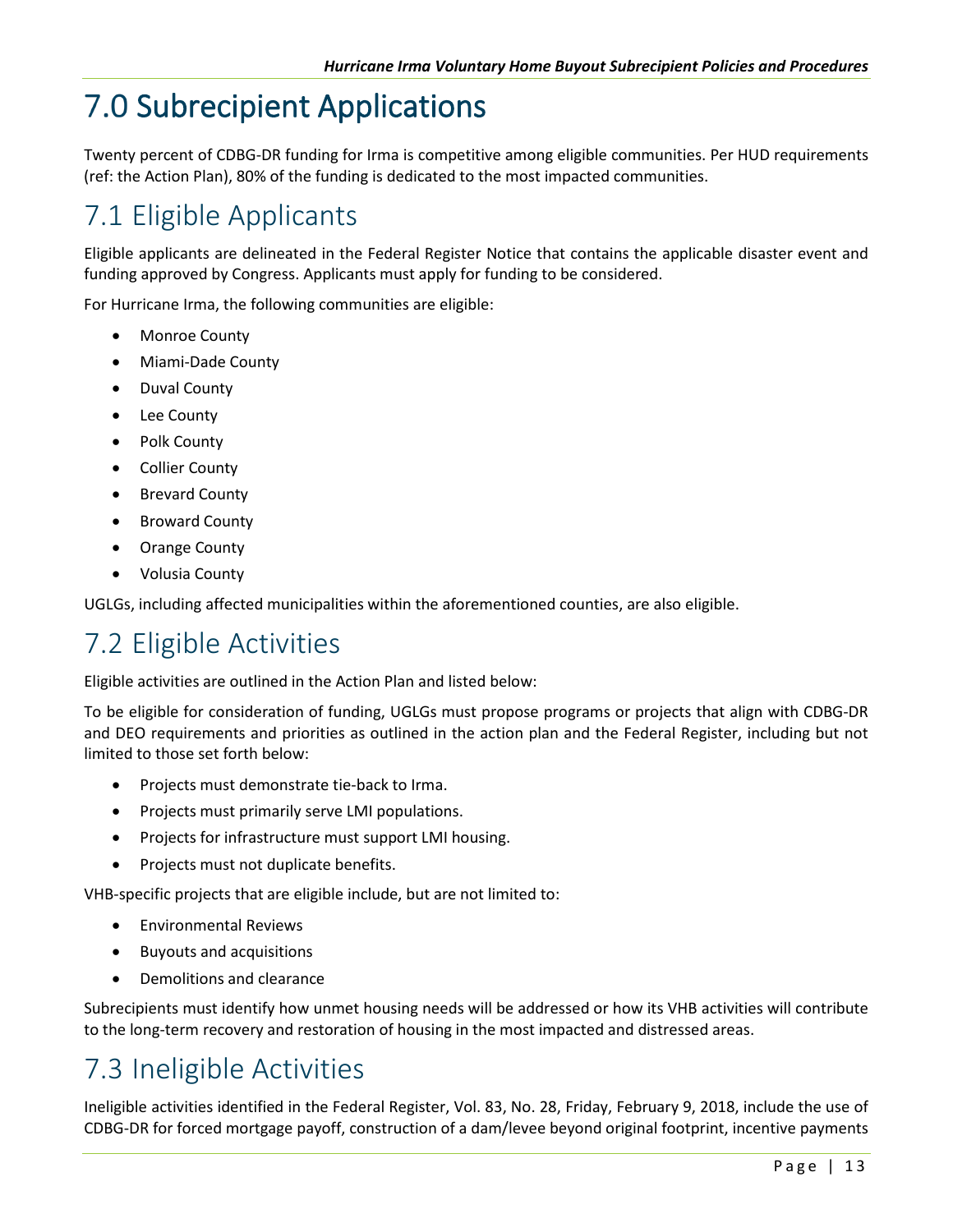#### *Hurricane Irma Voluntary Home Buyout Subrecipient Policies and Procedures*

to households that move to disaster-impacted floodplains, assistance to privately owned utilities, not prioritizing assistance to businesses that meet the definition of a small business, or assistance for second homes and funding of buildings for the general conduct of government activities identified in 24 CFR 570.207. All activities and uses authorized under Title I of the Housing and Community Development Act of 1974 and allowed by waiver. In addition, any activities reimbursable by, or activities for which funds are made available by the Federal Emergency Management Agency (FEMA) or the Army Corps of Engineers are considered ineligible activities.

Costs that are not allowable under this VHB program include, but are not limited to:

- Compensation for land that is already held by an eligible entity. This is the case even if the eligible entity is not the subrecipient for the project. However, in that event compensation for development rights (e.g., obtaining an open space easement) may be an allowable cost.
- The cleanup or remediation of contaminated properties, except for permitted disposal of incidental demolition and household hazardous wastes.

### <span id="page-19-0"></span>7.4 Application Procedures

Application procedures are outlined in the state's Action Plan. Applications are provided to eligible communities with a common deadline of at least 30 days, after which time they are scored and ranked. Applicants will be notified of the state's decision regarding funding. The state may award funding in full or in part depending on the eligibility of applicant activities, availability of funds, and alignment of applications with the state's goals and objectives.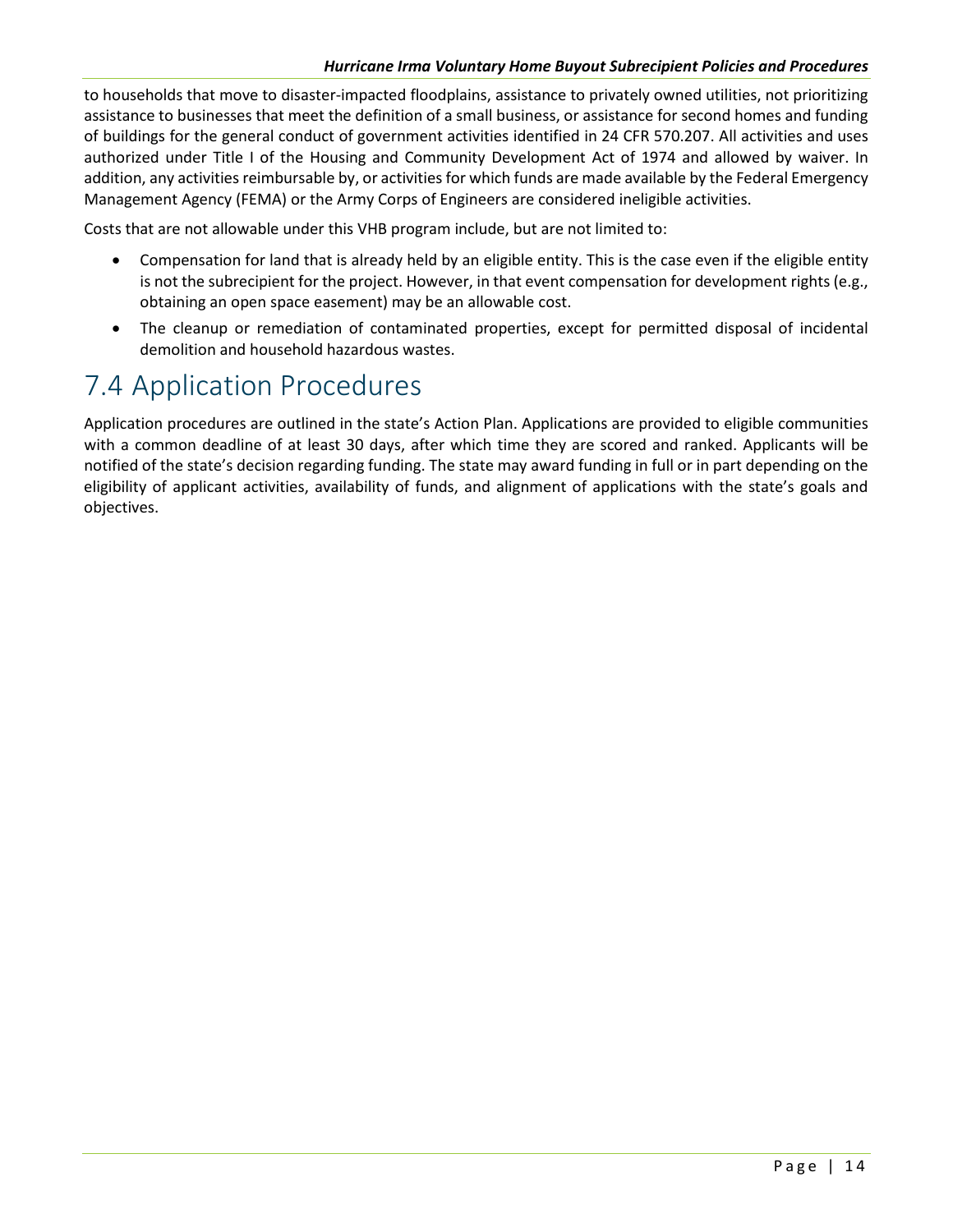# <span id="page-20-0"></span>8.0 Site Visits

# <span id="page-20-1"></span>8.1 Pre-Award Applicant Site Visits

OLTR may visit applicants prior to an award of funds. The Pre-Award Site Visit is a fact-finding trip to evaluate application materials for accuracy and viability. OLTR staff will interview local government staff, design professionals, and consultants responsible for the application. During this visit, OLTR staff may also visit the project site. OLTR may use the information gained from the Pre-Award Site Visit to determine if a project activity is eligible, meets a national objective, and can be funded.

### <span id="page-20-2"></span>8.2 Initial Subrecipient Site Visits

Site visits are initial on-site visits from OLTR once an application is received, ranked, and funded. The purpose of the site visit is to determine the subrecipient's readiness to proceed and compliance with the grant agreement. OLTR will issue letters to each subrecipient outlining documentation that will be required during the site visit.

### <span id="page-20-3"></span>8.3 Application Documentation

During the site visit, OLTR will review documentation used to support the application. This will include items such as service-area maps and field visits, claims made in the application regarding the project's location and purpose, budgetary information, key staff, and other items. In most cases, this review will be similar to the review conducted during the Pre-Award Site Visit. However, between the Pre-Award Site Visit and execution of the subrecipient agreement, application documentation will probably be clarified and improved with additional information (better maps, engineering plans, service area refinements, tie-back to the storm, etc.).

### <span id="page-20-4"></span>8.4 Local Policies Review

Required local policies will be reviewed for compliance with state and federal requirements.

#### <span id="page-20-5"></span>8.5 Site Visit Report

Once OLTR has conducted a site visit, the subrecipient will receive a report containing a summary of the outcome. The report may require additional documentation, or the visit may be satisfactory without the need for further follow-up.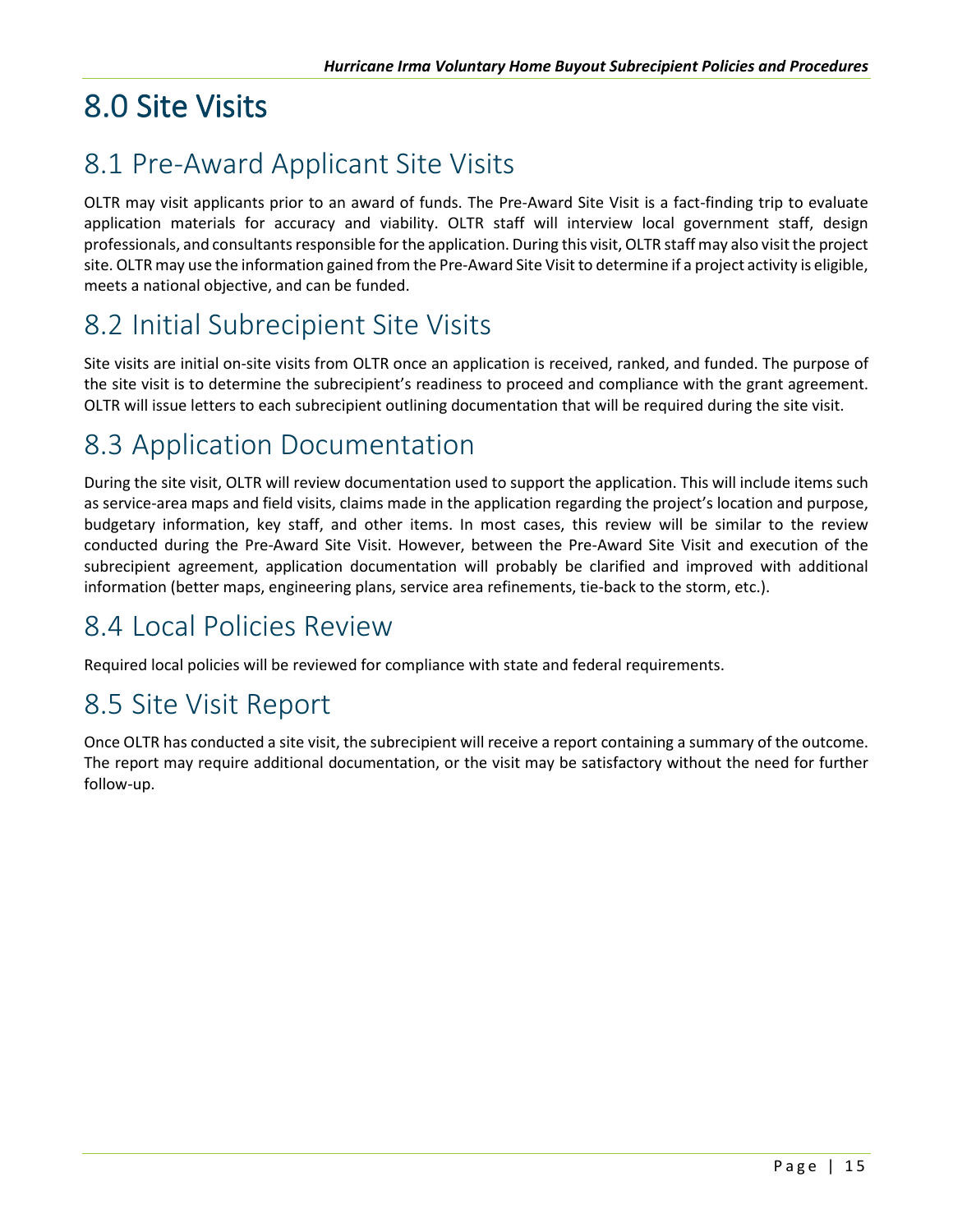# <span id="page-21-0"></span>9.0 Subrecipient Agreement

Following application reviews, site visits to verify the information in the application, and completion of the risk analysis, the subrecipient award process is initiated. During this process, contract numbers are provided by the Operations Unit and initial information regarding the subrecipient is entered into the Subrecipient Enterprise Resource Application (SERA) system, DEO's grants management system. The subrecipient agreement is prepared, including scope of work and other attachments, but it is modified to meet the needs of the CDBG-DR program. This subrecipient agreement template is prepared within OLTR and then reviewed by OLTR's Budget, Grants, and General Counsel's offices. Subrecipient agreements are sent unsigned to the subrecipient for review and approval. The subrecipient signs and returns the agreements to the department. A final review is completed, and the contract is executed by the department, and the requisite information is entered into the SERA and IDIS systems.

#### <span id="page-21-1"></span>9.1 Amendments

During the term of the subrecipient agreement, changes may need to be made to the agreement. If the subrecipient agreement requires revisions, the Subrecipient Agreement Modification form is used (this form is available online or may be sent to the subrecipient by OLTR staff). This form is filled out by the subrecipient and submitted to the grant manager for review and approval by OLTR. Typical modifications include extending the subrecipient agreement, budget revisions, and scope of work revisions. These amendments, along with procedures for requesting and reviewing these amendments, are discussed below.

**Extension of Time**: This type of amendment must be requested when the subrecipient determines that all project work cannot be completed prior to the subrecipient agreement expiration date.

**Budget Revisions**: This type of amendment must be requested for the following:

- A need to revise the number of proposed accomplishments or beneficiaries
- Transfer of excess administrative funds to an approved project activity
- Transfer of unobligated funds from a completed activity to another activity
- Transfer of funds from one activity to another activity

**Scope of Work**: This type of amendment must be requested when expanding or reducing the approved scope of work to be performed. For instance, if a project was approved to rehabilitate 20 homes, but the subrecipient has enough funds to buyout additional homes, an amendment must be submitted. Approval of project amendments is subject to the availability of funds remaining in the project's approved budget. In addition, all amendments must be reviewed by DEO's environmental staff to determine if the amended scope of work requires an additional environmental review. Changing the scope of work usually involves a budget modification as well. However, increasing the scope of work without an increase in the budget does not generally require an amendment.

#### <span id="page-21-2"></span>9.1.1 Procedures for Submitting and Acting on an Amendment Request

Requests for amendments must be submitted by the subrecipient no later than 45 days prior to the subrecipient agreement expiration date. All amendments must be submitted on the Modification to Subrecipient Agreement form along with a transmittal letter explaining the need and providing a justification for the proposed amendment. The transmittal letter must be signed by the chief elected official or authorized designee. If an authorized designee is used, OLTR must have a designated authorized signee document on file approving the designee.

OLTR will provide written notification of approving or disapproving the subrecipient agreement request. All approved amendments will become a part of the original project award and will be subject to all applicable terms of the original subrecipient agreement.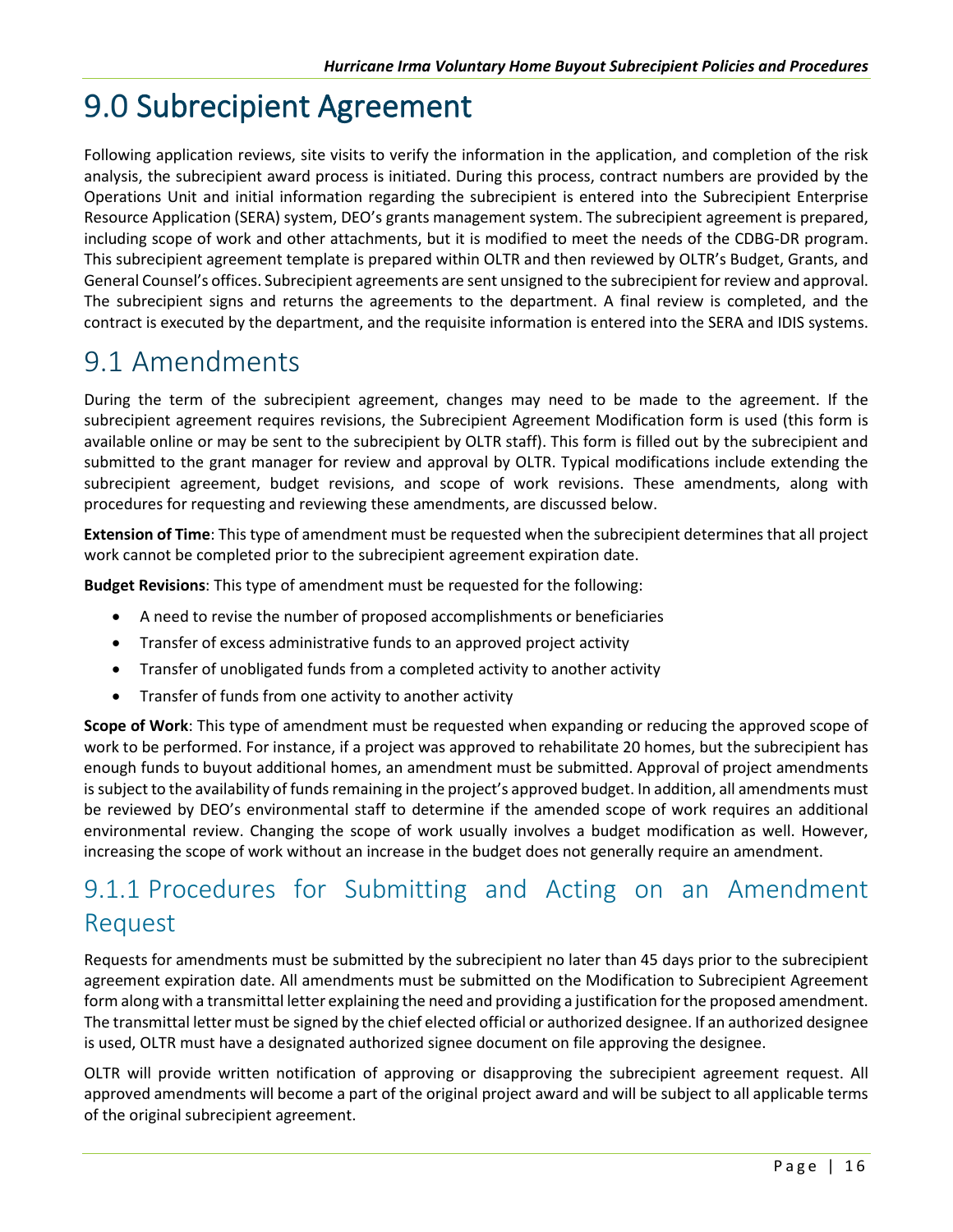**Note**: If OLTR finds that a request for amendment is for an action that has already taken place, the amendment may not be approved.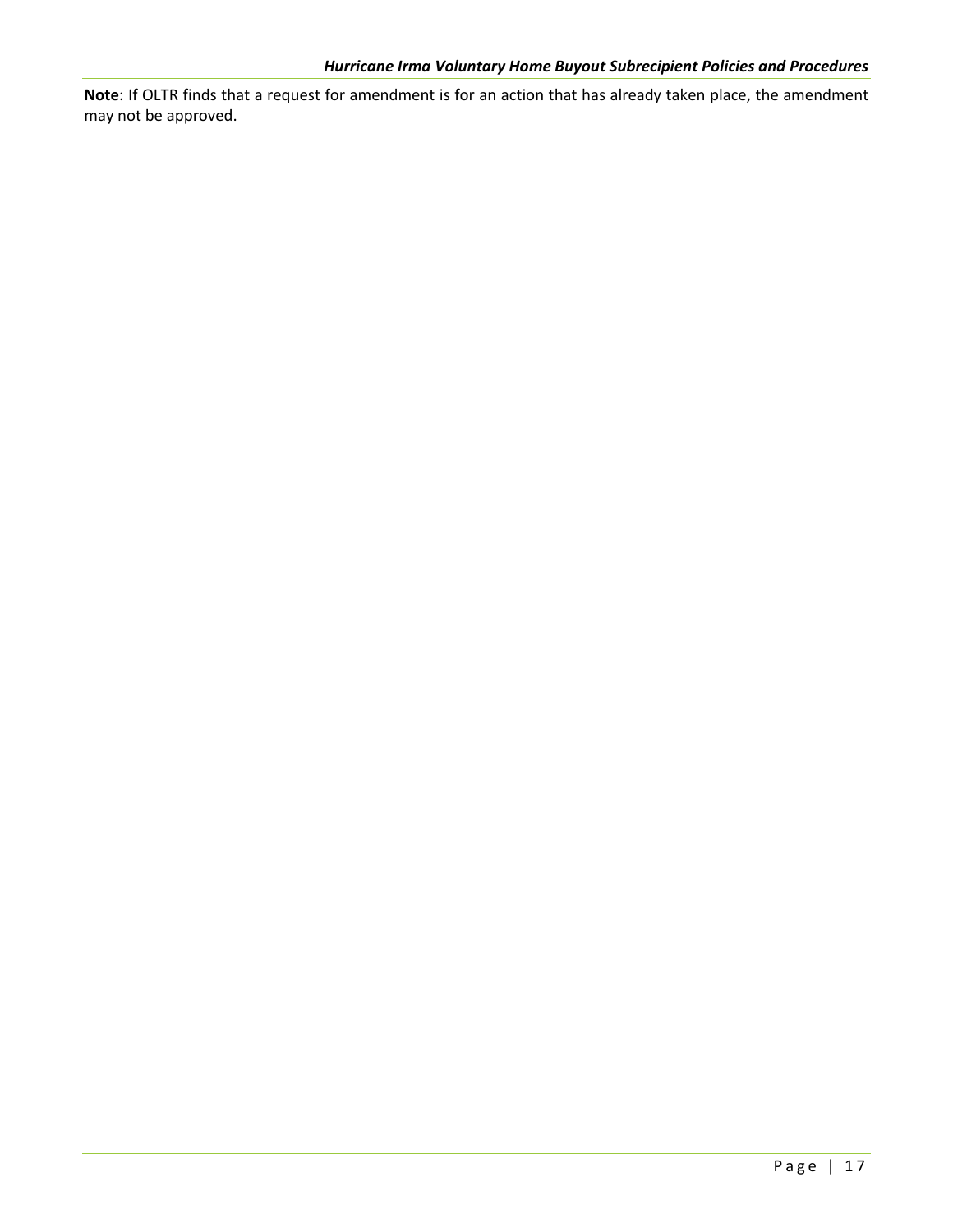# <span id="page-23-0"></span>10.0 SERA System

The Subrecipient Enterprise Resource Application (SERA) is OLTR's web-based reporting and grants management system. SERA is designed to be the system of record for both the financial and the programmatic components of CDBG-DR. This system is the means by which subrecipients draw funds and reconcile online budgets. OLTR will provide each subrecipient with SERA training. A detailed guide to SERA is available, separate from this manual, from OLTR.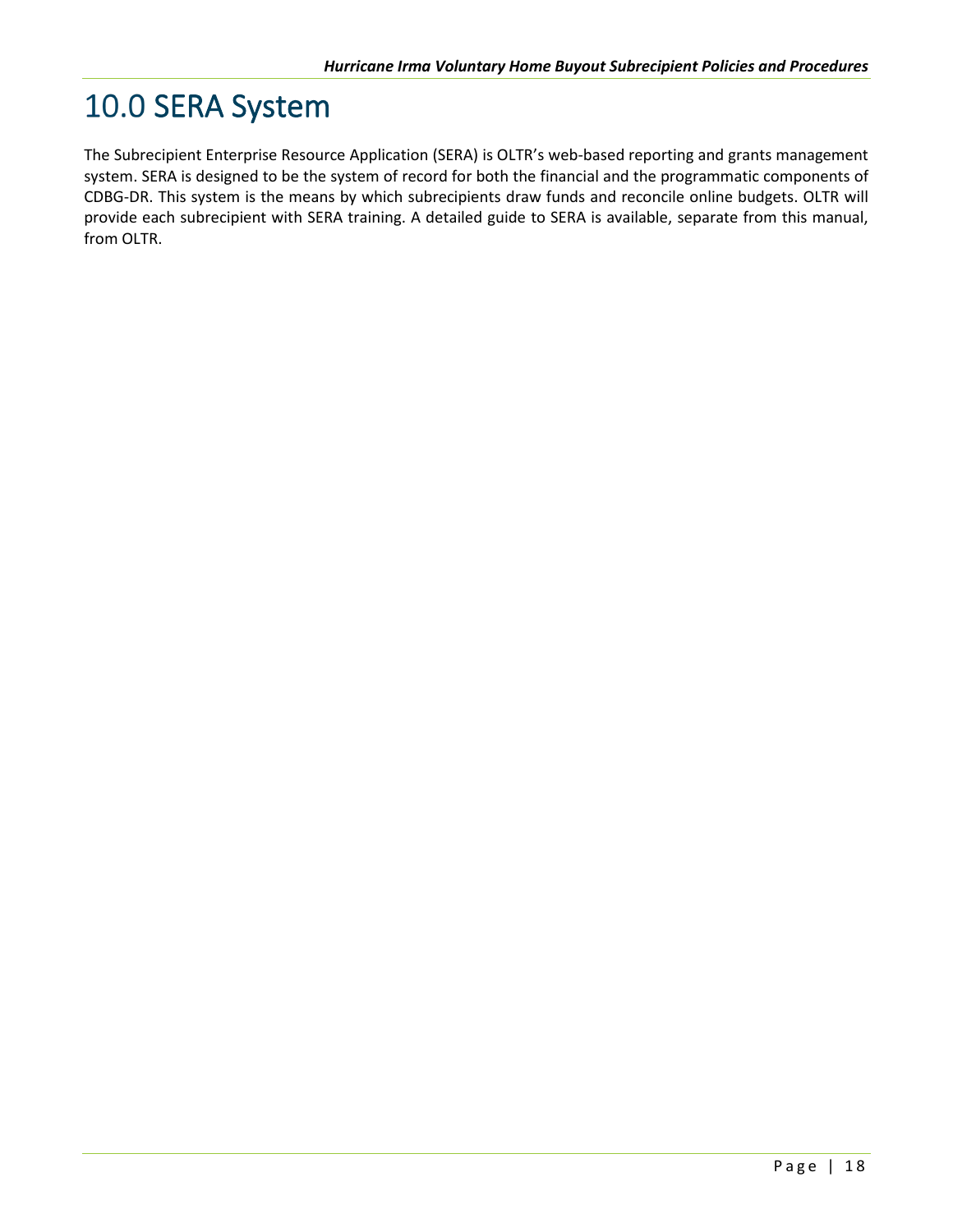# <span id="page-24-0"></span>11.0 Financial Management

Financial management and control of CDBG-DR funds is the sole responsibility of the subrecipient that accepts the funds. This chapter describes accounting procedures that must be followed to comply with state and federal requirements for financial management. The subrecipient is required to have a financial management system that provides the following:

- Effective control over and accountability for all funds, property, and other assets
- Accurate, complete, and timely disclosure of the status and financial results in accordance with specified requirements
- Records that adequately identify (by activity) the source and use of funds for each CDBG-DR–supported project, including "reasonableness, allowability, and allocability" of costs
- Procedures to comply with the timely distribution of funds

The subrecipient's responsibility is often divided between the local office that has primary responsibility for CDBG-DR program administration and the finance officer. The subrecipient program administrative office is usually responsible for reviewing and approving all transactions involving CDBG-DR funds before the transactions are processed by the finance officer. The administrative office's responsibilities include the following:

- Approval of purchase orders and contracts to be paid with CDBG-DR funds
- Receipt and approval of invoices
- Assurance that transactions involving CDBG-DR funds are properly coded
- Review and approval of requisitions for payments involving CDBG-DR funds

The finance officer is usually responsible for maintaining official CDBG-DR financial records and for posting account transactions. Official records may be maintained in either an automated or a manual format. The finance officer's responsibilities may also include such things as the following:

- Control of accounting documents once they are approved for processing by the program department
- Preparation of financial reports (based on accounting records)
- Preparation of Requests for Funds (subject to review by the administration office)
- Entry of transactions into the accounting system
- Assisting the local government's auditor in preparing an annual financial audit

Federal requirements that are applicable to financial management may be found in 2 CFR 200 and should be reviewed for more detailed information and for other additional information, including special circumstances.

OLTR staff uses the Financial Management I Monitoring Checklist: System Review and the Financial Management II Monitoring Checklist: Transaction Testing Checklist during monitoring visits, which are forms based on HUD's monitoring checklists and which can be found online at DEO's CDBG-DR website. The first financial management checklist is used on the first pre-award and the initial onsite monitoring visit to review the subrecipient's internal controls, separation of duties, the accounting system used by the subrecipient, and procedures for determining allowable costs and housing escrow accounts with staff from the local government. The Transaction Testing checklist is usually used at the second onsite monitoring visit to review the subrecipient's accounting records and checks a sampling of invoices, contracts, distributions, and bank statements to ensure that the local government is complying with federal regulations and state laws.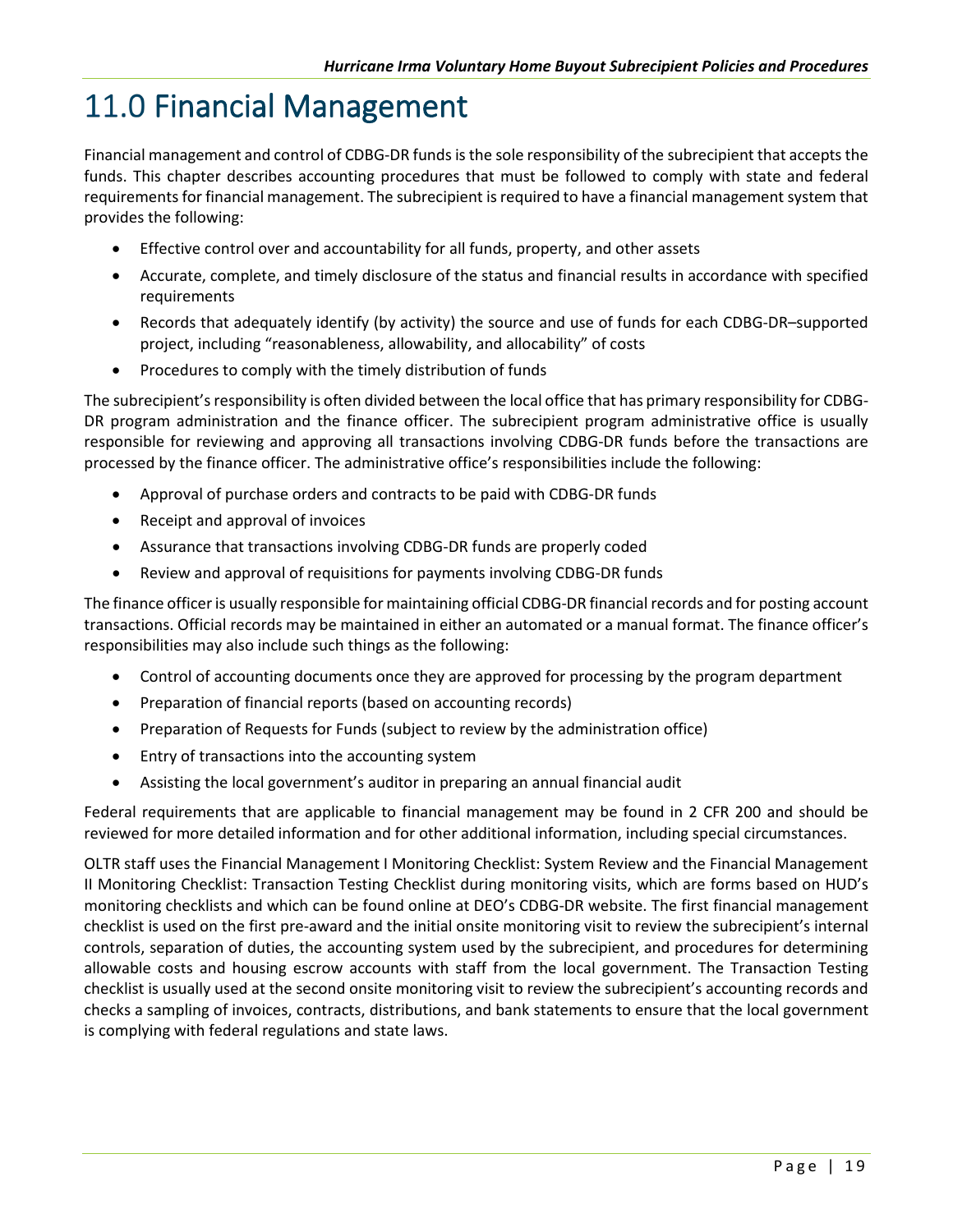# <span id="page-25-0"></span>11.1 Internal Controls

Internal controls consist of policies and procedures, job responsibilities, qualified personnel, and records management that are designed to safeguard assets such as cash, property, and other assets. The subrecipient must establish a system of internal controls that meets the following minimum requirements:

- A single individual must not be allowed to exercise complete control over all phases of any significant transaction. This means, for example, that the same person cannot purchase materials, receive materials, authorize payment for the materials, and write the check to pay for materials.
- Record keeping must be separate from operations and handling and custody of assets.
- Monthly reconciliation and verification of cash balances with bank statements must be made by employees who do not handle or record cash or sign checks.
- Actual lines of responsibility must be clearly established and a single person identified to assume responsibility for management oversight of the entire financial management system.
- The person who prepares payrolls should not handle related paychecks. If signature stamps are used, they should not be under the control of the same individual who retains blank checks.

An adequate system of internal controls, with specific program and financial management responsibilities, will enable recipients to maintain records necessary to comply with Florida law and federal requirements. Where possible, accounting policies and procedures of the local government should mirror requirements of the Office of the Auditor General.

# <span id="page-25-1"></span>11.2 Financial System

Source documents should provide all details of a transaction. The information contained in source documents is necessary for accounting purposes and is recorded in one of the books of original entry before being filed. A variety of source documents and records are needed to properly account for CDBG-DR transactions. Supporting documentation is necessary to show that costs charged against CDBG-DR funds were incurred during the effective period of the subrecipient's agreement with the state, were actually paid out (or properly accrued), were expended on allowable items, and had been approved by the responsible official(s) in the subrecipient's organization. These documents include the following:

- Purchase Orders may be prepared in the same format as other purchase orders except that appropriate CDBG-DR program classification data should be coded on the document. Purchase orders should be approved by the subrecipient's program office. After approval, one copy should be retained by the program administrative office to verify receipt of goods, and remaining copies must be forwarded to the finance officer.
- Contracts should be filed in the CDBG-DR program administrative office. Each contract must identify the activity, program, or project to be charged. If multiple contracts are issued for each project or if non-contractual charges are recorded against a project, a separate record must be maintained for each contract to provide readily available information on contract balances. There should be a separate obligation for each contract relating to the same activity to prevent overpayment of any contract. In addition, a Cash Control Register should be maintained to provide summary information for all CDBG-DR contracts.
- Vendor Invoices to be paid with CDBG-DR funds should be referred to the program administrative office, compared to the purchase order, checked for appropriateness and accuracy, approved, and coded as necessary. Approved vendor invoices and appropriate supporting documents may then be forwarded to the finance officer for payment.
- Time-distribution Sheets for all employees paid from CDBG-DR funds. Employees must complete time sheets that indicate the number of hours worked on CDBG-DR projects, other grant projects, local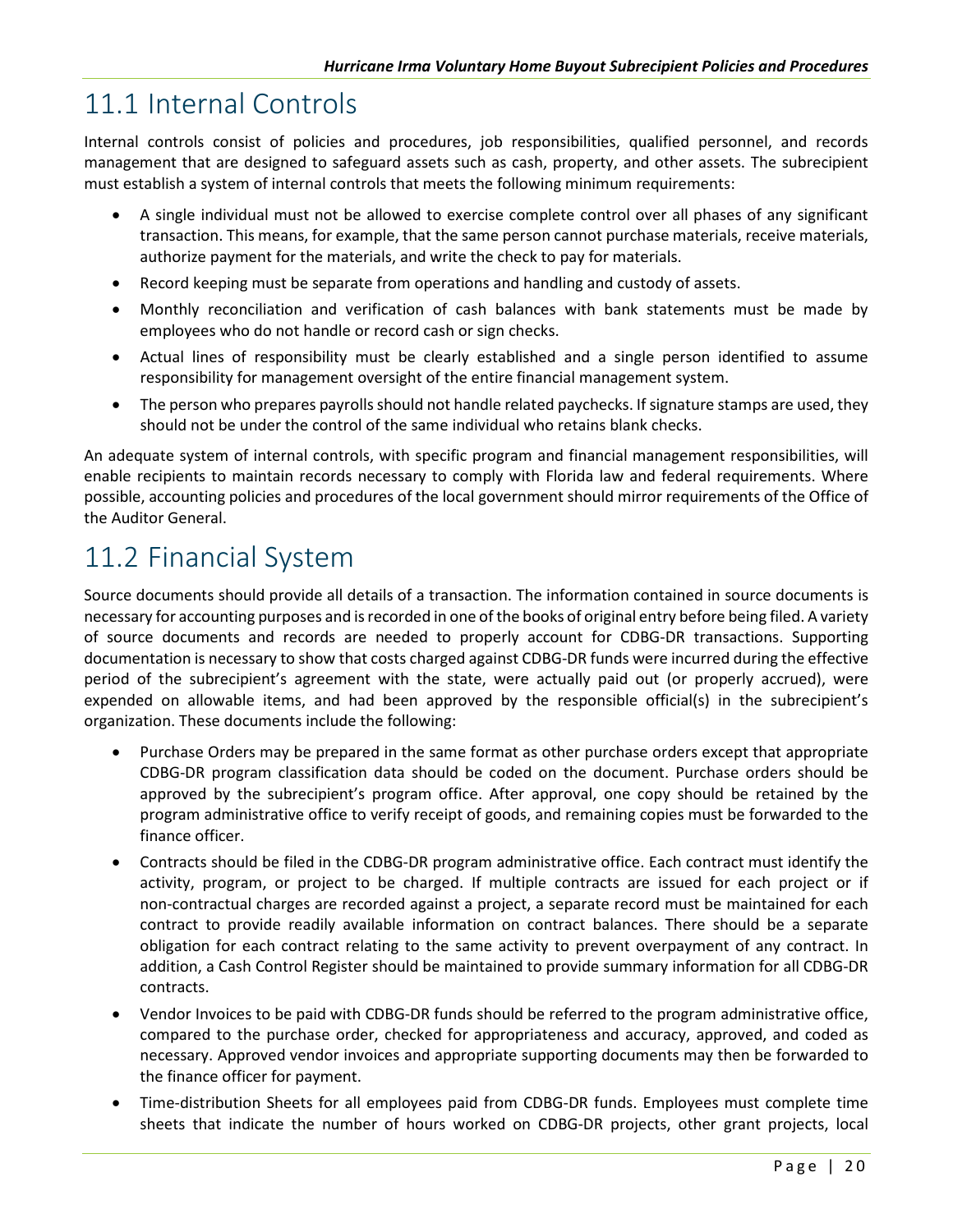#### *Hurricane Irma Voluntary Home Buyout Subrecipient Policies and Procedures*

government activities, and job duties. Time sheets are then referred to the finance department so that charges to the correct programs and projects can be computed and properly charged. Payroll expenses can only be paid from CDBG-DR funds based on time and attendance records.

- CDBG-DR Financial Files that demonstrate the program's financial soundness and regulatory compliance. To maintain an orderly record of CDBG-DR transactions that will withstand the scrutiny of an audit, there must be a logical system for maintaining financial files. Two broad categories of files are recommended: process files and permanent files (see below).
- Space and Utilities: Space costs must be supported by documentation such as rental or lease agreements. Utility costs will be supported by bills from utility companies. Both types of expenses will be supported by canceled checks. If the cost of space or utilities is split between the CDBG-DR program and other sources, a reasonable method must be in place to allocate the charges fairly among the sources.
- Supplies documentation includes purchase orders or requisition forms initiated by an authorized representative of the subrecipient, invoices from vendors that have been signed off by the subrecipient to indicate goods were received, canceled checks from vendors demonstrating payment was made, and information regarding where supplies are being stored and for what cost objective(s) they are being used.

Administrative funds are not available to subrecipients under this program. Therefore, all overhead costs must be allocated to projects. OLTR will provide guidance on the exact procedure for allocating costs.

#### <span id="page-26-0"></span>11.3 Process Files

Process files are working files that are used until source documents are processed and posted. They include the following:

- Open Purchase Order File: All purchase orders that have been issued but not yet filled by vendors should be filed sequentially by purchase-order number. When goods are delivered, invoice received, and all appropriate approvals obtained, the purchase order should be removed and filed with related invoices and the receiving report in the pending payments file. This file contains encumbrances against the project budget.
- Pending Payments File: All source documents that will generate a cash disbursement are stored in the pending payments file and are maintained by due date. If a discount is offered for early payment, early payment should be made. A schedule of bills payable from approved invoices and the account to be charged is also kept in this file.
- Pending Receipt File: This file contains copies of outstanding bills and requests for funds submitted to the CDBG-DR program that have not yet been recorded in the Cash Receipts Journal or posted to the CDBG-DR Cash Control Register.
- Personnel Payroll File: This file contains a record for each employee who works on CDBG-DR activities and includes the rate at which the employee's salary can be charged to the CDBG-DR program. Time sheets showing the amount of time each employee spends on CDBG-DR activities must be kept on file. This file is maintained in addition to the local government's official personnel records.

### <span id="page-26-1"></span>11.4 Permanent Files

These files must be maintained for all source documents and other records once they have been processed or posted to books of original entry. Documents removed from process files are placed in the permanent files after all processing is complete (i.e., placing bank verifications or CDBG-DR contract payment transactions in a CDBG-DR Receipt File).

Purchase requisitions, purchase orders, and related invoices are filed together; contracts, related invoices, payment vouchers, and check copies are filed together; and grant fund receipt documentation is filed together.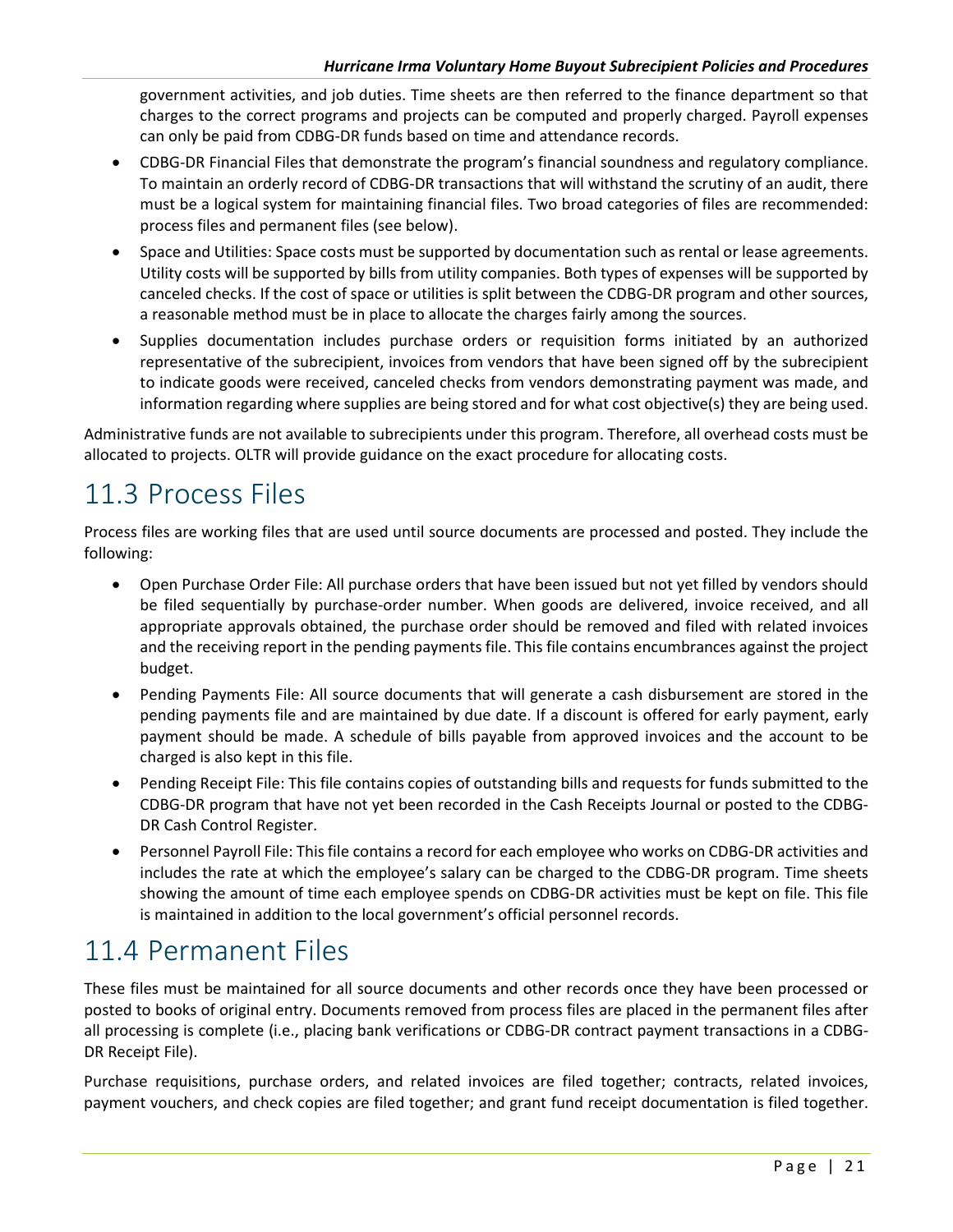Permanent files contain the documents necessary for undertaking an audit of the program. A single individual should be assigned responsibility for file maintenance.

### <span id="page-27-0"></span>11.5 CDBG-DR Accounting Records

CDBG-DR records are used to accumulate CDBG-DR accounting information for financial reporting. The required CDBG-DR accounting records are listed and discussed below.

- Cash-receipts Journal: All receipts of cash that are deposited into the CDBG-DR account(s) are recorded in the cash-receipts journal. Receipts may include contract payments to the subrecipient from the CDBG-DR program, receipts from the disposition of land, program income, and any other cash received. The general procedure for using this journal is to record every CDBG-DR receipt by date in the order that it was received and indicate the source of the funds received, account or activity line item to be credited, receipt number, and date. A notation regarding final disposition for all funds received must also be included in the journal.
- Cash-disbursements Journal: All encumbrances and expenditures for program costs are entered into the cash-disbursements journal. Encumbrance is a term used in government accounting to mean a reservation of funds against an appropriation for a future expenditure. An encumbrance is not necessarily an obligation; it is a commitment of funds. While encumbrances are not normally recorded in a disbursements journal, the practice is recommended for the CDBG-DR program to conform to the accrual basis required for reporting information to the CDBG-DR program. When goods or services are received by the local government, an obligation has been incurred. If the local government uses a warrant or other schedule for bills payable, it need not maintain a separate cash-disbursements journal but must maintain copies of individual warrants.
- Property Register: This is a listing of all property acquired in part or entirely using CDBG-DR funds. It must be maintained to comply with state and federal standards relating to acquisition, control, and disposition of real and personal property. Examples of property that would be recorded include both real property and office equipment.
- Detailed Activity Ledger: A subrecipient may have several ongoing projects (e.g., Smith Street sewer-line installation and Jones Street repaving). To maintain accounting control, a detailed project ledger must be established for each project. All financial transactions relating to a particular project should be recorded in this ledger.

# <span id="page-27-1"></span>11.6 Cash Control Register

In addition to the above control procedures, CDBG-DR financial reporting and control is enhanced by the use of the CDBG-DR Cash Control Register. This register is used to document and control the following:

- State of Florida funds received
- Requests for payment (drawdowns on grant reservation)
- Balance of CDBG-DR cash on hand
- Balance of CDBG-DR grant funds available by line item
- Collections, refunds, and miscellaneous receipts
- Disbursements

This register is important because it summarizes the status of CDBG-DR cash on hand. It should be reviewed daily to determine compliance with CDBG-DR rules and regulations relating to cash on hand. The register also serves as a cross-reference to the journal accounts such as cash receipts and disbursements and the detailed project ledger.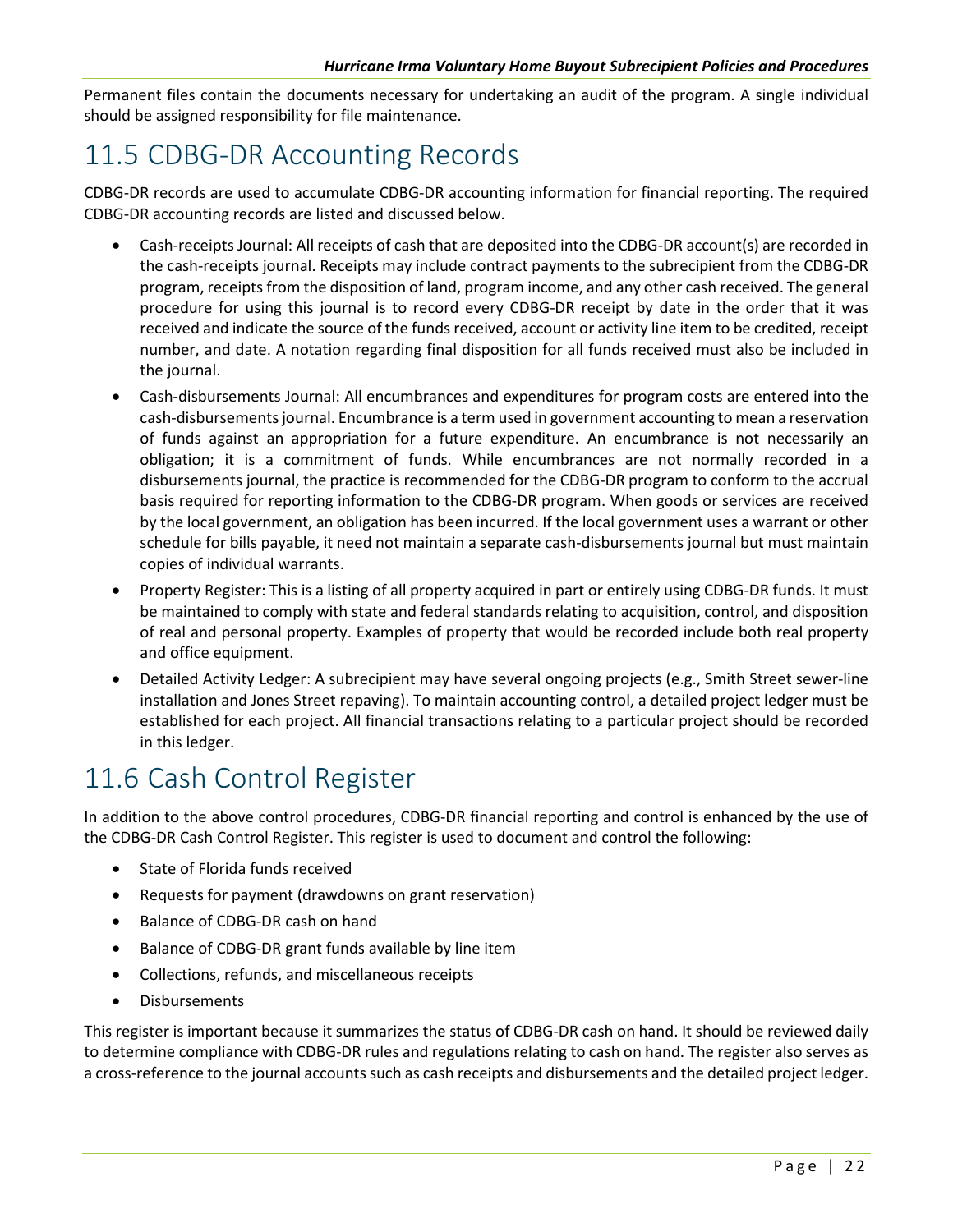# <span id="page-28-0"></span>11.7 Accounting for Cash Receipts

Cash receipts for the CDBG-DR program come primarily from the state as contract payments based on Requests for Funds. Local sources of cash receipts may include loan repayments, payment for services provided, rent from CDBG-DR property, and other miscellaneous receipts. Other sources may include federal or state agencies participating in project funding such as Rural Development. All cash receipts must be logged in the Cash Receipts Journal, CDBG-DR Cash Control Register, and detailed Project Ledger.

### <span id="page-28-1"></span>11.8 Accounting for Cash Disbursements

The local government should establish specific days on which it will disburse CDBG-DR funds. The frequency of these payment dates depends on transaction volumes and staff capacity. One payment date every 1 or 2 weeks may be sufficient. To allow time for orderly processing and requisitioning of CDBG-DR contract funds, cut-off dates for receipt of invoices to be paid the next pay date should be established. All cash disbursements must be supported by source documentation, such as invoices, time sheets, and payroll vouchers, that fully explain the reason for the disbursement.

Contractor payments should be made only after determining that the contractor is performing in accordance with contract provisions and time schedules and that any problems identified by the subrecipient during compliance monitoring or inspections have been corrected. To facilitate adequate contract management, a CDBG-DR contract management control card should be maintained. All cash disbursements must be entered in the CDBG-DR Cash Disbursements Journal, the CDBG-DR Cash Control Register, and Detailed Activity Ledger.

### <span id="page-28-2"></span>11.9 Subrecipient Financial Management

The information provided in this policies and procedures manual is provided as a general guide. Each subrecipient will have its own financial management system that must adhere to federal requirements as outlined in 2 CFR Part 200.

# <span id="page-28-3"></span>11.10 Allowable Costs

The standards for determining reasonableness, allowability, and allocability of costs incurred as part of CDBG-DRfinanced activities are found in 2 CFR 200.403. According to general guidelines contained in 2 CFR 200.403, a cost is allowable under the CDBG-DR program as follows:

- The expenditure is necessary, reasonable, and directly related to the grant.
- The cost conforms with any limitations or exclusions established in 24 CFR 200 Subpart E (Cost Principles) or the CDBG-DR award.
- The expenditure is consistent with policies and procedures that apply uniformly to both federally funded and other activities of the state or the subrecipient.
- The cost is accorded equal treatment. For example, a direct cost cannot be assigned if in other similar circumstances the cost was allocated as an indirect cost.
- The cost is in accordance with generally accepted accounting principles, except for states, local governments, and tribes only, as otherwise provided for in 2 CFR 200.416 and 2 CFR 200.417 (Cost Allocation Plans and Indirect Cost Proposals), and 2 CFR 200.417 (Interagency Service).
- The cost is not used to meet cost-sharing or matching requirements of any federally funded program. See 2 CFR 200.306(b) regarding cost sharing and matching.
- Costs must be adequately documented. See 2 CFR 200.300 through 2 CFR 200-309 for more information.

For more information about allowable costs, see 24 CFR 570 and the HUD's *State Community Development Block Grant Program: Guide to National Objectives and Eligible Activities*, December 2014.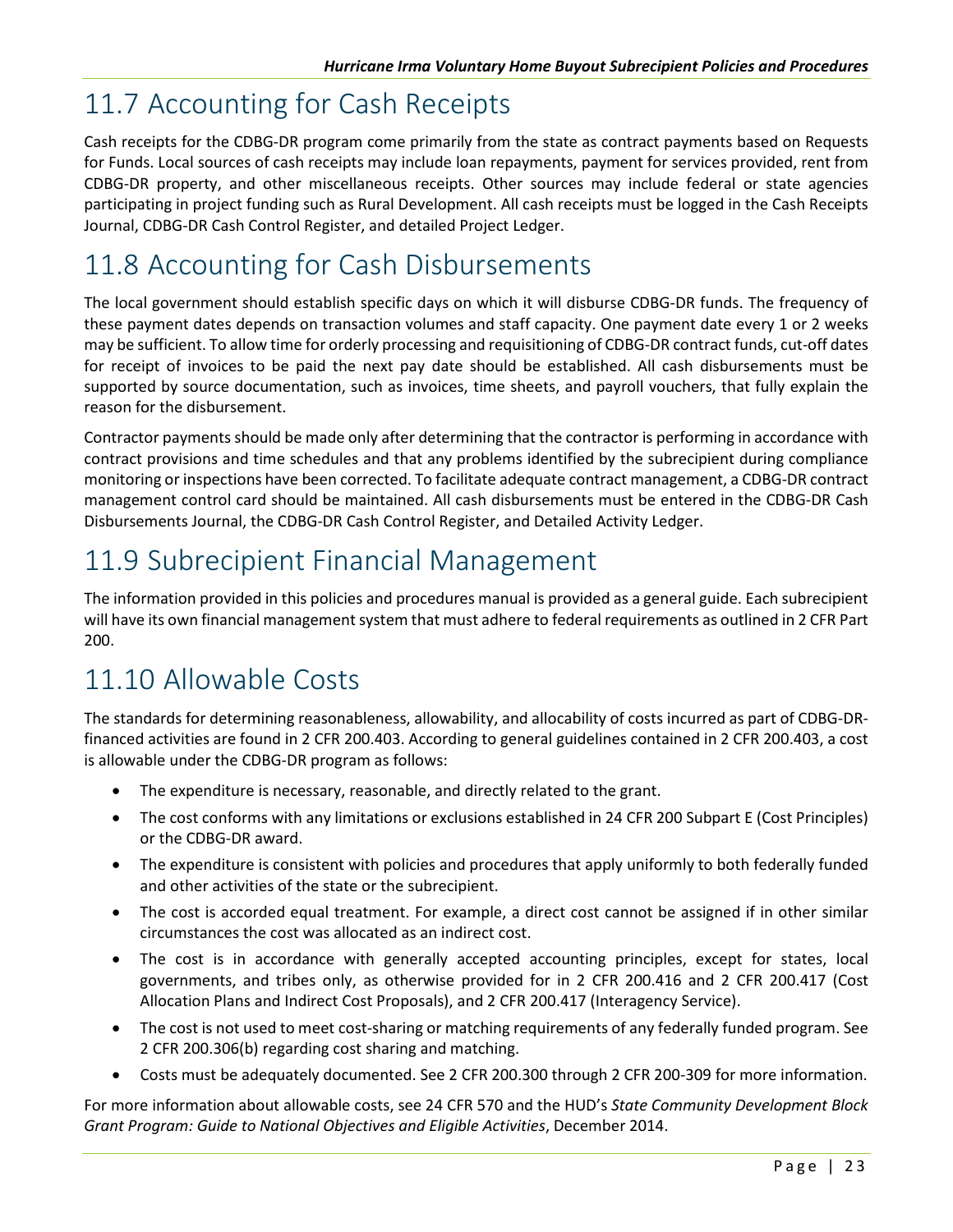# <span id="page-29-0"></span>11.11 Reasonable Costs

Reasonable costs are described in 2 CFR 200.404: "A cost is reasonable if, in its nature and amount, it does not exceed that which would be incurred by a prudent person under the circumstances prevailing at the time the decision was made to incur the cost." In determining reasonableness of a given cost, consideration must be given to the following:

- Whether the cost is of a type generally recognized as ordinary and necessary for the operation of the nonfederal entity or the proper and efficient performance of the federal award
- Restraints or requirements imposed by such factors as sound business practices; arm's-length bargaining; federal, state, local, tribal, and other laws and regulations; and terms and conditions of the federal award
- Market prices for comparable goods or services for the geographic area
- Whether individuals concerned acted with prudence in the circumstances considering their responsibilities to the non-federal entity, its employees, its students or membership (where applicable), the public at large, and the federal government
- Whether the non-federal entity significantly deviates from its established practices and policies regarding incurrence of costs, which may unjustifiably increase the federal award's cost.

### <span id="page-29-1"></span>11.12 Allocable Costs

Allocable costs are described in 2 CFR 200.405: "A cost is allocable to a particular Federal award or other cost objective if the goods or services involved are chargeable or assignable to that Federal award or cost objective in accordance with relative benefits received." This standard is met if the cost:

- Is incurred specifically for the federal award;
- Benefits both the federal award and other work of the non-federal entity and can be distributed in proportions that may be approximated using reasonable methods; and
- Is necessary to the overall operation of the non-federal entity and is assignable in part to the federal award in accordance with the principles in this subpart (2 CFR 200, Subpart E, Cost Principles).

#### <span id="page-29-2"></span>11.12.1 Program Income

Program income means gross income received by a state, a unit of general local government, or a subrecipient of a UGLG that was generated from use of CDBG-DR funds that exceeds \$35,000 received in a single year (24 CFR 570.489(e)2). Examples of program income include the following:

- Proceeds from the sale or long-term lease of real property purchased or improved with CDBG-DR funds
- Proceeds from disposition of equipment purchased with CDBG-DR funds
- Gross income from use or rental of property acquired by the subrecipient or its subrecipient with CDBG-DR funds, less the costs incidental to the generation of such income
- Gross income from use or rental of property owned by the subrecipient or other entity that was constructed or improved with CDBG-DR funds, less any costs incidental to the generation of such income
- Payments of principal and interest on loans made using CDBG-DR funds
- Proceeds from the sale of loans made with CDBG-DR funds
- Proceeds from the sale of obligations secured by loans made with CDBG-DR funds
- Interest earned on program income, pending the disposition of such program income
- Funds collected through special assessments made against nonresidential properties owned and occupied by households not of low and moderate income, where such assessments are used to recover all or part of the CDBG-DR portion of a public improvement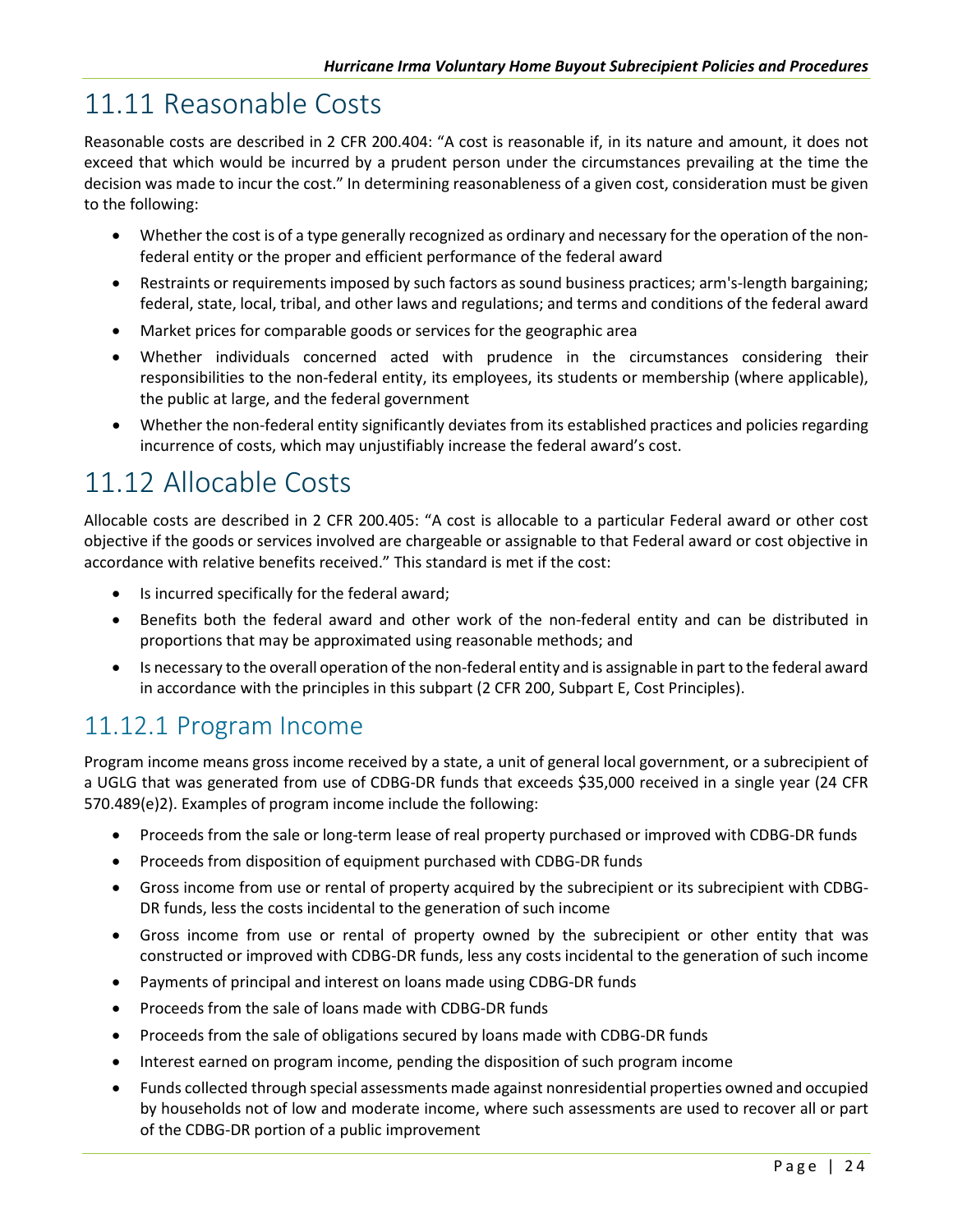#### *Hurricane Irma Voluntary Home Buyout Subrecipient Policies and Procedures*

Program income received by a subrecipient must be recorded in the subrecipient's financial records system and must be recorded in the same activity line item as generated the program income. Program income must be spent first on subsequent expenditures; remaining program income after closeout or generated after closeout is returned to OLTR. Program income should be reported to DEO's grant manager and OLTR finance manager.

### <span id="page-30-0"></span>11.13 Common Deficiencies

The most common record-keeping deficiencies that are encountered during program audits are as follows:

- Inadequate financial records
- Inadequate source documentation
- Inadequate procedures for verification of cost allowability
- Inadequate procedures for certifying operating agencies' financial systems
- Delays between drawdown and expenditure of funds
- Inadequate process to prevent overpayment of an activity budget line item
- Inadequate accounting of program income
- Inadequate or untimely financial reports

### <span id="page-30-1"></span>11.14 Contract Funding Process

Prior to transmission of contract funds, the subrecipient must complete and submit to the CDBG-DR program a SERA Access Authorization Form. This form is used to inform OLTR of the names of persons permitted to sign Requests for Funds. Requests for Funds forms must be signed by one or more of the authorized individuals identified on the form. The Signature Authorization must identify the financial institution, its mailing address, telephone number, and the account number to which CDBG-DR funds should be transmitted.

There cannot be any erasures or corrections on the SERA Access Authorization Form. Three copies, each having original signatures, must be submitted to OLTR. Should it be necessary to change or update information on the Signature Authorization Form, the same instructions apply.

The local government must use a separate non-interest-bearing bank account for CDBG-DR funds. Any interest paid on the account must be remitted to OLTR by the local government for return to the U.S. Treasury.

A subrecipient cannot expend or obligate more than \$15,000 for administration, prior to receiving a Release of Funds from the CDBG-DR program. The release will clearly state that environmental conditions have been removed and funds have been released for expenditure. Furthermore, a subrecipient cannot draw funds for any activity that has been conditioned in the contract agreement until a Removal of Special Conditions is granted by OLTR. Subrecipients should check their contract award agreement for special conditions prior to obligating or requesting funds.

# <span id="page-30-2"></span>11.15 Record Keeping

In the simplest terms, CDBG-DR financial transactions involve receiving cash (such as contract funds from OLTR's CDBG-DR program or program income) and spending cash for eligible activities. Every CDBG-DR financial transaction must be recorded in the accounting records as soon as possible. To do this, there must be appropriate source documents, files, and accounting records. Records must be maintained for 6 years from the date of the receipt of the audit for the year in which the grant was closed out (2 CFR 200.333).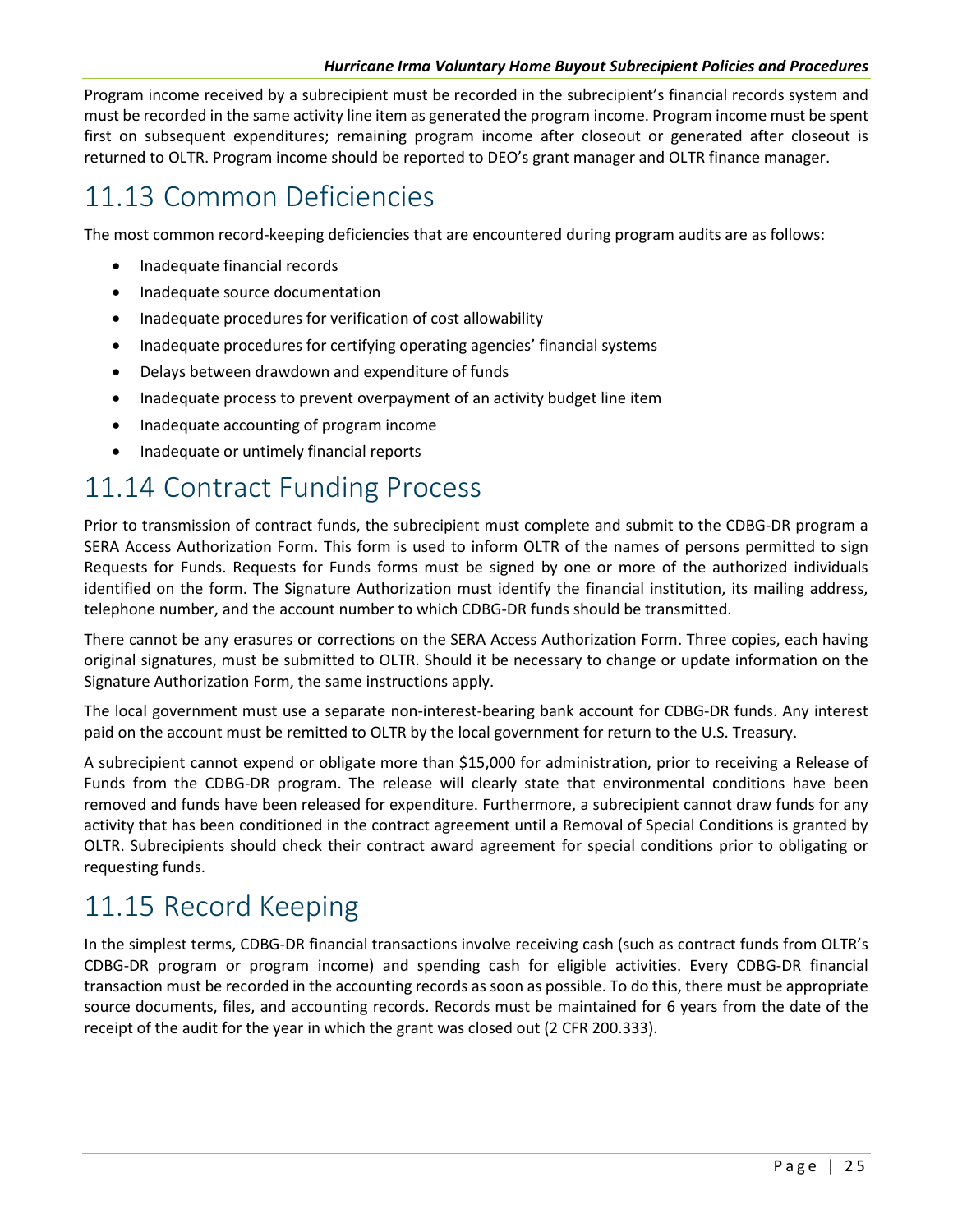# <span id="page-31-0"></span>12.0 Civil Rights

Recipients of CDBG-DR funds must comply with federal and state civil rights, fair housing, equal opportunity, and equal employment opportunity regulations and requirements. These laws are designed to ensure that members of protected groups are treated fairly by avoiding discrimination, providing equal opportunity, and taking affirmative action to correct past discrimination based on race, color, religion, gender, national origin, age, disability, and/or family status.

- By signing the assurances in the CDBG-DR application and the subrecipient award agreement, the subrecipient agrees to the following:
- Comply with civil rights laws and conduct the CDBG-DR program in a non-discriminatory manner.
- Take affirmative action where discrimination has been found in the past to overcome the effects of discrimination.
- Ensure equal opportunity in employment and contracting opportunities connected with the CDBG-DR program.
- Maximize choice within the community's total housing supply; lessen racial, ethnic, and economic concentrations of housing; and administer the CDBG-DR program in a manner that affirmatively furthers fair housing.
- Develop and maintain records of efforts undertaken to ensure fair housing and conduct four quarterly activities each year to further fair housing.
- Facilitate desegregation and racially inclusive patterns of occupancy and use of public facilities.

The Civil Rights Checklist is used to monitor subrecipients for compliance with civil rights issues discussed in this section.

# <span id="page-31-1"></span>12.1 Fair Housing Requirements

The first step in developing a fair housing program is to determine the needs of the community. This can be done by preparing the HUD-required *Analysis of Impediments to Fair Housing Choice*. The State of Florida prepared an *Analysis of Impediments to Fair Housing Choice* that is currently in effect. The analysis identified potential impediments to fair housing choice and includes actions to be undertaken to help overcome these impediments. These potential impediments include the following:

- Local planning and zoning and land-use controls
- Lending practices of financial institutions serving the community
- Real estate sales and rental practices within the community
- Areas of minority population concentrations
- Quality of services provided to areas with high concentrations of minority persons

Fair housing activities that can be taken by the subrecipient depend on the type and the fair housing needs in an area, but consideration should be given to the following:

- Adopting a local fair housing ordinance that is equivalent to the federal fair housing law and include enforcement provisions
- Revising formal and informal policies and practices of the local housing authority
- Modifying local planning, zoning, and land-use laws to permit construction of multi-family housing and less expensive single-family housing
- Revising zoning ordinances and comprehensive plans to insure they promote deconcentration of assisted housing units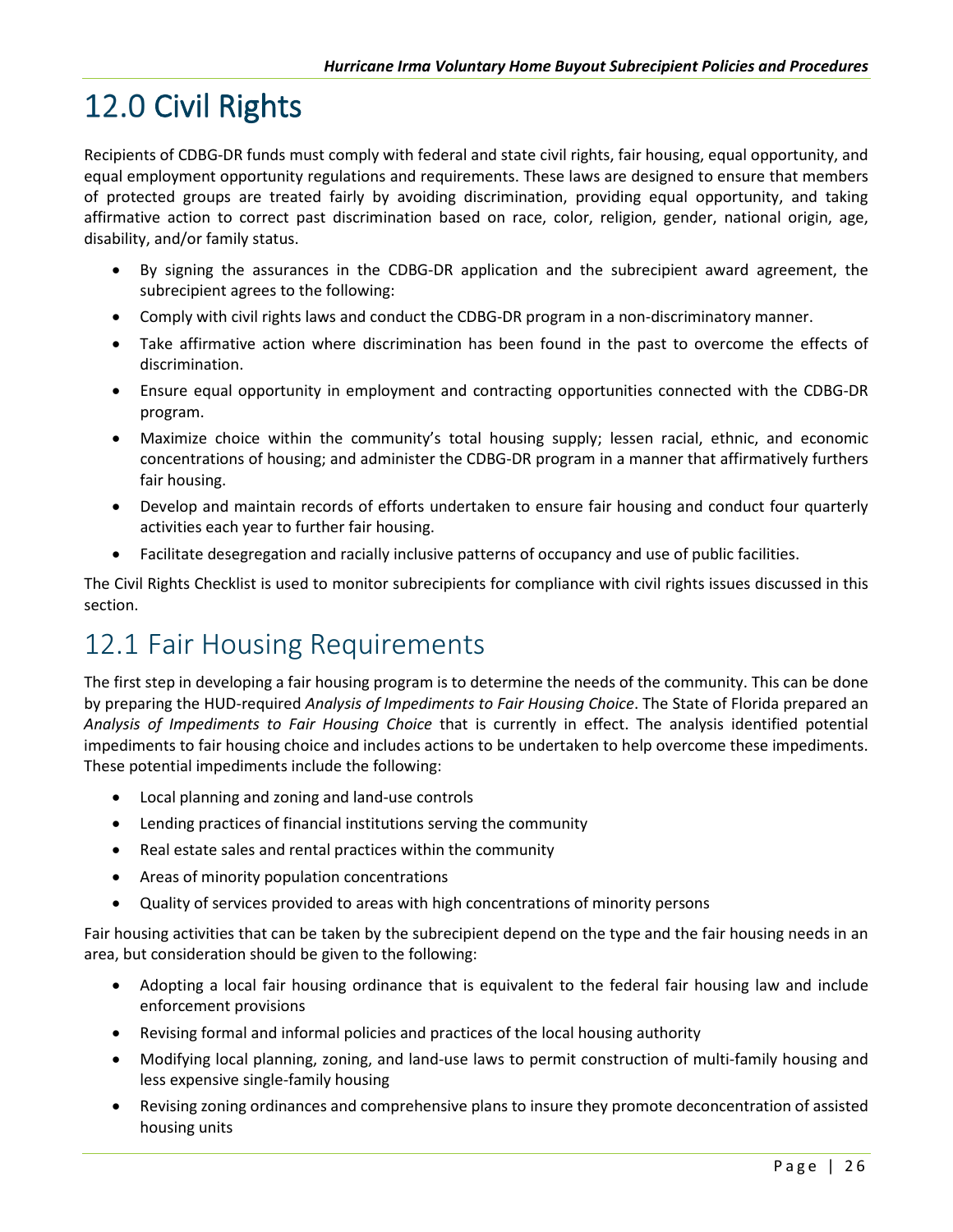- Creating a local housing authority
- Advertise the community as a "fair housing community"
- Developing a public information and education program to promote fair housing and a fair housing assistance program for special needs populations such as minorities, single women, persons with disabilities, and large family households
- Provide information concerning housing services and activities that can be disseminated through agencies and organizations that routinely provide services to protected groups
- Meeting with community financial institutions to encourage broad lending practices
- Working with developers and residents to ensure that new assisted housing is located outside areas of minority or low-income concentrations
- Assisting local housing developers in developing outreach programs to attract minorities and womanowned businesses
- Working with real estate brokers to promote non-discriminatory practices in real estate transactions
- Include a "fair housing" logo on community stationary
- Sponsoring fair housing seminars and campaigns

Recipients of CDBG-DR grants will be required to undertake at least four fair housing activities each year (one activity per quarter) to affirmatively further fair housing within the community during the time the subrecipient agreement is open. The subrecipient will need to carefully document these activities because documentation will be required to demonstrate these activities were undertaken during monitoring visits.

### <span id="page-32-0"></span>12.2 Equal Employment Opportunity Requirements

Local governments should strive to set a high community standard for providing equal employment opportunities. Suggested actions for furthering such opportunities at the local level include the following:

- Preparing accurate job descriptions for basing all employment-selection and testing criteria
- Establishing a network of contacts, including workforce boards, newspapers, and radio and television stations, and notifying them of all CDBG-DR–related position openings and requesting assistance in the recruitment process
- Distributing recruitment literature to women and minority organizations and organizations that assist persons with disabilities and older workers, and, where appropriate, translating materials into other languages
- Identifying minority, women, and staff persons with disabilities to assist with applicant interviews and providing these staff persons with training in proper interviewing techniques
- Encouraging employees to refer qualified minority and women candidates for job openings, training, promotions, and transfers
- Evaluating local recruitment, hiring, and other personnel policies and materials to ensure that they do not contain or perpetuate discriminatory intent, practices, or procedures
- Reviewing job turnover to determine vacancy patterns and plan appropriate recruiting efforts
- Establishing entry-level professional positions to provide career opportunities for employees, particularly for minorities and women
- Working with the private sector to fill job openings that result from economic development activities and establishing procedures that facilitate nondiscrimination and increased opportunities for women, minorities, persons with disabilities, and lower-income residents
- Taking affirmative action to overcome the effect of past discrimination
- Advertising as an equal opportunity employer in bid solicitations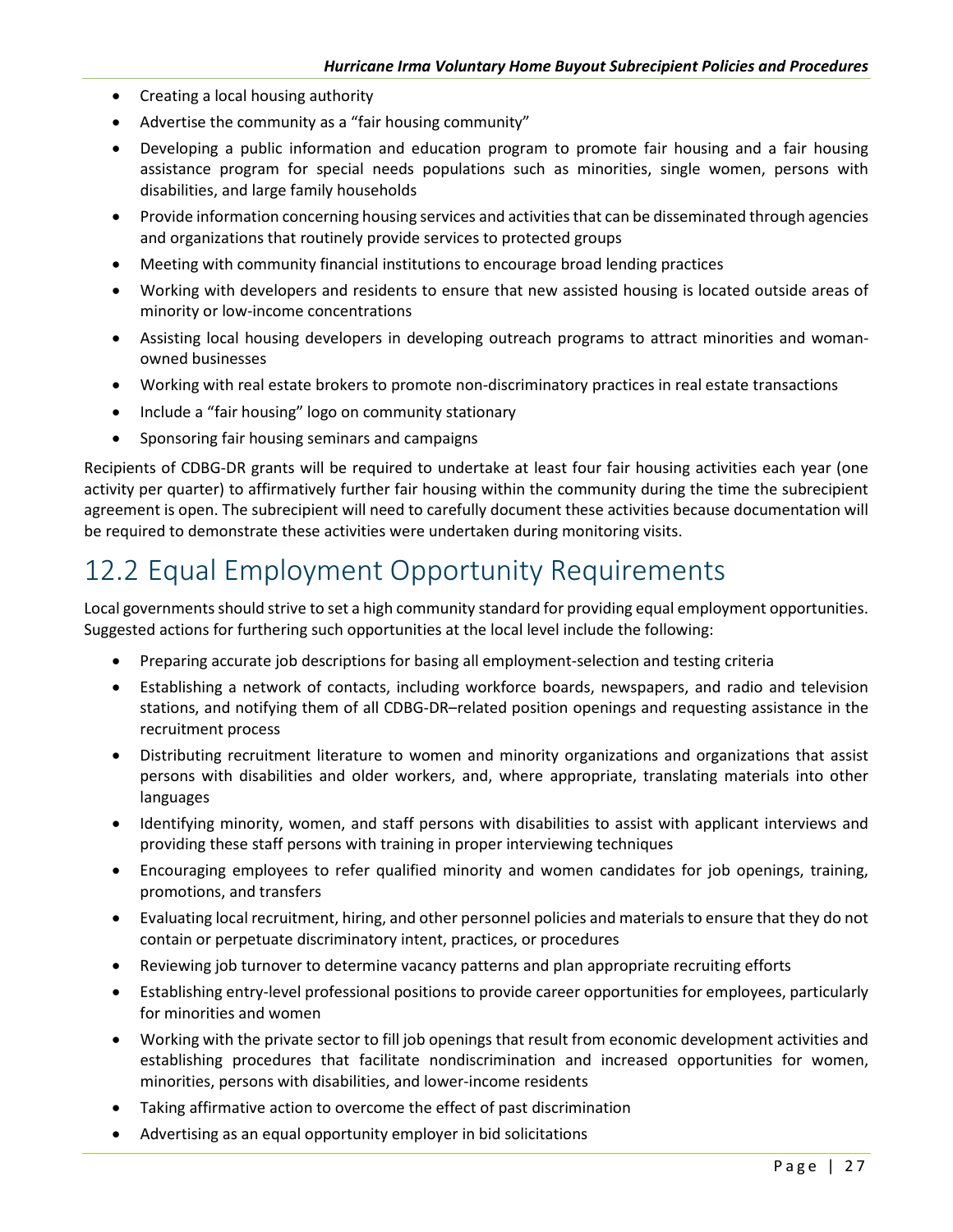- Soliciting bids from minority, women, and locally owned businesses
- Maintaining a list of locally owned businesses that were awarded contracts
- Informing contractors of equal opportunity requirements at the pre-construction conference or through other means of notification
- Monitoring contractor compliance at work sites

#### <span id="page-33-0"></span>12.3 Section 3 Requirements

Section 3 of the Housing and Urban Development Act of 1968 requires recipients, to the maximum extent feasible, to ensure that area Section 3 residents and businesses receive priority for employment and contracts generated by CDBG-DR projects. Suggested actions include the following:

- Developing lists of minority-owned, women-owned, and local businesses in construction trades, business services, and professional services
- Contacting minority-owned, women-owned, and contractor associations to obtain information on skill and resource capabilities
- Establishing an action plan and goals for the use of minority-owned, women-owned, and local businesses, including opportunities for subcontracting in procurement and construction contracting-related activities
- Establishing goals and taking steps to provide opportunities for minority equity investments in funded projects
- Notifying minority-owned and women-owned firms of contract opportunities, including the date Request for Proposal or bid packages will be available or when Statements of Interest and Qualifications are due
- Requiring a Section 3 of the HUD Act of 1968 clause in all contracts

#### <span id="page-33-1"></span>12.4 Section 3 Documentation and Record Keeping

Local governments must maintain records documenting compliance with fair housing, equal opportunity, and civil rights requirements. Documentation must be obtained concerning the following:

- Employment in each local government operating unit that performs CDBG-DR–funded projects.
- The local government's affirmative actions to further fair housing
- For direct benefit activities, records relating to persons who have participated in any CDBG-DR–funded program
- For area-wide activities, information on the area and the services provided and the race and ethnic character of the service area
- Race, ethnic character, age, disability status, gender of heads of households, and number of elderly benefiting from the project
- Race and ethnic character of households and disability status of persons displaced as a result of CDB-DRG activities
- Actions undertaken to meet Section 3 requirements and the written Section 3 Plan
- Information on the racial and/or ethnic character of each business that receives a contract or subcontract of \$10,000 or more paid with CDBG-DR funds, including identification of women-owned businesses
- Affirmative actions the local government has taken to overcome the effects of prior discrimination in administering a CDBG-DR–funded program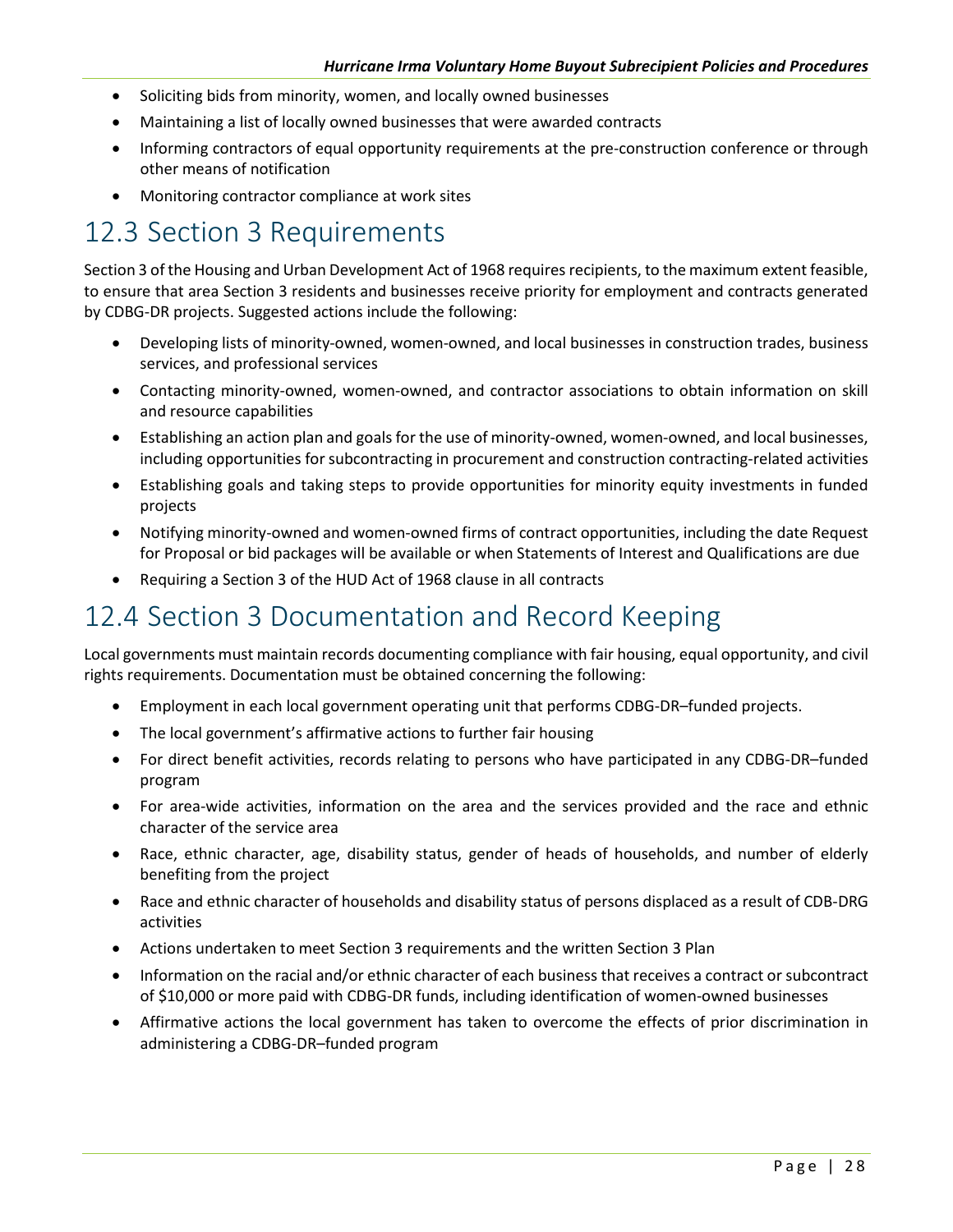# <span id="page-34-0"></span>12.5 Reporting

Following a grant award to a local government, OLTR is required to review recipient performance relating to civil rights requirements. The areas of the review include the following:

- Current employment and personnel policy
- Civil rights profile
- Job advertisements
- Employment discrimination complaints
- Employment data that indicates that persons are not being denied benefits or treated differently because of their race, color, sex, national origin, or disability status
- Documentation of steps taken to further fair housing during the year and the annual fair housing activity
- Housing discrimination complaints and documentation describing the process used to handle such complaints
- Board minutes indicating when the local fair housing ordinance was adopted
- The title of the civil rights compliance officer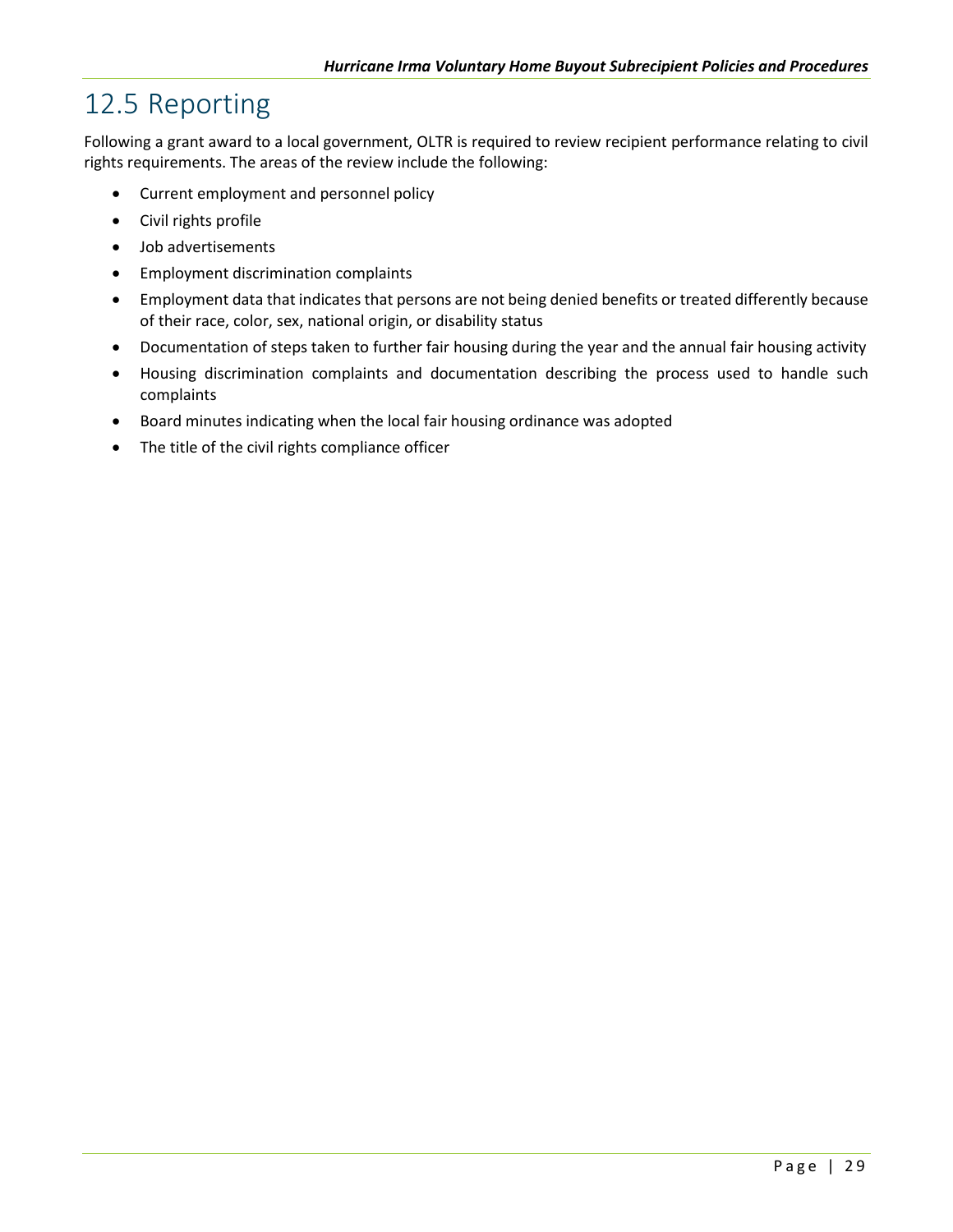# <span id="page-35-0"></span>13.0 Procurement of Professional Services and Contract Requirements

This section establishes standards and guidelines for procurement of supplies, equipment, construction, engineering, architectural, consulting, and other professional services. These standards are provided to ensure that such goods and services are obtained efficiently and economically and in compliance with the provisions of applicable federal and state laws and executive orders.

This section provides an overview of the following federal and state requirements. These regulations should be reviewed for more detailed information:

- 2 CFR 200, Subpart D (federal procurement regulations)
- 24 CFR 135 (Section 3 of the Housing and Urban Development Act to guide economic development to lowand very-low income local residents and the businesses that hire them)
- Minority and Woman-Owned Business Enterprises reporting requirements
- Section 255.0525, Florida Statutes (advertising for competitive bids or proposals)
- Section 287.055, Florida Statutes (Consultants Competitive Negotiations Act)
- Section 287.133, Florida Statues (public entity crimes)

These standards do not relieve the subrecipient of any contractual responsibilities under its contracts. The subrecipient is responsible, in accordance with good administrative practice and sound business judgment, for settlement of all contractual and administrative issues arising out of procurement for goods and services entered into in support of the subrecipient. These include, but are not limited to, sole source evaluations, protests, disputes, and claims.

The Procurement Desk Monitoring Checklist, the Construction Procurement Monitoring Checklist, the Planning and Design Specifications Checklist, the Property Acquisition Monitoring Checklist, and the Housing Rehabilitation Monitoring Checklist address procurement. Section 3 and minority- and woman-owned business requirements are all resources used by OLTR to ensure compliance with federal requirements.

#### <span id="page-35-1"></span>13.1 Procurement

Disaster recovery grant managers are responsible for oversight of subrecipients to ensure procurement methods and contractual requirements and other reporting requirements are met. Plans and specifications, procurement for professional services, and construction procurement will be monitored by the disaster recovery grant manager.

Subrecipients are required to adopt local procurement procedures that meet local, state, and tribal laws (as applicable) and conform to the minimum federal requirements outlined in 2 CFR 200.318 if CDBG-DR funds will be used to procure for goods or services. These procurement procedures must be submitted to OLTR program staff. The requirements in 2 CFR 200.318 that must be addressed in subrecipient procurement procedures are as follows:

• Written standards of conduct must be in place covering conflicts of interest that prohibit employees, officers, or agents from participating in selection, award, or administration of a contract if the individual has a real or apparent conflict of interest due to the individual or the individual's immediate family, partner, or an organization that employs or is about to employ any of the individuals has a financial or other interest in or a tangible benefit from a firm considered for a contract. The policy should prohibit solicitation or acceptance of gratuities, favors, or anything of monetary value from contractors or parties to subcontractors. Disciplinary actions must be included for violations of these standards of conduct. An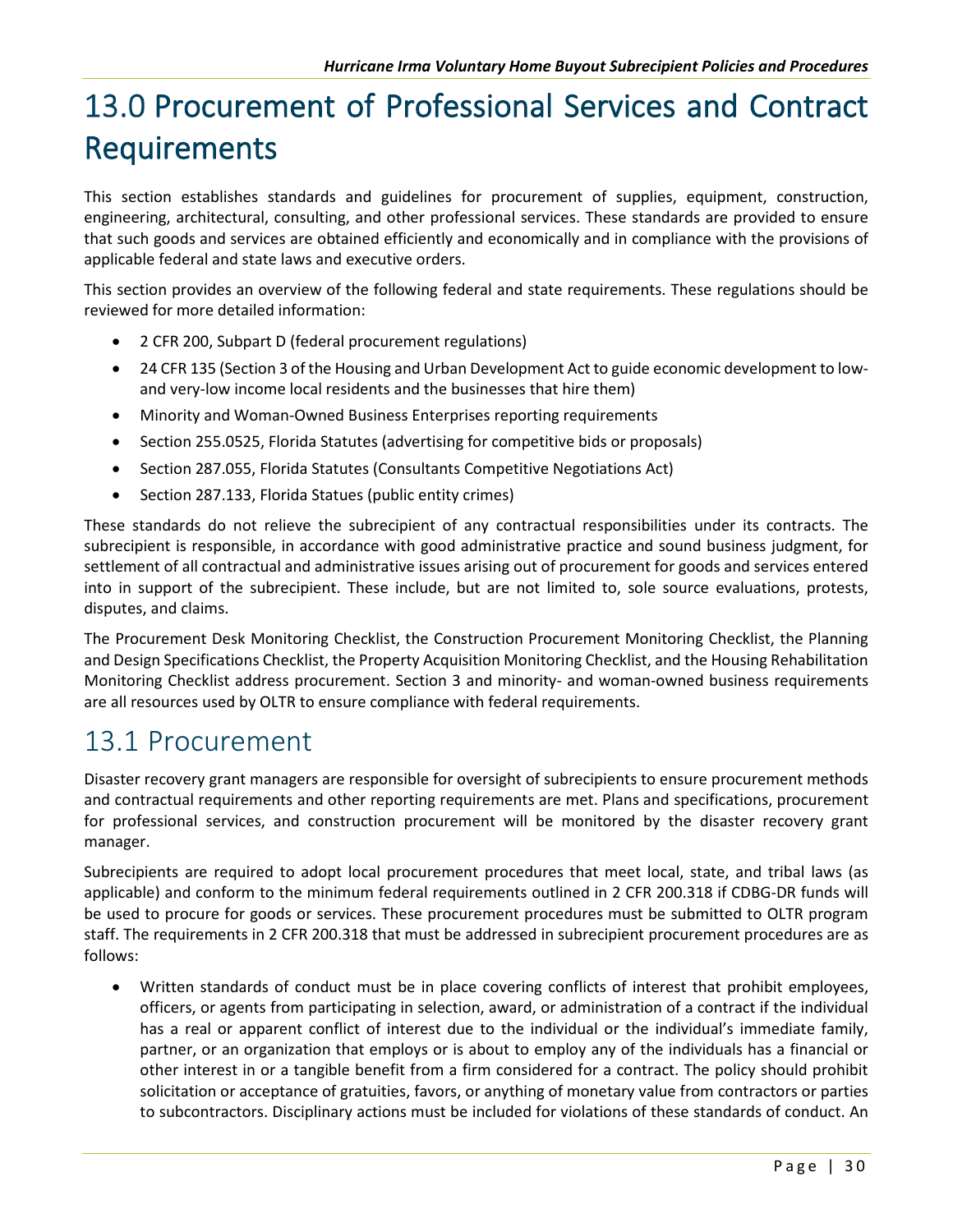OLTR Conflicts of interest Policy is located on the DEO subrecipient resources page and must be completed for each instance.

- In situations where a non-federal entity has a parent, affiliate, or subsidiary organization that is not a state or local government or tribe, procurement procedures must include written standards of conduct covering organizational conflicts of interest.
- Procedures must be in place to avoid acquisition of unnecessary or duplicative items. Consideration should be given to requiring consolidation or division of procurements for more economical purchases, lease-versus-purchase alternatives, and value-engineering clauses.
- Contracts should be awarded only to responsible contractors able to successfully meet the terms and conditions in the contract. Consideration will be given to contractor integrity, compliance with public policy, record of past performance, and financial and technical resources. Also applicable is 24 CFR 200.213, which restricts awards, subawards, and contracts with parties that are disbarred, suspended, or otherwise prohibited from participation in federal assistance programs or activities.
- Records should be maintained to detail the history of the procurement, including the rationale for the procurement method, selection of contract type, contractor selection or rejection, and the basis for the contract price.
- Procedures should be developed to handle and resolve disputes relating to the subrecipient's procurement actions.

See 2 CFR 200.318.

#### <span id="page-36-0"></span>13.2 Competition

All procurement transactions must ensure fair and open competition. Examples of practices that limit competition that are to be avoided include the following:

- Establishing unreasonable requirements that would favor one firm over others
- Requiring unnecessary experience and excessive bonding
- Noncompetitive pricing practices between firms or between affiliated companies
- Noncompetitive contracts to consultants on retainer contracts
- Organizational conflicts of interest
- Requiring use of "brand name" products instead of allowing products that are as good and more economical
- Any arbitrary action in the procurement process

Geographical preference requirements are not allowed unless federal statutes mandate or encourage geographic preference. In contracting for architectural and engineering services, geographical location may be used as a selection criterion provided there are a sufficient number of qualified firms to compete for the contract.

Written procedures for procurement must ensure that solicitations include clear and accurate descriptions for the goods and services to be procured and ensure that all requirements that must be fulfilled and factors to be used in the evaluation process are identified.

Prequalified lists of persons, firms, or products must be current and include a sufficient number of sources to ensure open and free competition.

See 2 CFR 200.319.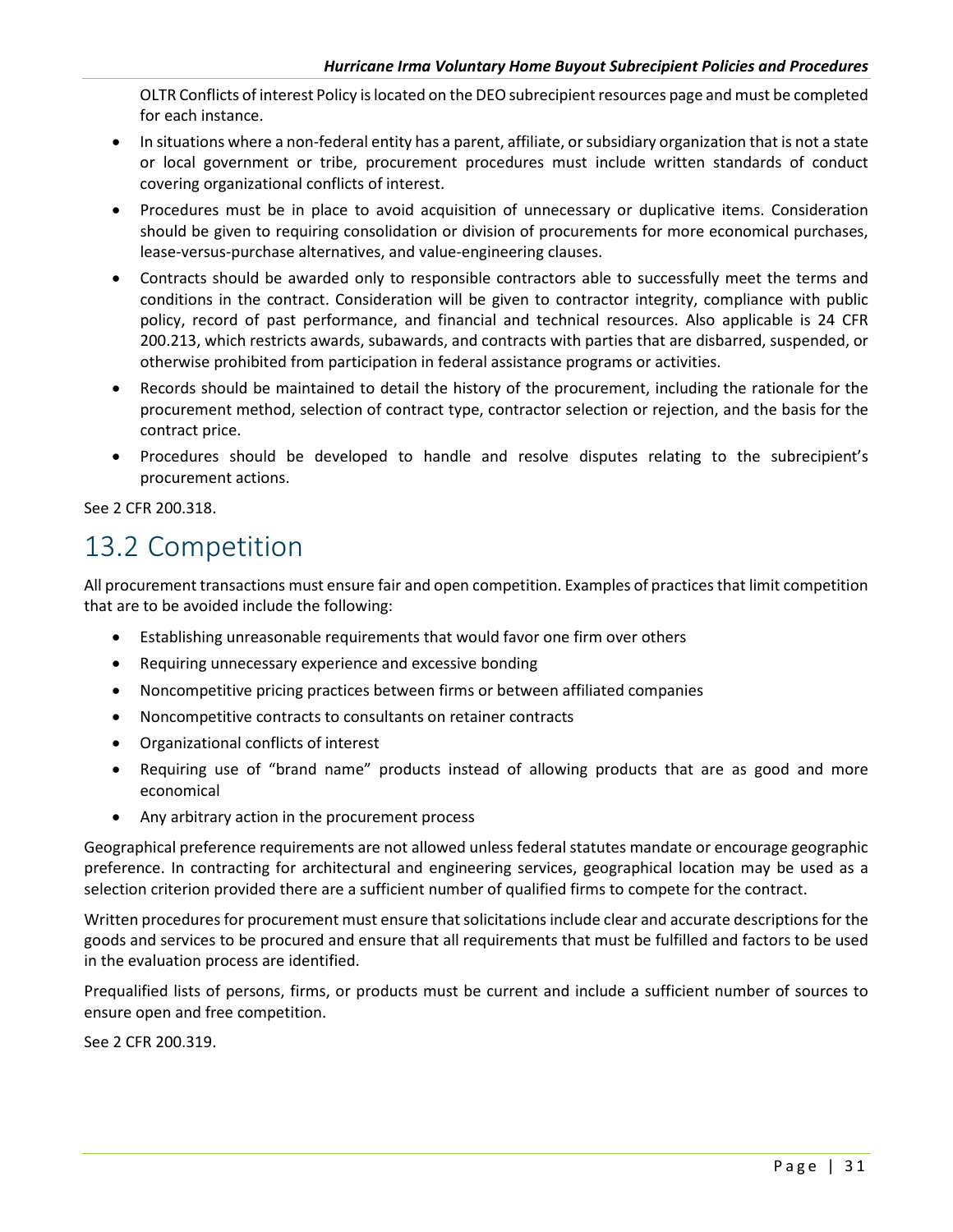#### <span id="page-37-0"></span>13.3 Methods of Procurement

- Micro-purchases: This method encompasses procurement of supplies or services where the aggregate dollar amount does not exceed the micro-purchase threshold established in 2 CFR 200.67, which at the date of this manual is \$3,000.
- Small purchases: This method refers to procurement of services, supplies, or other property that does not exceed the Simplified Acquisition Threshold, currently set at \$150,000.
- Sealed bid: Bids are solicited through formal advertising, and the fixed price contract is awarded to the lowest, responsive, responsible bidder. This procurement method is the method of choice for construction contracts. Any and all bids can be rejected based on justified documentation.
- Competitive proposals: This method is used if the sealed bid process cannot be used. The fixed price or reimbursement contract is awarded to the firm whose proposal is the most advantageous to the program and includes consideration of price and other factors.
- Noncompetitive proposals: This method can be used when there is no other feasible procurement method available to select a vendor. This "single-source" or "sole-source" contract is permitted when the item is only available from a single vendor; public exigency or emergency will not allow a delay resulting from a competitive solicitation; or after solicitation from a number of sources, competition is determined inadequate. Note: Any sole-source, single-source, or noncompetitive contract exceeding \$25,000 must be approved by OLTR staff. For contracts below \$25,000, the subrecipient must document the justification for the award and maintain it in the grant file for review during the next OLTR onsite monitoring visit.

Advertisement requirements for construction procurements are found in Section 255.0525, Florida Statutes, Florida Administrative Code.

See 2 CFR 200.320.

#### <span id="page-37-1"></span>13.4 Methods of Procurement for Professional Services

Required procurement of professional services must comply with Rule 73C-23.0051(3) of the Florida Administrative Code and federal procurement regulations (2 CFR 200.320(d)(5)). This federal statute allows use of competitive proposal procedures for selection of architectural or engineering professional services based on qualifications, subject to negotiation of fair and reasonable compensation.

Procurement of professional services must also comply with Florida Statutes Chapter 287.055, also known as the "Consultant's Competitive Negotiation Act." Procurement of grant administration services must be a separate process from any other procurement process for services and must comply with all program requirements if CDBG-DR reimbursement for these services will be requested.

# <span id="page-37-2"></span>13.5 Contracting with Small and Minority Businesses, Women Business Enterprises, and Labor Surplus Area Firms

Subrecipients must take affirmative actions to assure the use of minority businesses, women business enterprises, and labor surplus area firms when possible. Affirmative actions include the following:

- Placing small and minority businesses and women-business enterprises on solicitation lists
- Solicit small and minority businesses and women-business enterprises when they are potential sources
- When economically feasible, divide requirements into smaller tasks or quantities to encourage participation
- When possible, establish delivery schedules that encourage participation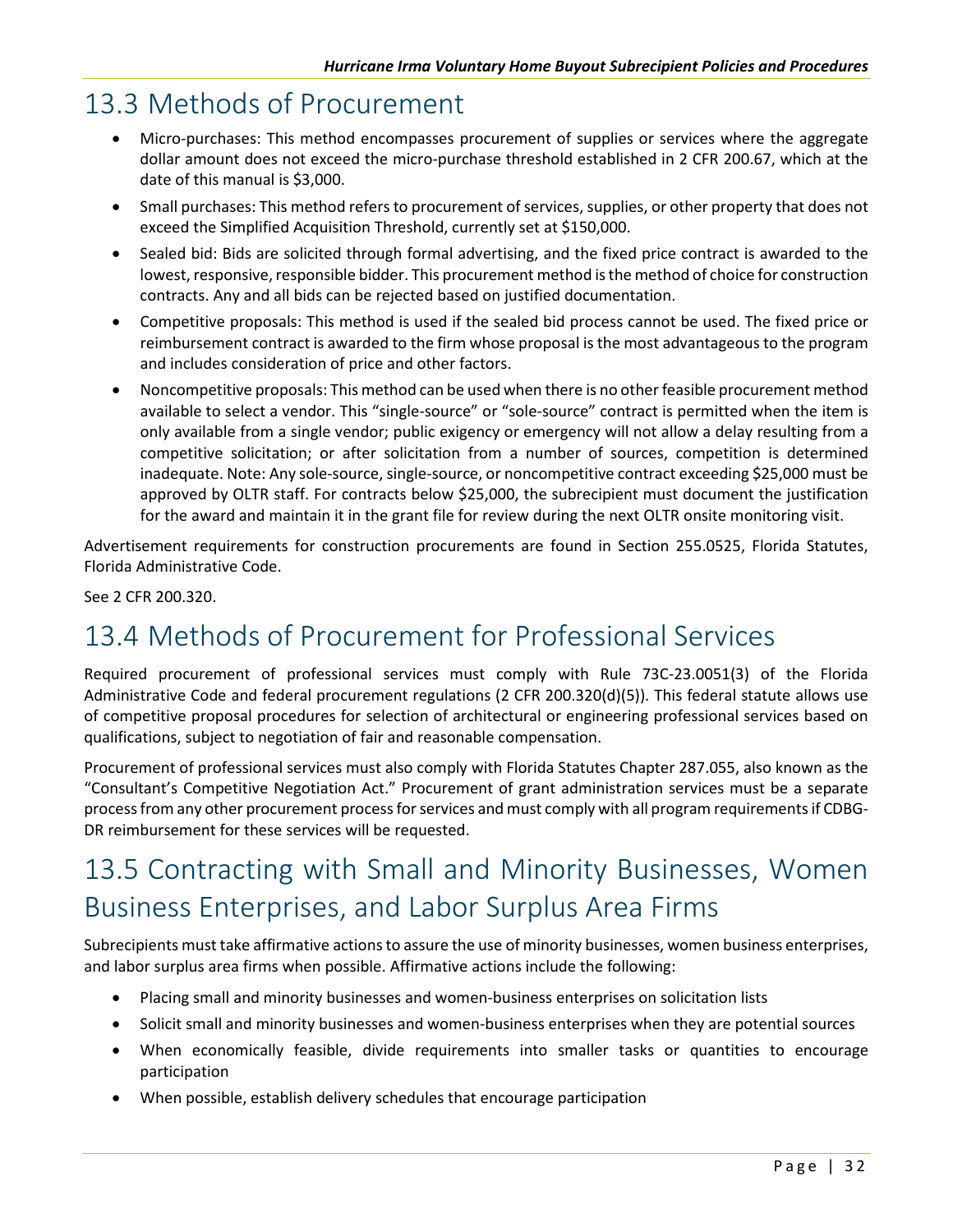- Use services and assistance of organizations such as the SBA and the Minority Business Development Agency of the U.S. Department of Commerce
- Require prime contractors to take affirmative steps, such as those described above, when subcontractors will be used

See 2 CFR 200.321.

### <span id="page-38-0"></span>13.6 Debarment and Public Entity Crimes

Florida Statutes Section 287.133 defines "Public Entity" as the State of Florida, any of its departments or agencies, or any political subdivision. It defines "Public Entity Crime" as a violation of any state or federal law by a person with respect to and directly related to transaction of business with any public entity or with an agency or political subdivision of any other state or with the United States—including to any bid, proposal, reply, or contract for goods or services; any lease for real property; or any contract for the construction or repair of a public building or public work—involving antitrust, fraud, theft, bribery, collusion, racketeering, conspiracy, or material misrepresentation.

The System for Award Management (SAM) is a federal search tool located at [https://www.sam.gov/portal/SAM/##11.](https://www.sam.gov/portal/SAM/) A Convicted Vendor List, maintained by the Florida Department of Management Services, includes names of persons or affiliates (including firms) convicted of a public entity crime. The Florida Department of Management Services also publishes a quarterly list of convicted vendors in the Florida Administrative Register.

All invitations to bid, requests for proposals, and contract documents for procurements exceeding the threshold for Category Two (presently \$35,000) (Section 287.017, Florida Statutes) must contain a statement that no person or affiliate on the Convicted Vendors List, for a period of up to 36 months after being placed on the list, may submit a bid on a contract or request for proposals or be awarded or perform work as a contractor, supplier, subcontractor, or consultant.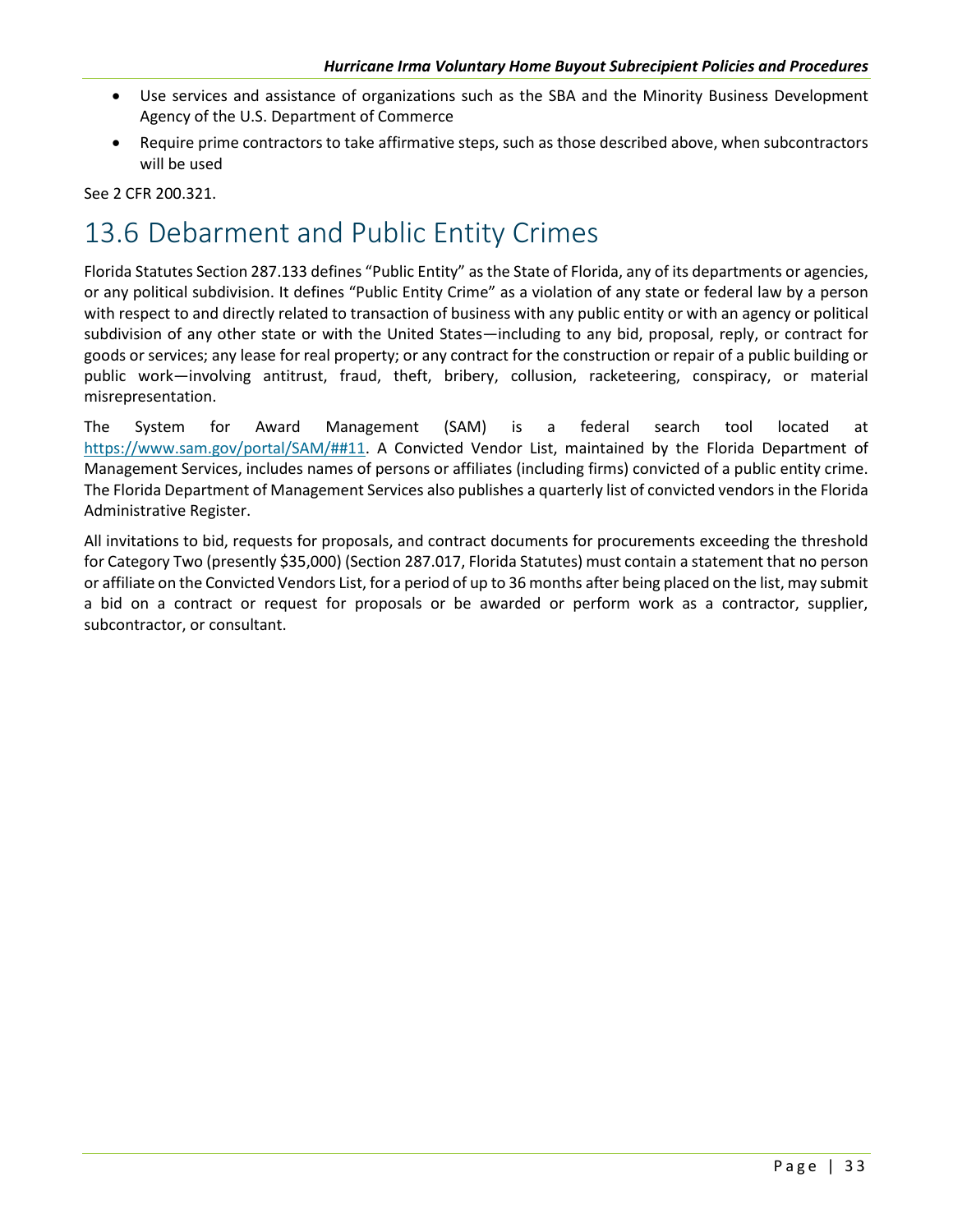# <span id="page-39-0"></span>14.0 Lead-based Paint, Asbestos, and Mold

Lead-based paint, asbestos, and mold are factors that affect the environmental review and contracting process. Lead-based paint has clear rules and regulations, whereas asbestos and mold are less codified. Nonetheless, these are requirements pertaining to the health and well-being of families and children that must be evaluated in conjunction with building rehabilitation or repair and demolition projects. Key among them is the evaluation for the presence of lead-based paint, which is discussed in this section. Also of importance is determining the presence of asbestos and mold and effectively removing these environmental and health issues.

#### <span id="page-39-1"></span>14.1 Lead-Based Paint

The presence of lead-based paint in housing units constructed prior to January 1, 1978, is a concern in any housing rehabilitation or demolition project and must be addressed in any activity receiving CDBG-DR funds. Housing units assisted with disaster recovery funding must comply with the federal regulations in 24 CFR Part 35 and be addressed as part of the environmental review of the project. Subrecipients are required to include an assessment of the presence of lead-based paint in their environmental documentation submitted to DEO. If lead-based paint is present, its safe removal and disposal must be addressed.

The subparts of 24 CFR 35 that apply to the disaster recovery program are as follows:

- Subpart A—Disclosure of Known Lead-based Paint and/or Lead-based Paint Hazards Upon Sale or Lease of Residential Property
- Subpart B—General Requirements and Definitions
- Subpart J—Rehabilitation
- Subpart K—Acquisition, Leasing, Support Services, or Operation
- Subpart R—Methods and Standards for Lead-based Paint Hazard Evaluation and Reduction Activities

Exemptions to 24 CFR 35 Subparts B, L, K, and R are described in 24 CFR 35.115 and include the following:

- Residential construction completed on or after January 1, 1978
- Zero-bedroom dwelling units, including single-room-occupancy dwelling units
- Housing exclusively for elderly or persons with disabilities, unless a child under the age of six resides or is expected to reside in the dwelling unit
- Residential property in which all lead-based paint has been identified, removed, and clearance has been achieved in accordance with requirements outlined in 24 CFR 115(5)
- Unoccupied dwelling units or residential properties pending demolition that will remain unoccupied until demolition
- Property or a part of a property that will not be used for human residential habitation
	- o Entryways, hallways, corridors, passageways, or stairwells serving both residential and nonresidential uses in a mixed-use property shall not be exempt.
- Any rehabilitation that does not disturb painted surfaces
- Emergency actions immediately necessary to safeguard against imminent danger to human life, health, or safety, or to protect property from further damage
	- $\circ$  Occupants must be protected from exposure to lead in dust and debris generated from the emergency actions to the extent practical.
- Property seized by a federal law enforcement agency that the agency has owned for fewer than 270 days
- Required evaluation or lead-based paint hazard reduction or lead-based paint abatement on an exterior painted surface is delayed due to weather conditions or unsuitable conventional construction activities.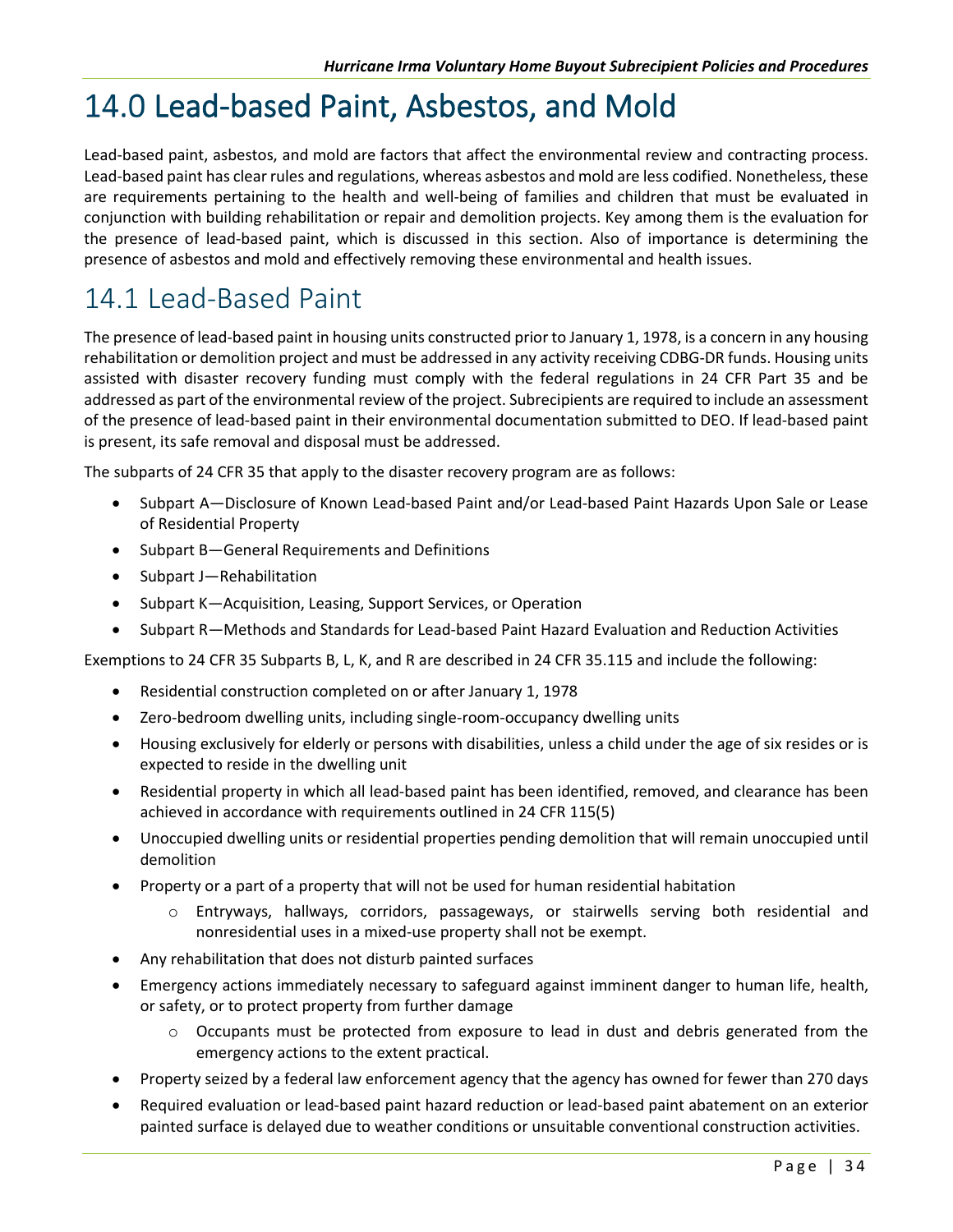- If requested by the State Historic Preservation Office, property is listed or has been determined to be eligible for listing on the National Register of Historic Places or contributing to a National Register Historic District
	- $\circ$  Interim controls and maintenance and reevaluation must be conducted as required in 24 CFR 35.115(13).

In addition, Subpart K does not apply if assistance being provided is for emergency rental assistance or foreclosure prevention assistance. This exemption expires no later than 100 days after initial payment or assistance.

For more information, see 24 CFR 35.115.

Subparts B, J, K, and R is referred to as the Lead Safe Housing Rule and require different approaches to addressing lead-based paint hazards in different housing rehabilitation projects based on the amount of funding assistance. The funding levels are: up to and including \$5,000 per unit; more than \$5,000 up to and including \$25,000 per unit; and more than \$25,000 per unit. The method for calculating these threshold amounts can be found in 24 CFR 35.915, and applicable evaluation and hazard reduction requirements are located in 24 CFR 35.930.

Monitoring for lead-based paint is included in the Housing Rehabilitation Monitoring Checklist. The checklist can be found on the OLTR Subrecipient Resources page.

#### <span id="page-40-0"></span>14.2 Asbestos

The subrecipient is required to address asbestos in its environmental evaluation of a housing rehabilitation or demolition project in the environmental documentation submitted to OLTR.

HUD does not have a specific regulation related to asbestos as it does for lead-based paint. Nonetheless, to ensure housing units are decent, safe, and sanitary, which is a HUD requirement, housing rehabilitation and demolition projects need to determine if asbestos is present, especially in structures built before 1978. Federal requirements that apply to asbestos removal and safe disposal of asbestos containing materials can be found in the U.S. Environmental Protection Agency's air pollution standards, particularly the Clean Air Act and Occupational Safety and Health Act requirements.

In addition to federal regulations discussed above, asbestos-abatement requirements are located in Florida Statutes Chapter 469. A qualified asbestos inspector must be used to undertake a comprehensive evaluation of the housing unit for the presence of asbestos.

### <span id="page-40-1"></span>14.3 Mold

HUD does not have a specific regulation related to mold. Nonetheless, to ensure housing units are decent, safe, and sanitary, which is a HUD requirement, housing rehabilitation projects need to determine if mold is present. Mold can be a significant problem in homes that receive water damage due to a qualifying storm event. The U.S. Environmental Protection Agency has published two useful guides on mold and cleanup: "A Brief Guide to Mold, Moisture and Your Home" and "Mold Remediation in Schools and Commercial Buildings."

Additional information can be found at[: http://archives.hud.gov/news/2004/pr04-087.cfm](http://archives.hud.gov/news/2004/pr04-087.cfm)

Florida Statutes Chapter 468 addresses licensing and qualifications for individuals conducting mold assessments.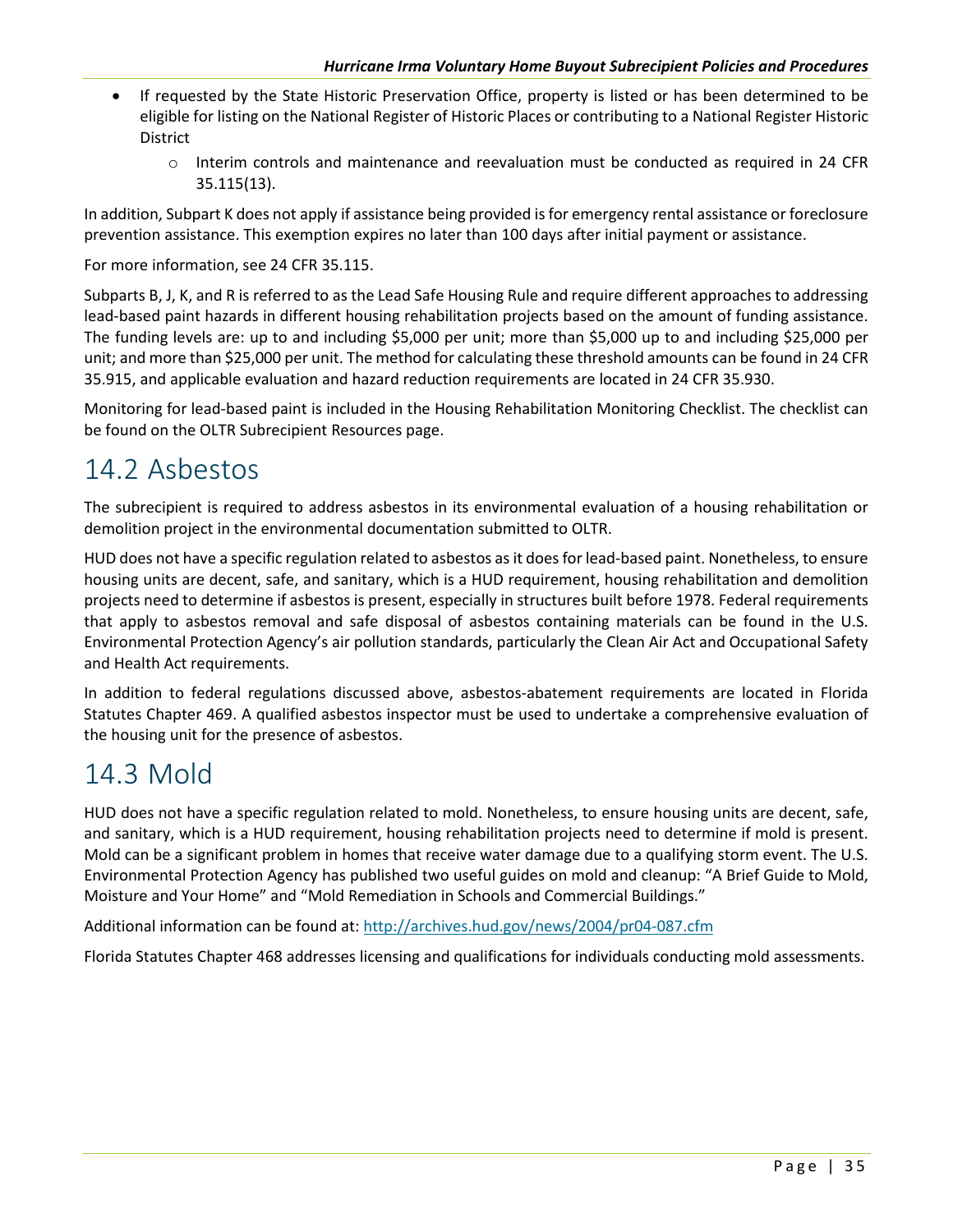# <span id="page-41-0"></span>15.0 Environmental Review

The purpose of the environmental review is to analyze the effect the proposed project will have on the people and the natural environment within the project area. This process examines a project relative to the National Environmental Policy Act of 1969 (NEPA), which was established to ensure environmental protection for federally funded projects. All CDBG-DR funds are subject to provisions of HUD regulations implementing NEPA.

This section covers environmental regulations that must be followed on all CDBG-DR–funded projects. The environmental review must be completed prior to submission of the Environmental Review Record to DEO. The type of project a Responsible Entity is completing will determine the level of review and the necessary documentation that will be required.

Three basic steps environmental reviews must follow to correctly complete the review process are as follows:

- 4. **Project Aggregation**: The Responsible Entity should evaluate the entire scope of the project and include all funding sources that may be used in conjunction with the project. The project scope should include any related activities necessary to accomplish the project.
- 5. **Determine the Level of Review**: The Responsible Entity must determine which level of environmental review is appropriate for each identified activity within the project scope.
- 6. **Documentation**: The Responsible Entity must complete all documents necessary for the appropriate level of environmental review as the process is comprehensive and detailed. The amount of information needed to complete the review depends on the type of project the Responsible Entity is proposing.

# <span id="page-41-1"></span>15.1 Project Aggregation

The Responsible Entity is responsible for the environmental review. Typically, the Responsible Entity designates a Grant Administrator to complete the environmental review process.

The Grant Administrator should evaluate the entire scope of the project and include all funding sources that may be used in conjunction with the project. Defining the project should include determining all integrally related activities designed to accomplish a specific objective. The project should be described fully and include all details, including all infrastructure being developed in conjunction with the project, regardless of whether additional portions of the project are funded with CDBG-DR funds.

Most projects funded under the CDBG-DR program entail more than one activity. For example, updates to a wastewater treatment plant would have both administration- and construction-related activities. The administrative activities are considered exempt from funding, whereas the construction-related activities require an environmental review.

### <span id="page-41-2"></span>15.2 Determine the Level of Review

The Responsible Entity must ensure the level of environmental review is appropriate for the project in order to correctly complete the necessary documentation. Determining the activity classification is the responsibility of the Responsible Entity. To do this, the Grant Administrator must list all activities associated with the project and match the activities to the appropriate classification.

Each level of environmental review is defined by HUD. The five environmental classifications are:

- Exempt;
- Categorically Excluded Not Subject to § 58.5 (CENST);
- Categorically Excluded Subject to § 58.5 (CEST);
- Environmental Assessment (EA); and
- Environmental Impact Statement (EIS).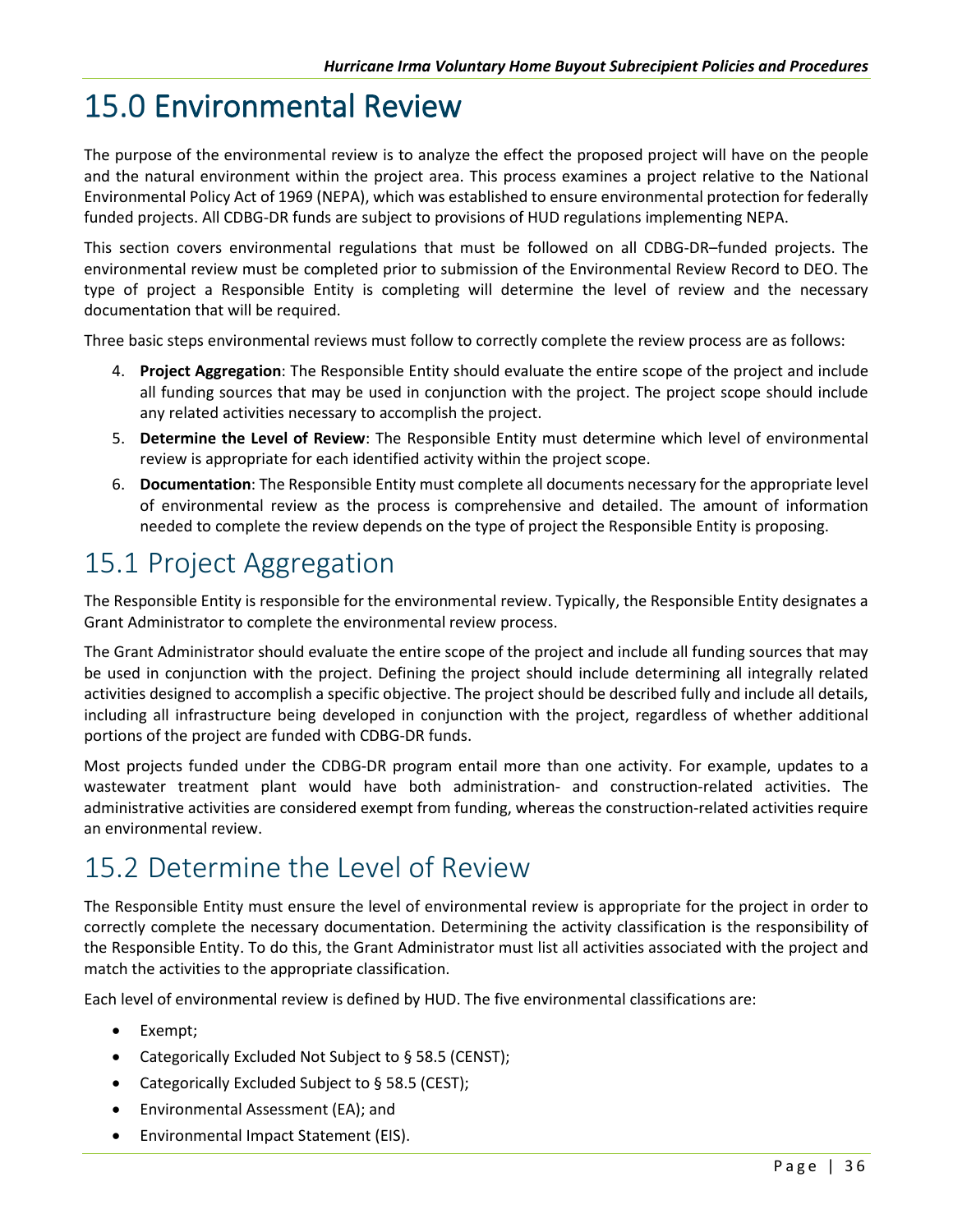The EIS is a comprehensive review for those projects that are larger in scope and will have a significant environmental impact.

Regardless of the number of activities associated with the project, it is only necessary to complete one environmental review due to project tiering. However, if activities have separate classifications, the Responsible Entity must follow the review steps listed under the most stringent classification.

### <span id="page-42-0"></span>15.3 Exempt Activities

An activity is *exempt* and will not require an environmental review when there are no effects on the physical environment. Project activities that fall under this classification include the following:

- Environmental and other studies, resource identification, and development of plans and strategies
- Information and financial services
- Administrative and management activities
- Public services that will not have a physical impact or result in any physical changes, including services concerned with employment, crime prevention, childcare, health, drug abuse, education, counseling, energy conservation, and welfare or recreational needs
- Inspections and testing of properties for hazards or defects
- Purchase of insurance
- Purchase of tools
- Engineering or design costs
- Technical assistance and training
- Assistance for temporary or permanent improvements that do not alter environmental conditions and are limited to protection, repair, or restoration activities necessary only to control or arrest the effects from disasters or imminent threats to public safety including those resulting from physical deteriorations
- Payment of principal and interest on loans made or obligations guaranteed by HUD
- Any of the categorical exclusions listed in § 58.35(a) provided that there are no circumstances which require compliance with any other federal laws and authorities cited in § 58.5

If the proposed project only entails exempt activities, the Responsible Entity will not have to publish a Notice of Intent/Request for Release of Funds (NOI/RROF).

For exempt activities, the Responsible Entity is required to submit the following:

- Certificate of Exemption for HUD–funded projects
- Documentation of compliance with 24 CFR Part 58.6 (a-d) Form
- Request for Release of Funds and Certification (7015.15) form (a state requirement to track funding)

#### <span id="page-42-1"></span>15.4 Categorically Excluded Activities Not Subject to § 58.5

A project classified as CENST requires a limited environmental review. Activities that qualify under this classification include the following:[1](#page-42-2)

<span id="page-42-2"></span>(1) Tenant-based rental assistance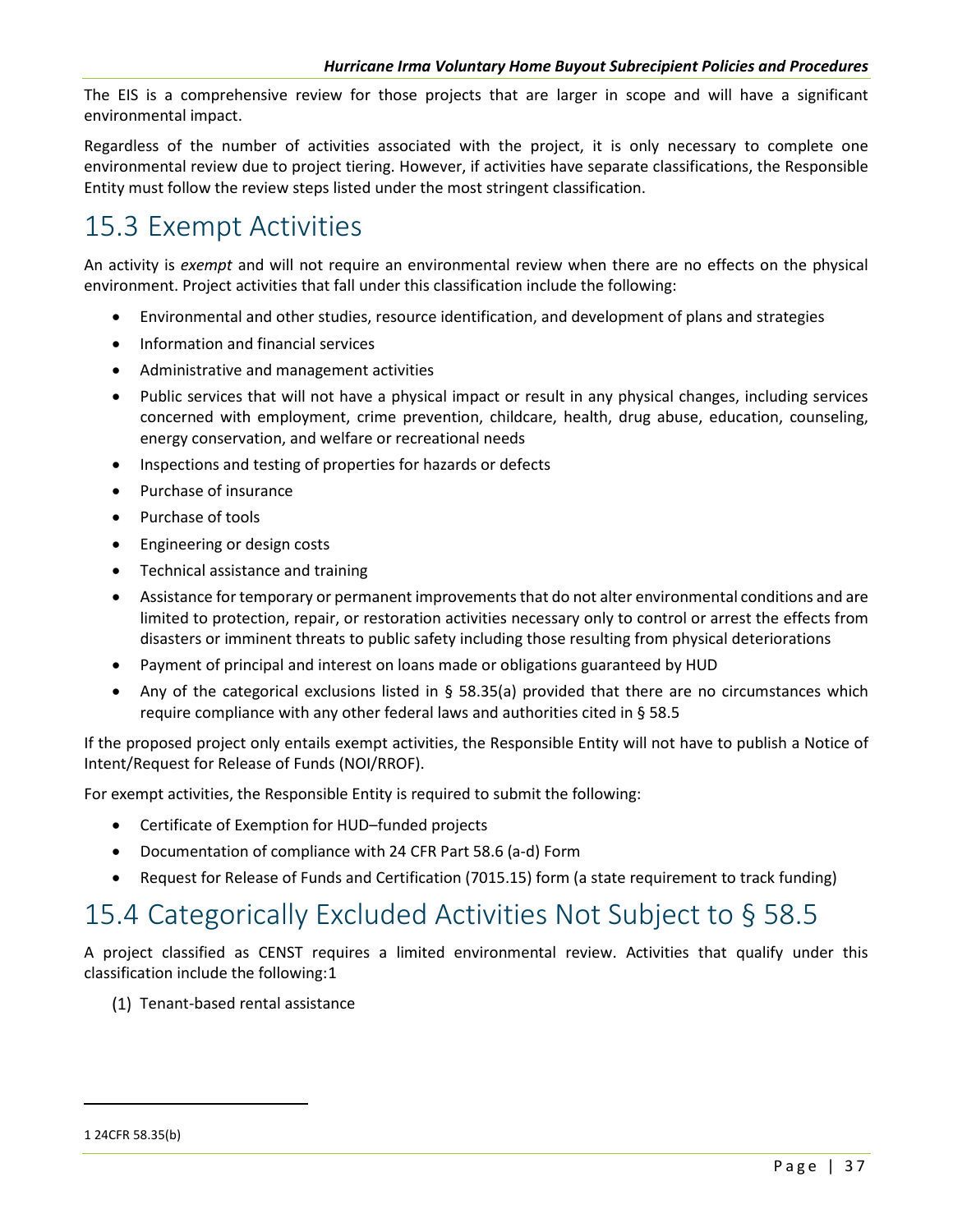- (2) Supportive services, including healthcare and housing services; permanent housing placement; daycare; nutritional services; short-term payments for rent, mortgage, and utility costs; and assistance in gaining access to local, state, and federal government benefits and services
- Operating costs, including maintenance, security, operation, utilities, furnishings, equipment, supplies, staff training and recruitment, and other incidental costs
- Economic development activities, including equipment purchase, inventory financing, interest subsidy, operating expenses, and similar costs not associated with construction or expansion of existing operations
- (5) Activities to assist homebuyers to purchase existing dwelling units or dwelling -unit construction, including closing costs and down payment assistance, interest buydowns, and similar activities that result in transfer of title
- Affordable housing pre-development costs, including legal, consulting, developer, and other cost related to obtaining site options, project financing, administrative costs and fees for loan commitments, zoning approvals, and other related activities that do not have a physical impact
- Approval of supplemental assistance (including insurance or guarantee) to a project previously approved under this part, if the approval is made by the same responsible entity that conducted the environmental review on the original project and re-evaluation of the environmental findings is not required under § 58.47.

#### See 24 CFR 58.35(b)

If the proposed project is determined to be CENST, the Responsible Entity will not have to publish a NOI/RROF.

- For CENST activities, the Responsible Entity is required to submit the following:
- Certificate of Categorically Excluded and Not Subject to 24 CFR Part 58.5
- Documentation of Compliance with 24 CFR Part 58.6 (a-d) form
- Request for Release of Funds and Certification (RROF) Form (this is a state requirement to track funding)

# <span id="page-43-0"></span>15.5 Categorically Excluded Activities Subject to § 58.5

A project that is considered CEST requires a limited environmental review. Activities that qualify under this classification include the following: [2](#page-43-1)

- Acquisition, repair, improvement, reconstruction, or rehabilitation of public facilities and improvements (other than buildings) when facilities and improvements are in place and will be retained in the same use without change in size and capacity of more than 20% (e.g., replacement of water or sewer lines, reconstruction of curbs and sidewalks, repaving of streets)
- (2) Special projects directed to removal of material and architectural barriers that restrict mobility of and accessibility to elderly and handicapped persons
- (3) Rehabilitation of buildings and improvements when the following conditions are met:
	- (i) In the case of a building for residential use (with one to four units):

<span id="page-43-1"></span><sup>2</sup> 24 CFR 58.35(a)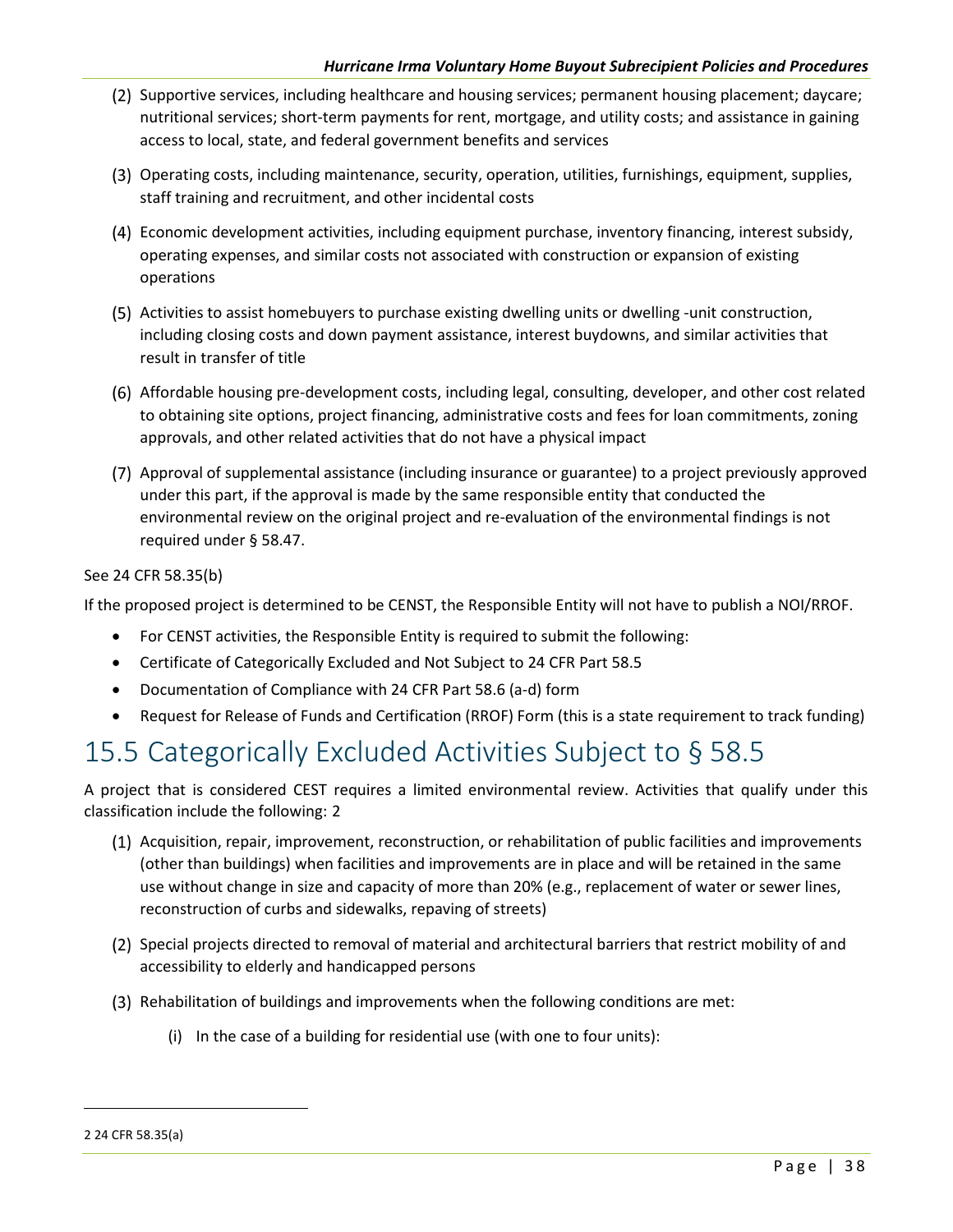- (A) Density is not increased beyond four units and land use is not changed.
- (ii) In the case of multifamily residential buildings:
	- (A) Unity density is not changed more than 20%;
	- (B) The project does not involve changes in land use from residential to non-residential; and
	- (C) The estimated cost of rehabilitation is less than 75% of the total estimated cost of replacement after rehabilitation.
- (iii) In the case of non-residential structures, including commercial, industrial, and public buildings:
	- (A) Facilities and improvements are in place and will not be changed in size or capacity by more than 20%; and
	- (B) The activity does not involve a change in land use, such as from non-residential to residential, commercial to industrial, or from one industrial use to another.
- (4) The following
	- (i) An individual action on up to four dwelling units where there is a maximum of four units on any one site. The units can be four one-unit buildings or one four-unit building or any combination in between; or
	- (ii) An individual action on a project for five or more housing units developed on scattered sites when the sites are more than 2,000 feet apart and there are not more than four housing units on any one site.
	- (iii) Paragraphs 4 and 5 immediately above do not apply to rehabilitation of a building for residential use (with one to four units) (see paragraph 3.a.i of this section).
- Acquisition (including leasing) or disposition of, or equity loans on an existing structure, or acquisition (including leasing) of vacant land provided that the structure or land acquired, financed, or disposed of will be retained for the same use
- (6) Combinations of the above activities

See 24 CFR 58.35(a)

#### <span id="page-44-0"></span>15.6 Environmental Assessment Activities

A project that cannot be classified as exempt or categorically excluded (either CENST or CEST) will require completion of an EA under 24 CFR 58.36. These activities are usually those that have a greater potential for a direct impact on the physical environment. Activities that require an EA include the following:

- Change in use
- Any new construction
- Major rehabilitation
- A change in size or capacity by more than 20%
- New single-family housing in which 5 or more homes are located within 2,000 feet of one another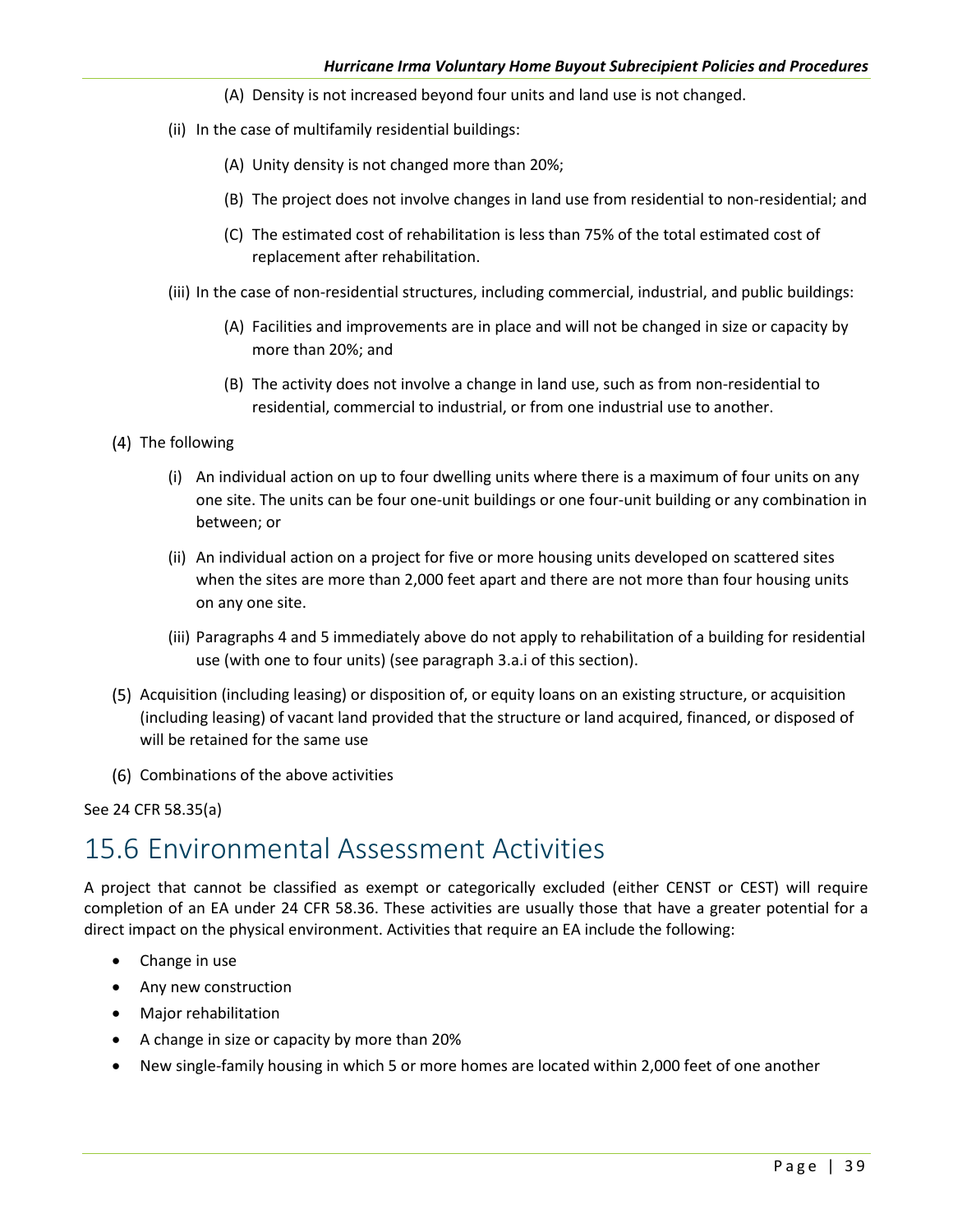If the proposed project entails an EA activity, the Responsible Entity must prepare and maintain a written record of the environmental review undertaken for the project. This written record is called the Environmental Review Record (ERR).

#### <span id="page-45-0"></span>15.7 Environmental Review Process

For CEST and EA activities, the Responsible Entity is required to accomplish the following:

- Determine the appropriate level of review based on effects or activities of the project.
- Contact appropriate federal, state, and local agencies.
	- $\circ$  Provide a minimum 30 days from the date of receipt for agency comments or concerns. Some agencies may require 45–60 days.
	- o It is suggested letters mailed are sent by "certified mail, return receipt."
	- o Letters included in an email should request a delivery and read receipt.
	- $\circ$  Only the Responsible Entity may formally contact and consult with the State Historic Preservation Office (SHPO) and Native American Indian Tribes. Letters sent to these agencies must be on the Responsible Entity's official letterhead and signed by the Responsible Entity (e.g., by the mayor).
		- If a response regarding a project raises concerns or requires further documentation and/or study, it is the Responsible Entity's responsibility to address the issue and to obtain necessary documentation, clearances, and/or permits prior to submitting the ERR to DEO.
		- Example: SHPO may require a Cultural Resource Survey to be performed in an undisturbed area where construction is proposed. In this event, the Responsible Entity must complete the survey and receive clearance from SHPO.
- Complete all requirements of Part 58 associated with the project or activity; (e.g., conduct the 8-Step Decision Making Process under 24 CFR Part 55 for projects located in a floodplain and/or wetland).
- Include color maps of the project location; (e.g., FIRM or floodplain map).
- Provide a detailed scope of work. This should include all HUD– and non-HUD–funded portions of a project or activity.
- At the conclusion of the environmental review, the Responsible Entity will certify the project meets the appropriate level of review (e.g., CEST or EA). The signature of the Responsible Entity must occur prior to publication or posting of the NOI/RROF or concurrent public notice.
- Provide the appropriate public notice based on the review conducted.
- The RROF (7015.15) form is signed by the Responsible Entity.
- <span id="page-45-1"></span>• Submit the ERR.

#### 15.8 Public Notices

The required public notice affords the public the opportunity to be informed of the upcoming project or activity. Notices that are published must be in a news medium that reaches the local community in which the project will be located. The publication of notices shall be followed by a comment period counted in calendar days. A comment period may not end on a weekend or holiday. If this occurs, the official last day to comment is moved to the next weekday. The following public notices are required:

- Early Notice and Public Review of a Proposed Activity in a 100-year Floodplain or Wetland
	- o Public comment period: 15 days (publication required)
- Final Notice and Public Review Explanation of a Proposed Activity in a 100-year Floodplain or Wetland
	- o Public comment period: 7 days (publication required)
- Notice of Intent to Request Release of Funds (NOI/RROF)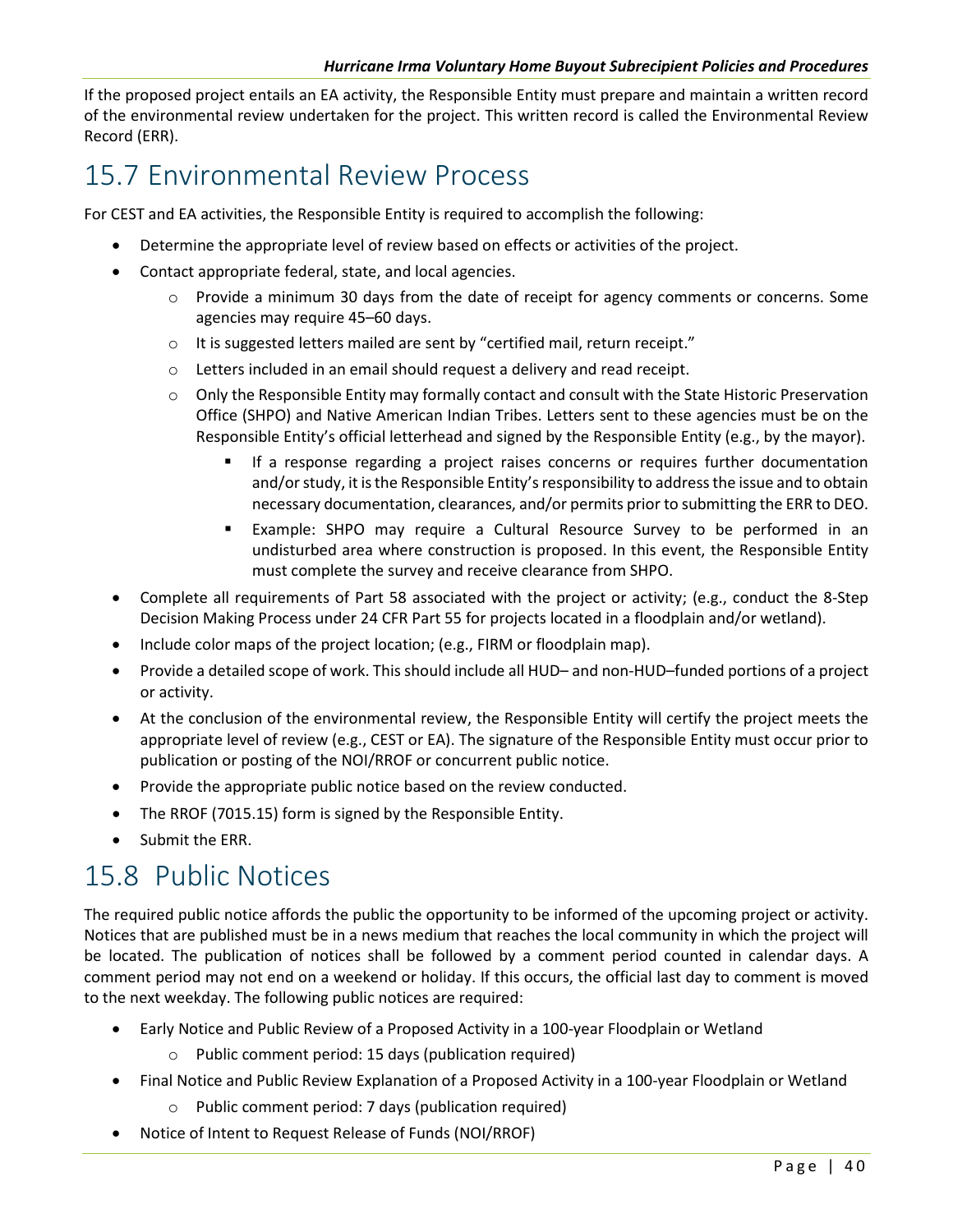- o Public comment period: 7 days (published); 10 days (posted)
- Concurrent Notice Notice of Finding of No Significant Impact and Notice of Intent to Request Release of Funds
	- o Public comment period: 15 days (published); 18 days (posted)

The ERR is to include a copy of the public notice and a notarized statement from the news medium verifying date of publication. Notices that are posted must be located in multiple locations (e.g., post office, community center, government offices) and include a notarized statement verifying posting locations.

#### <span id="page-46-0"></span>15.9 Environmental Impact Statement

If the proposed project is determined to have a potentially significant impact on the physical and/or human environment, an Environmental Impact Statement (EIS) is required. This determination is based upon environmental responses collected from applicable agencies.

In the event this situation does occur, the Responsible Entity must use recommended format of Council on Environmental Quality regulations (40 CFR 1502.10).

# <span id="page-46-1"></span>15.10 Procedures for Making Determinations on Floodplain and Wetland Management

Projects located within a floodplain or within a designated wetland are subject to Executive Order 11988 (Floodplain Management) and Executive Order 11990 (Protection of Wetlands) respectively. HUD regulations describe measures for protecting floodplains and wetlands. The required eight-step process is explained below:

- 1. Determine whether the proposed action is located in a 100-year floodplain and/or wetland. This is determined by looking at wetlands maps and FEMA floodplain maps. If no maps are available, use the best available information. If the proposed action would not be conducted in one of those locations, then no further compliance with this part is required. Categorically excluded (CENST and CEST) projects are not excluded from this process.
- 2. Notify the public at the earliest possible time of a proposal to consider an action in a floodplain and/or wetland and involve the affected and interested public in the decision-making process. This is accomplished by publishing the Early Public Review Notice.
	- A. Public notices required in this section may be combined with other project notices wherever appropriate. All notices must be published in an appropriate local printed news medium.
	- B. A minimum of 15 calendar days shall be allowed for comment on the public notice.
	- C. A notice under this paragraph shall state the name, proposed location, and description of the activity; the total number of acres of floodplain and/or wetlands involved; and the name of the chief elected official and phone number to contact for information. The notice shall indicate hours and address of the UGLG's main office at which a full description of the proposed action may be reviewed.
- 3. Identify and evaluate practical alternatives to locating the proposed action within the floodplain and/or wetland.
	- A. Consideration of practical alternatives to the proposed site or method may include:
		- i. Locations outside the floodplain and/or wetlands;
		- ii. Alternative methods to serve the identical project objective; and
		- iii. A determination not to approve any action.
	- B. In reviewing practical alternatives, the Responsible Entity shall consider feasible technological alternatives, hazard-reduction methods and related mitigation costs, and environmental impacts.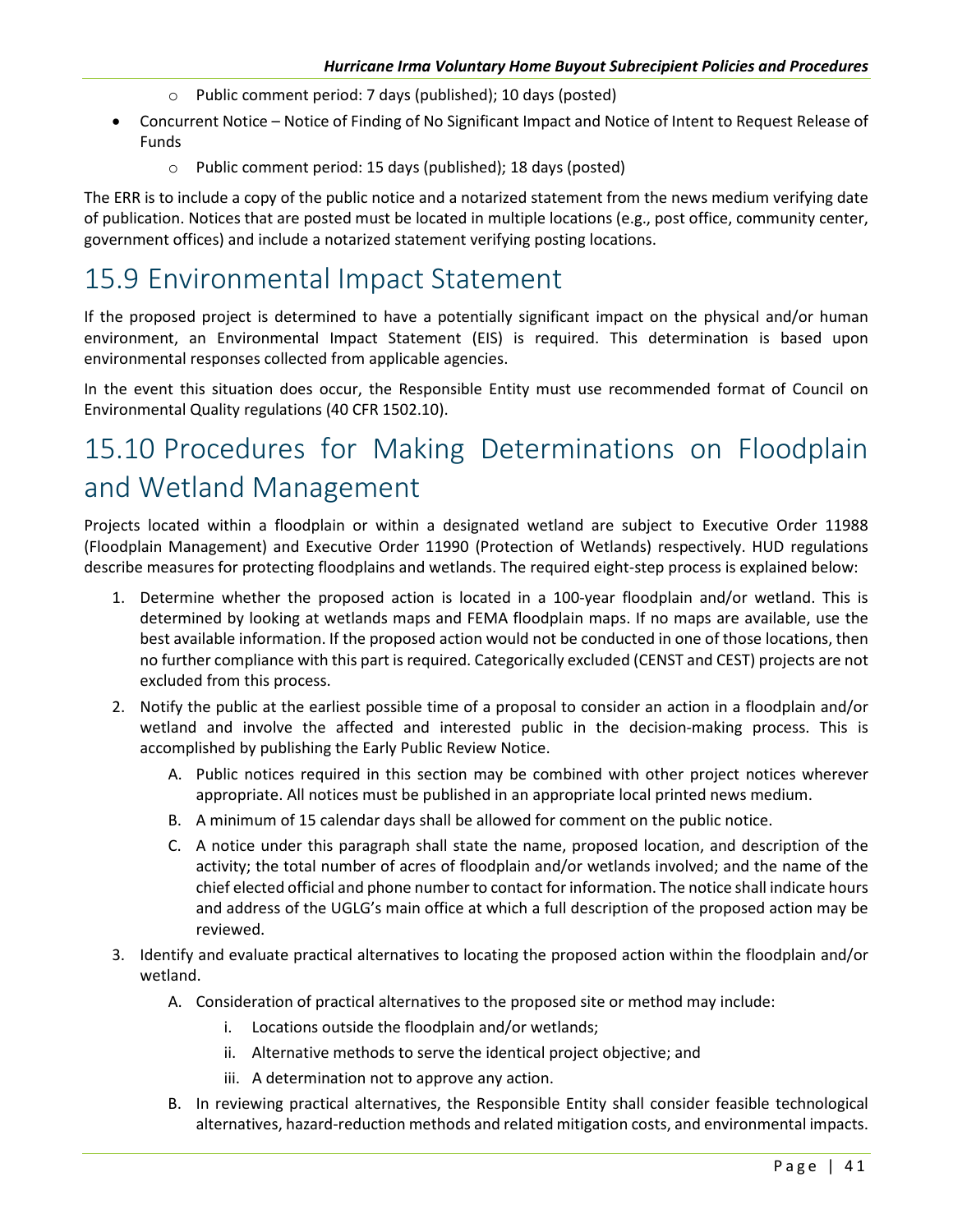- 4. Identify the potential direct and indirect impacts associated with the occupancy or modification of the floodplain and/or wetland.
- 5. Where practical, design or modify the proposed action to minimize potential adverse impacts within the floodplain and/or wetland and to restore and preserve its natural and beneficial values.
- 6. Re-evaluate the proposed action to determine:
	- A. Whether it is still practical in light of its exposure to flood hazards in the floodplain, the extent to which it will aggravate the current hazards to other floodplains and/or wetlands, and its potential to disrupt floodplain and/or wetland values; and
	- B. Whether alternatives preliminarily rejected at Step 3 of this section are practical in light of the information gathered in Steps 4 and 5 of this section.
- 7. Publish the Final Notice of Explanation.
	- A. If the re-evaluation results in a determination that there is no practical alternative to locating the proposed project in the floodplain and/or wetland, the Responsible Entity shall publish the Final Notice of Explanation that includes:
		- i. The reasons why the project must be located in the floodplain and/or wetland;
		- ii. A list of the alternatives considered; and
		- iii. All mitigation measures to be taken to minimize adverse impacts and to restore and preserve natural and beneficial values.
	- B. In addition, a minimum of 7 calendar days shall be provided for public comment before the approval of the proposed action. This notice may be run concurrent with either the Finding of No Significant Impact (FONSI)/RROF or the NOI/RROF.
- 8. Upon completion of the decision-making process in Steps 1 through 7, implementation of the proposed action may proceed. There is a continuing responsibility to ensure that mitigating measures identified in Step 7 are implemented.

See 24 CFR 55.20.

### <span id="page-47-0"></span>15.11 Re-evaluation of Previously Cleared Projects

Sometimes projects are revised, delayed, or otherwise changed such that a re-evaluation of the environmental review is necessary. The purpose of the re-evaluation is to determine if the original findings are still valid. If the original findings are still valid but the data and conditions upon which they were based have changed, the Responsible Entity must update its ERR by including this re-evaluation and its determination based on the changed circumstances. The re-evaluation is to be submitted to the state for clearance and should include the following:

- A written statement on the Responsible Entity's letterhead explaining why the re-evaluation must occur and how it was conducted
- Reference to the original ERR and the issuance of funds (7015.16)
- Description of both old and new project activities
- Maps delineating both old and new project areas
- All correspondence when agencies are contacted
- Cost of the project and funding source(s)
- Determination if the original FONSI is still valid
- Indications whether comments or concerns were received during the initial environmental review

The written statement is signed and dated by the Responsible Entity.

If it is determined that the original findings are no longer valid and the re-evaluation indicates potentially significant impacts, the Responsible Entity must prepare an EA or EIS.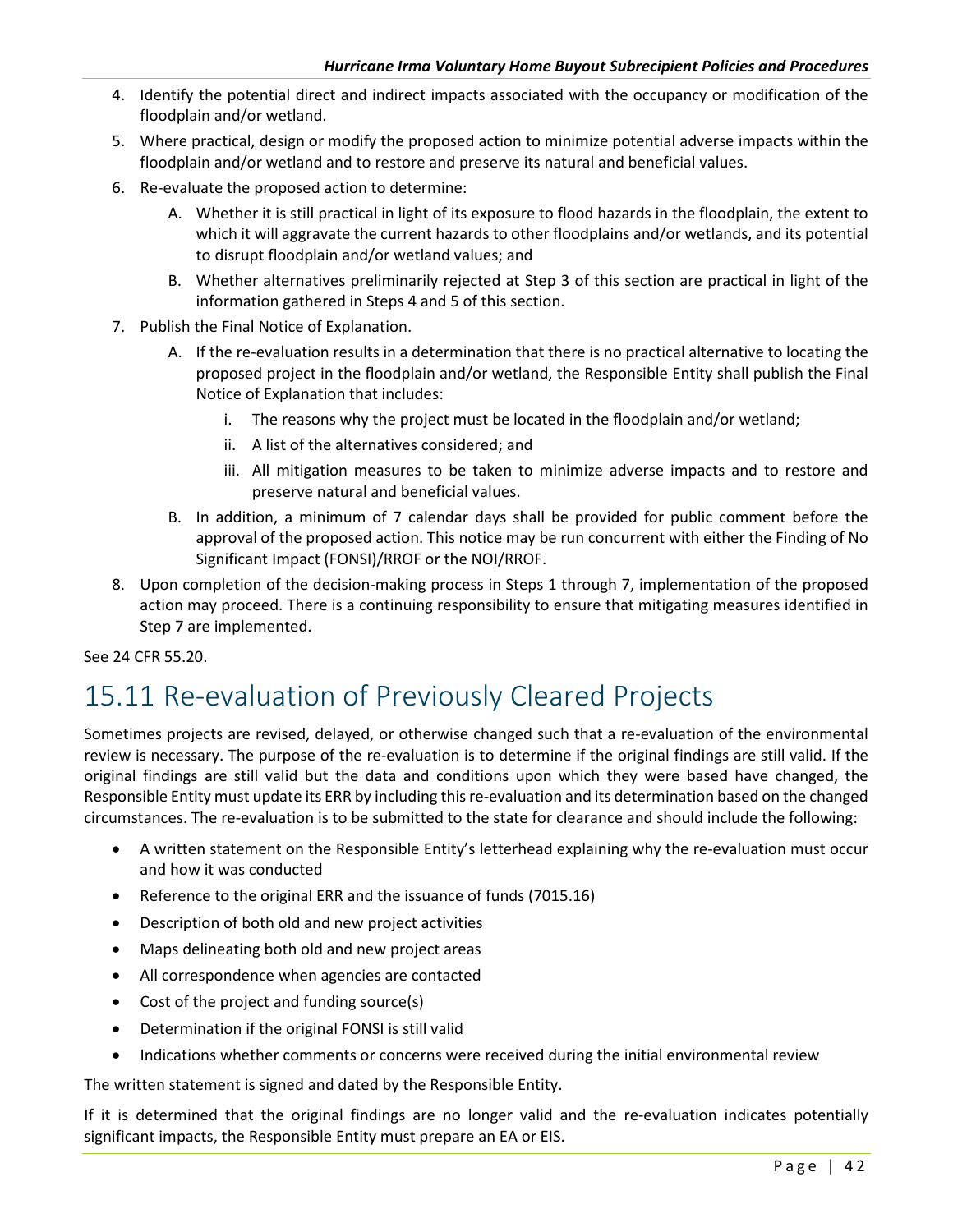# <span id="page-48-0"></span>16.0 Acquisition and Relocation

In undertaking CDBG-DR projects, subrecipients may need to acquire real property to complete specific activities. Use of federal funds involving the acquisition, rehabilitation, or demolition of real property, the Uniform Relocation Assistance (URA) and Real Property Acquisition Act of 1970 (as amended) may apply. Section 104(d) of the Housing and Community Development Act of 1974 may be applicable if CDBG-DR funds are involved in demolition or conversion of lower-income dwelling units.

It is the responsibility of the subrecipient to ensure that any activities undertaken meet applicable URA requirements. OLTR will provide technical assistance as needed for acquisition and relocation activities.

URA requirements are in 49 CFR Part 24, and Section104(d) requirements are found in 24 CFR part 42 Subpart C. Additional regulations are found in 24 CFR 570.606. A useful guide to these requirements and their applicability is HUD's "Tenant Assistance, Relocation and Real Property Acquisition Handbook (1378.0)", located at: [http://portal.hud.gov/hudportal/HUD?src=/program\\_offices/administration/hudclips/handbooks/cpd/13780](http://portal.hud.gov/hudportal/HUD?src=/program_offices/administration/hudclips/handbooks/cpd/13780)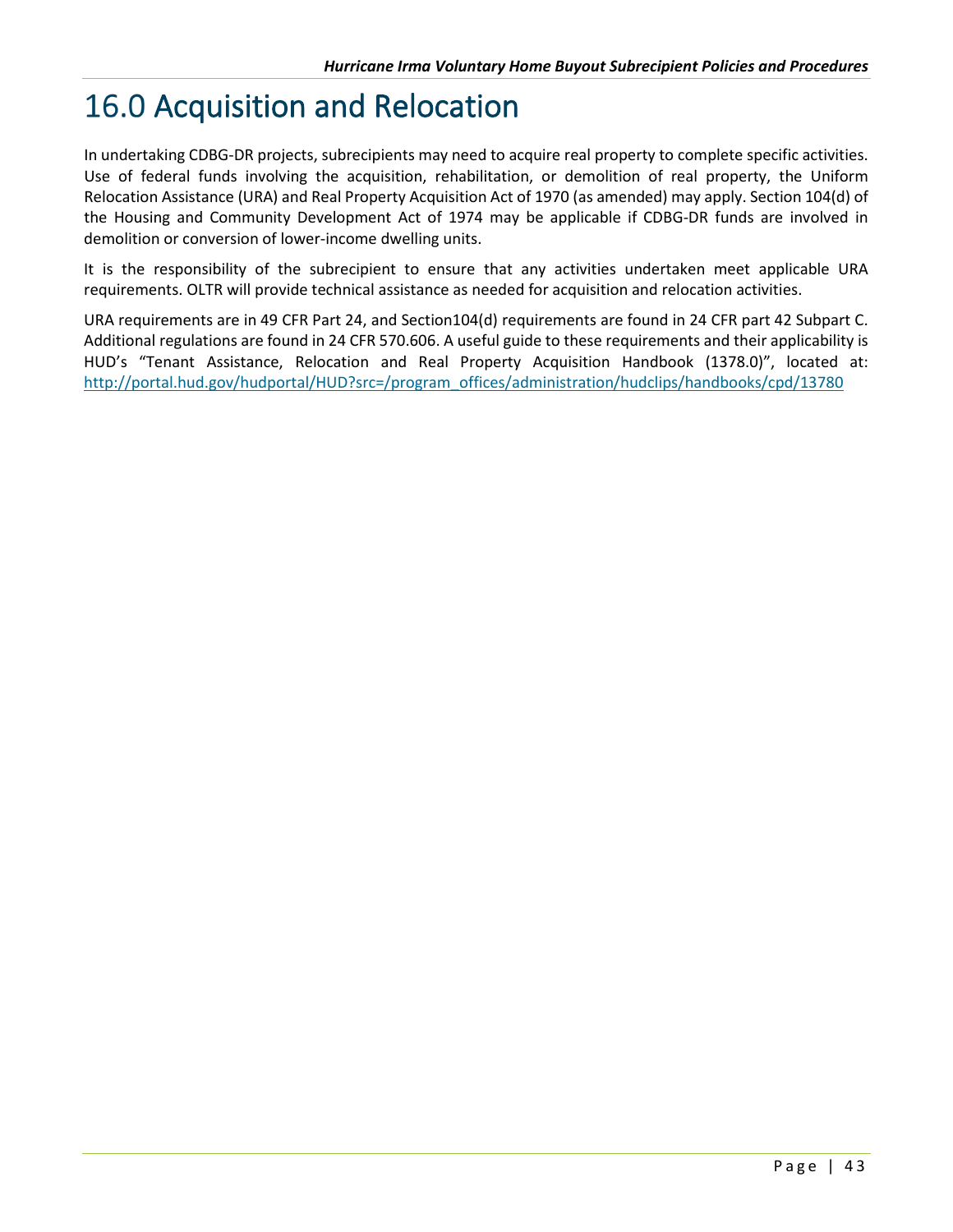# <span id="page-49-0"></span>17.0 Duplication of Benefits

Duplication of Benefit is a component of the Stafford Act, which governs disaster recovery. Essentially, Duplication of Benefit prohibits recipients of federal disaster funds from being paid twice for the same activity (i.e., for repairs). Disaster recovery applicants who have already received funds from private insurance, flood insurance, homeowner's insurance, or other sources for disaster repairs may not also receive CDBG-DR funds for the same repairs. A separate policy document explains Duplication of Benefit, and it should be consulted for more specific details on this aspect of CDBG-DR.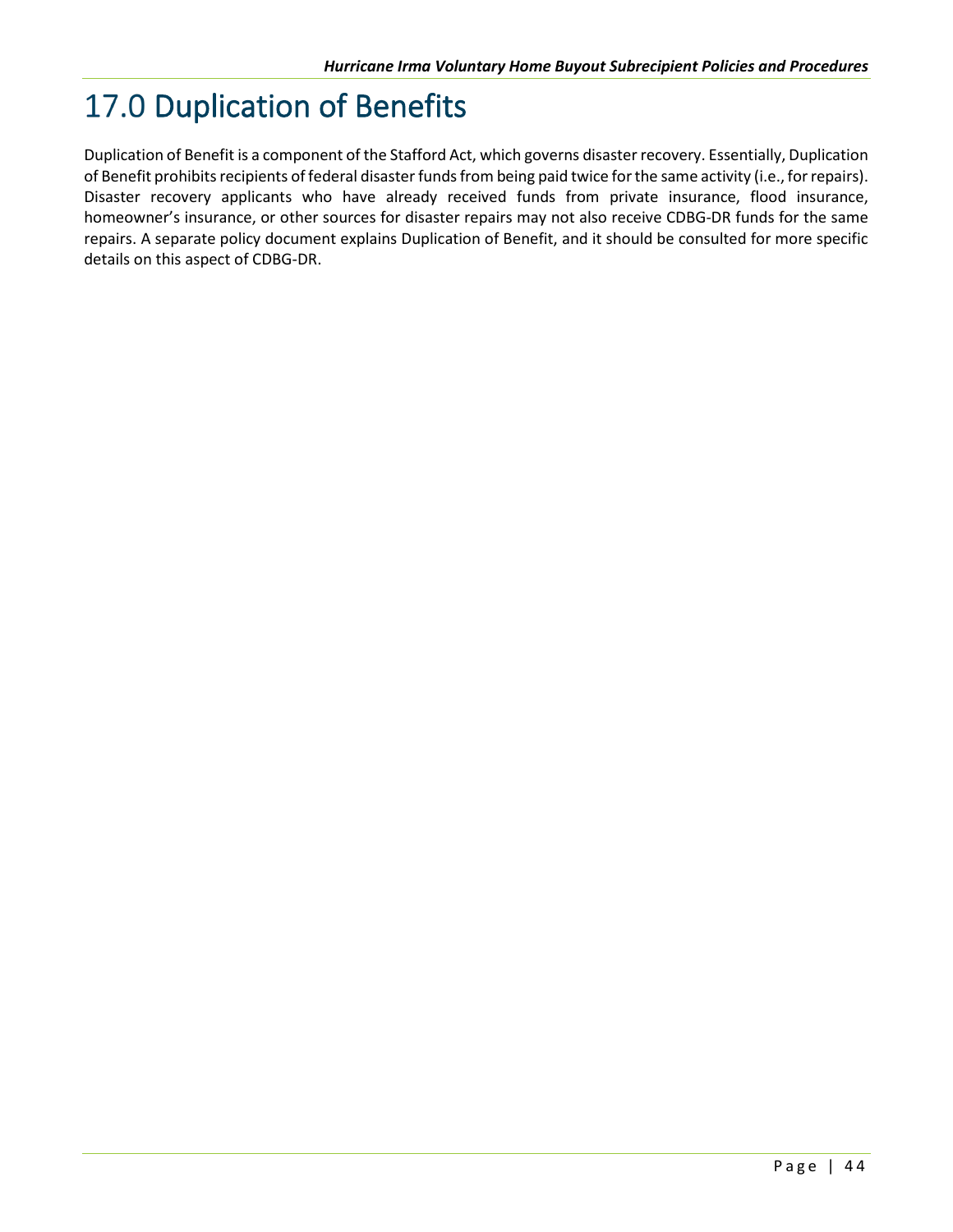# <span id="page-50-0"></span>18.0 Uniform Relocation Act Requirements

### 18.1 The DEO URA Policy is available on the Office of Long-Term

Resiliency website at [http://www.floridajobs.org/docs/default-source/office-of-disaster](http://www.floridajobs.org/docs/default-source/office-of-disaster-recovery/office-of-disaster-recovery-main-page/master-v1-0-oltr-ura-rarap-(9-14-2021).pdf?sfvrsn=793b51b0_2)[recovery/office-of-disaster-recovery-main-page/master-v1-0-oltr-ura-rarap-\(9-14-](http://www.floridajobs.org/docs/default-source/office-of-disaster-recovery/office-of-disaster-recovery-main-page/master-v1-0-oltr-ura-rarap-(9-14-2021).pdf?sfvrsn=793b51b0_2) [2021\).pdf?sfvrsn=793b51b0\\_2](http://www.floridajobs.org/docs/default-source/office-of-disaster-recovery/office-of-disaster-recovery-main-page/master-v1-0-oltr-ura-rarap-(9-14-2021).pdf?sfvrsn=793b51b0_2). Requirements under 24 CFR 570.606

<span id="page-50-1"></span>Some of the activities identified in Hurricane Irma CDBG-DR may trigger requirements of the Uniform Relocation Assistance Act (URA), a government-wide law that governs acquisition of real property and displacement of tenants, businesses, and property owners. This regulation establishes HUD's policy that efforts are to be taken to minimize displacement of persons (families, individuals, businesses, nonprofit organizations, and farms) because of activities undertaken with CDBG-DR funds. It also provides that relocation assistance will be provided to a

displaced person based on requirements in 49 CFR 24. In the discussion that follows, it is important to remember that the grantee is the State of Florida CDBG-DR program and the subrecipient is the local government that receives a subrecipient agreement from the state under the disaster recovery program.

A displaced person is defined in 24 CFR 570.606(2) as "any person (family, individual, business, nonprofit organization, or farm) that moves from real property, or moves his or her personal property from real property, permanently and involuntarily, as a direct result of rehabilitation, demolition, acquisition for any activity assisted under this part."

URA requirements are complex, and HUD has excellent resources to assist in the URA process. Handbook 1378 is available on the HUD website at [https://www.hud.gov/program\\_offices/comm\\_planning/library/relocation/policyandguidance/handbook1378.](https://www.hud.gov/program_offices/comm_planning/library/relocation/policyandguidance/handbook1378) Subrecipients should consult this comprehensive resource for detailed guidance. In addition, OLTR staff are a resource for assistance prior to undertaking acquisition and relocation activities.

### <span id="page-50-2"></span>18.2 Requirements under 49 CFR 24

The Uniform Relocation Assistance and Real Property Acquisition for Federal and Federally-Assisted Programs is established in Title 49 CFR Part 24. It consists of Subparts A through G. Subpart A establishes that the purpose of the regulations is to ensure owners of real property acquired for federal or federally assisted projects and persons displaced because of these projects are treated fairly and consistently. In addition, the purpose of the regulations is to ensure that agencies that implement the regulations do so in a manner that is efficient and cost effective.

#### <span id="page-50-3"></span>18.2.1 Subpart A: General Requirements

In addition to the purpose above, this subpart includes the following elements:

- Definitions and acronyms
- Prohibition of a person from receiving URA payments if payments are received under federal, state, or local laws or insurance that are determined to have the same purpose and effect as a URA payment
- Requirements that the state must provide assurances that it will comply with URA if a project is undertaken with federal assistance that will result in acquisition of real property or displacement and is subject to monitoring by HUD and must take measures to minimize fraud, waste, and mismanagement
- Requirements for information to be contained in notices and how those notices are to be written and delivered
- Guidelines for administration of jointly funded projects when two or more federal agencies provide financial assistance to a non-federal agency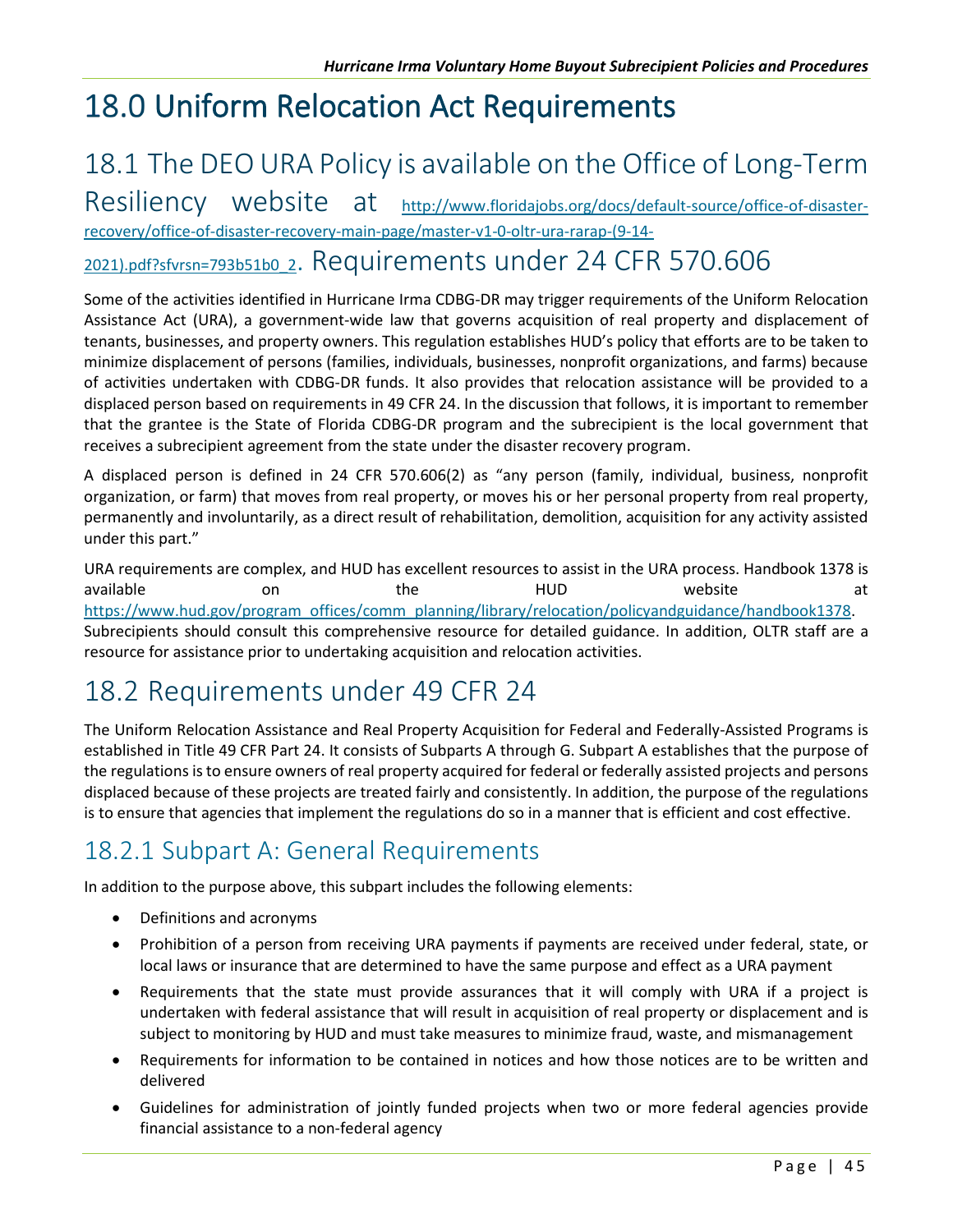- Authority for a federal agency to waive regulations
- Lists of other federal laws and regulations with which the implementation of the URA must ensure compliance
- Requirements for record keeping in sufficient detail to demonstrate compliance with the URA requirements, 3-year retention, confidentiality of records, and submitting reports every 3 years or as URA requires on real-property acquisition and displacement activities
- NOTE: OLTR requires records retention for 6 years.
- Appeal procedures

#### <span id="page-51-0"></span>18.2.2 Subpart B: Real Property Acquisition Requirements

Subpart B encompasses the following:

- Applicability of acquisition requirements
- Basic acquisition policies
- Criteria for appraisals
- Review of appraisals
- Acquisition of tenant-owned improvements
- Expenses incidental to transfer of title to the subrecipient
- Certain litigation expenses
- Donations

#### <span id="page-51-1"></span>18.3 Requirements under 24 CFR 42

Requirements of 24 CFR 42 are applicable to CDBG-DR–funded programs or activities when lower-income (LMI) housing units, whether occupied or vacant and occupiable, are demolished or converted to a use other than LMI dwelling units. The requirements include the following:

- Demolished or converted units must be replaced on a one-for-one basis with comparable lower-income dwelling units.
	- o Replacement units must be in the subrecipient's jurisdiction and, to the extent possible, within the same neighborhood.
	- $\circ$  Replacement units must be of sufficient number and size to house the number of occupants that could have occupied the units being demolished or converted. Replacement housing cannot be smaller than the units they are replacing (i.e., replacing two-bedroom units with one-bedroom units) unless it is demonstrated that the smaller units are consistent with the needs assessment in the HUD–approved consolidated plan. Non-entitlement local governments that do not have a consolidated plan must make available public information demonstrating that the replacement housing is consistent with the housing needs of lower-income households in its jurisdiction.
	- o Units must be in standard condition. Replacement housing can be obtained from substandard units improved to standard condition provided no person was displaced from the unit and the unit was vacant for 3 months before an agreement was executed with the property owner.
	- $\circ$  Units must initially be made available for occupancy at any time during the period beginning 1 year before the subrecipient makes public the information demonstrating that replacement housing is not required (see above) and ending 3 years after the completion of the demolition or rehabilitation related to the conversion.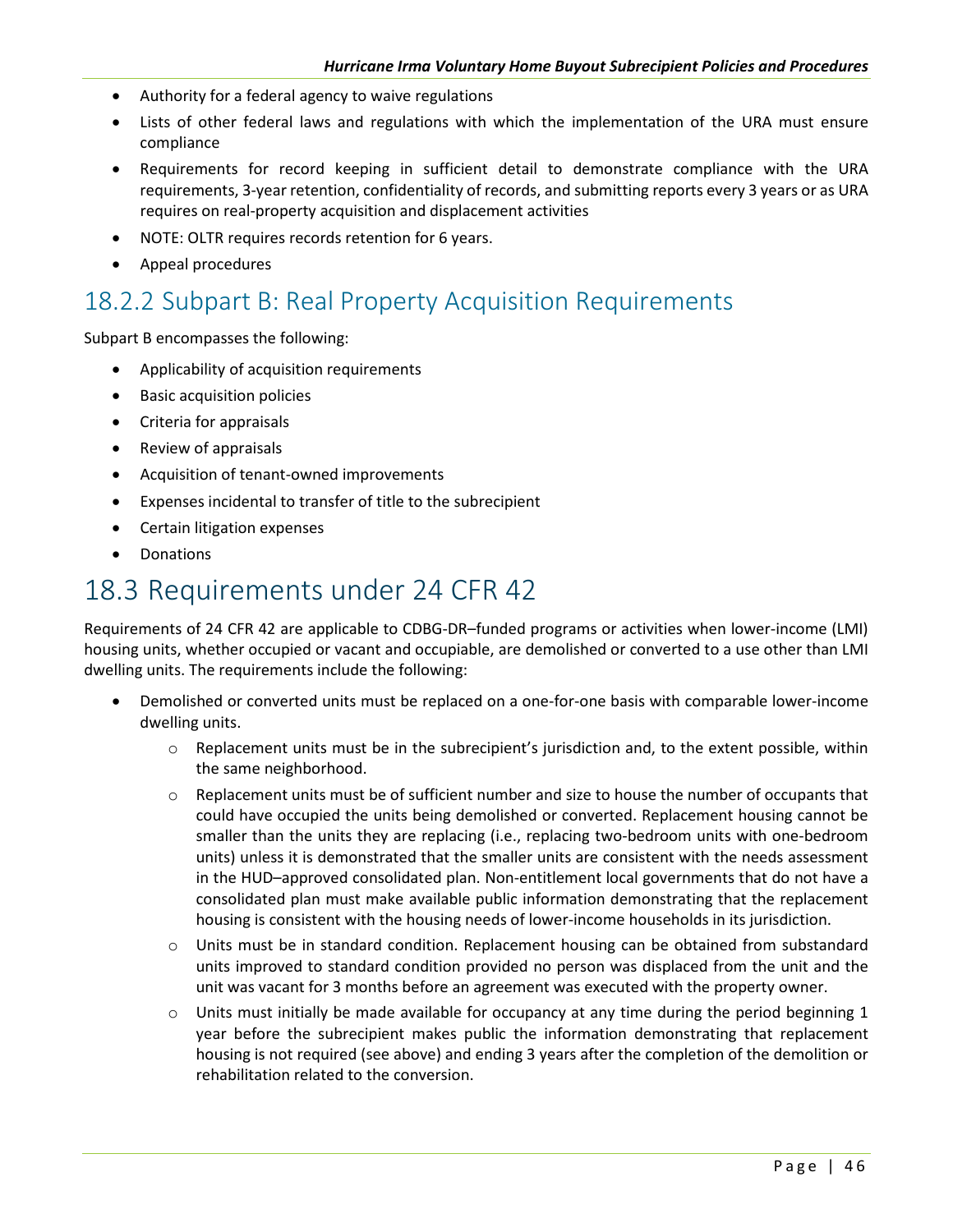- $\circ$  Units must remain lower-income dwelling units for at least 10 years from the date of initial occupancy. Replacement housing may include public housing or existing housing receiving Section 8 project-based assistance.
- Before the subrecipient enters into a contract to provide funds to demolish or convert lower-income dwelling units, the subrecipient must make the following available to the CDBG-DR program:
	- o A description of the proposed assisted activity
	- $\circ$  A map of the location identifying the number of dwelling units by size (number of bedrooms) that will be demolished or converted
	- o A time schedule for commencement and completion of the demolition or conversion
	- $\circ$  A map of the location and the number of dwelling units by size (i.e., number of bedrooms) that will be provided as replacement units
		- If the information is not available, include the general location on a map, identify the approximate number of dwelling units by size, and provide information as to when the specific location and number of units by size will be submitted and disclosed to the public.
	- $\circ$  The source of funding and the time schedule for providing the replacement units
	- $\circ$  The basis for concluding the replacement units will be available to lower-income households for at least 10 years from the date of initial occupancy
	- $\circ$  Information demonstrating that any proposed smaller units used as replacement units are consistent with the needs assessment in the HUD–approved consolidated plan.
		- For non-entitlement local governments that do not have a consolidated plan, information should be made available to the public demonstrating that the replacement housing is consistent with the housing needs of lower-income households in its jurisdiction.
- Replacement housing is not required if the HUD field office determines, based on objective data, that there is an adequate supply of vacant lower-income units in standard condition and available on a nondiscriminatory basis within the area. The subrecipient must submit the required information to the CDBG-DR program staff to support the conclusion the replacement housing is not required. The submitted information must be made public and inform interested parties that they have 30 days from the date of submission to provide the state opposing information. If the state agrees with the request, the state must provide its recommendation and supporting information to the field office. Similar requirements must be met if the state intends to demonstrate that replacement housing is not required.
- Anyone who disagrees with a displaced-person determination or the amount of relocation assistance received can file a written appeal with the subrecipient. If the appeal is not resolved with the subrecipient, the appealing individual may submit a written request for the state to review the determination. Similarly, in the instance where the state has directly undertaken an activity that results in an individual that disagrees with the state's displaced-person determination or the amount of relocation assistance provide, a written appeal can be filed with the state. If the appeal is not resolved with the state, the appealing individual may submit a written request for HUD to review the determination. If full relief is not granted, the individual must be advised, by the subrecipient or the state, as appropriate, of his or her right to seek judicial review.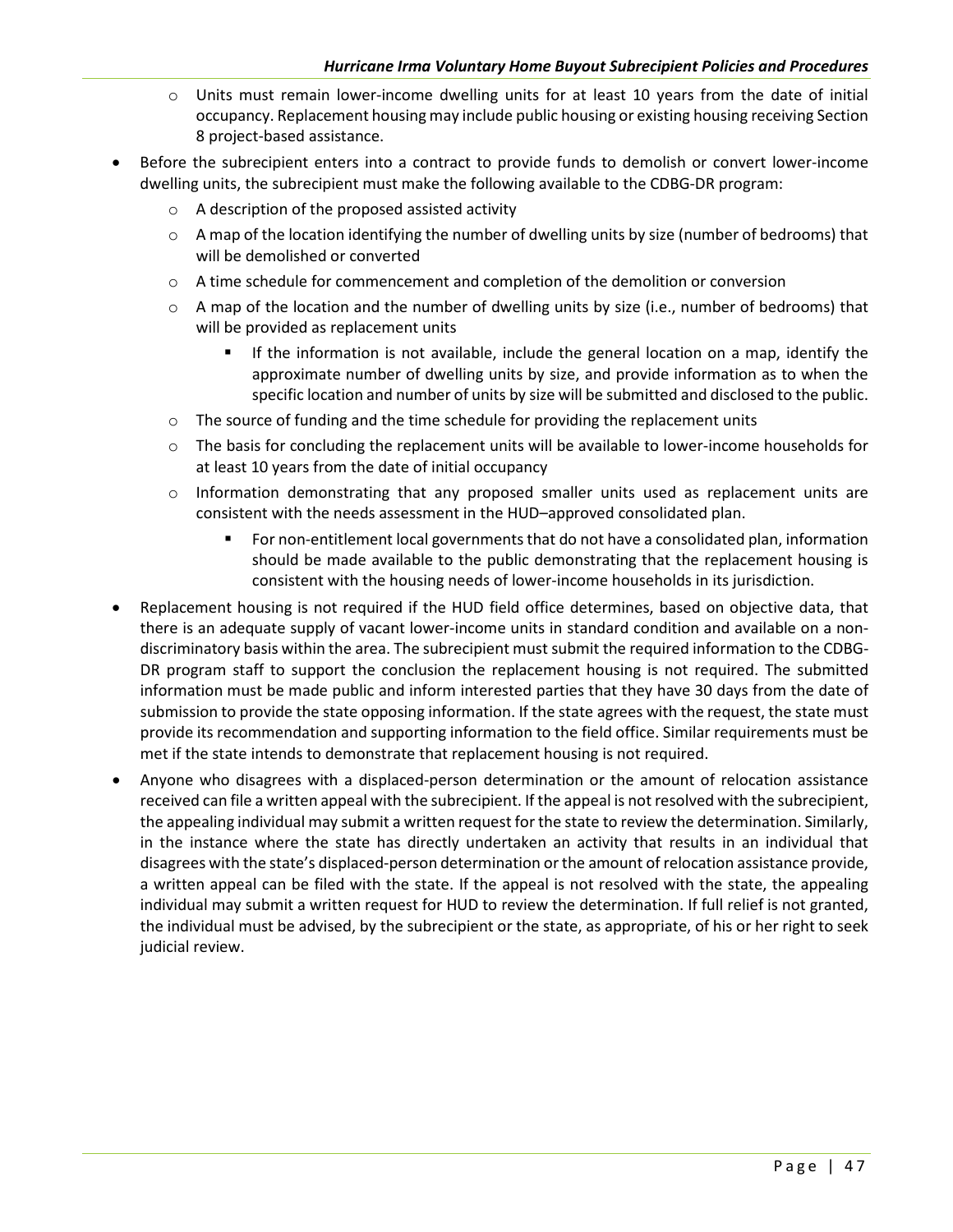# <span id="page-53-0"></span>19.0 Monitoring and Risk Assessment

#### <span id="page-53-1"></span>19.1 Risk Assessment

The purpose of the risk assessment is to define the scope and focus monitoring efforts, including establishing a framework for determining the appropriate level of monitoring for subrecipients consistent within available resources. The risk assessment documents decisions and recommendations regarding where to apply staff and travel resources for monitoring, training and/or technical assistance to be directed to those subrecipients most in need of assistance to prevent potential problems, or to quickly resolve problems that arise.

The Risk Assessment is used to determine the risk category as high, medium, or low. Based on the Risk Assessment, an individual subrecipient monitoring plan is developed that includes the method of monitoring (i.e., onsite or from the grant manager's office), specific areas of the program to be monitored, the frequency of monitoring, and areas where technical assistance and training may be needed.

Prior to closeout, at least one onsite review should be conducted of all programs and projects implemented by the subrecipient. Project and program monitoring should occur early enough during program or project to provide adequate time for technical assistance and/or corrective action to resolve problems.

A Monitoring Plan has been developed to assist OLTR in conducting monitoring visits, and subrecipients may benefit from reviewing the plan as well as this policy.

#### <span id="page-53-2"></span>19.2 Monitoring Overview

Monitoring is an important component of grant management. It ensures that activities specified in the subrecipient agreement progress toward timely completion and allows for early identification of potential issues and problems so that they can be prevented or corrected. The OLTR monitoring program includes desk monitoring and onsite monitoring. Monitoring will be conducted in accordance with the OLTR Monitoring Plan for CDBG-DR: Hurricane Irma and at the discretion of the grant manager.

#### <span id="page-53-3"></span>19.2.1 Desk Monitoring

A desk review assesses compliance with program, contractual, HUD, CDBG-DR, and other federal, state and local requirements without visiting the subrecipient. A desk review can assist with identifying potential problems early, preventing compliance violations, and helping improve performance. Typical desk monitoring includes review of contracts, procurement documents, and requests for payments and often the review of environmental documents. Risk Assessment results may be used to identify specific areas of concern and to determine the frequency of desk reviews.

Desk monitoring includes the following:

- Review of procurement procedures used to select professional and construction services
- Wage decisions
- Contractor clearances
- Plans and specifications
- Subrecipient policies related to fair housing, equal opportunity, compliance with the Americans with Disabilities Act
- Responses to monitoring reports
- Requests for funds
- Financial audits and management decisions
- Review of periodic reports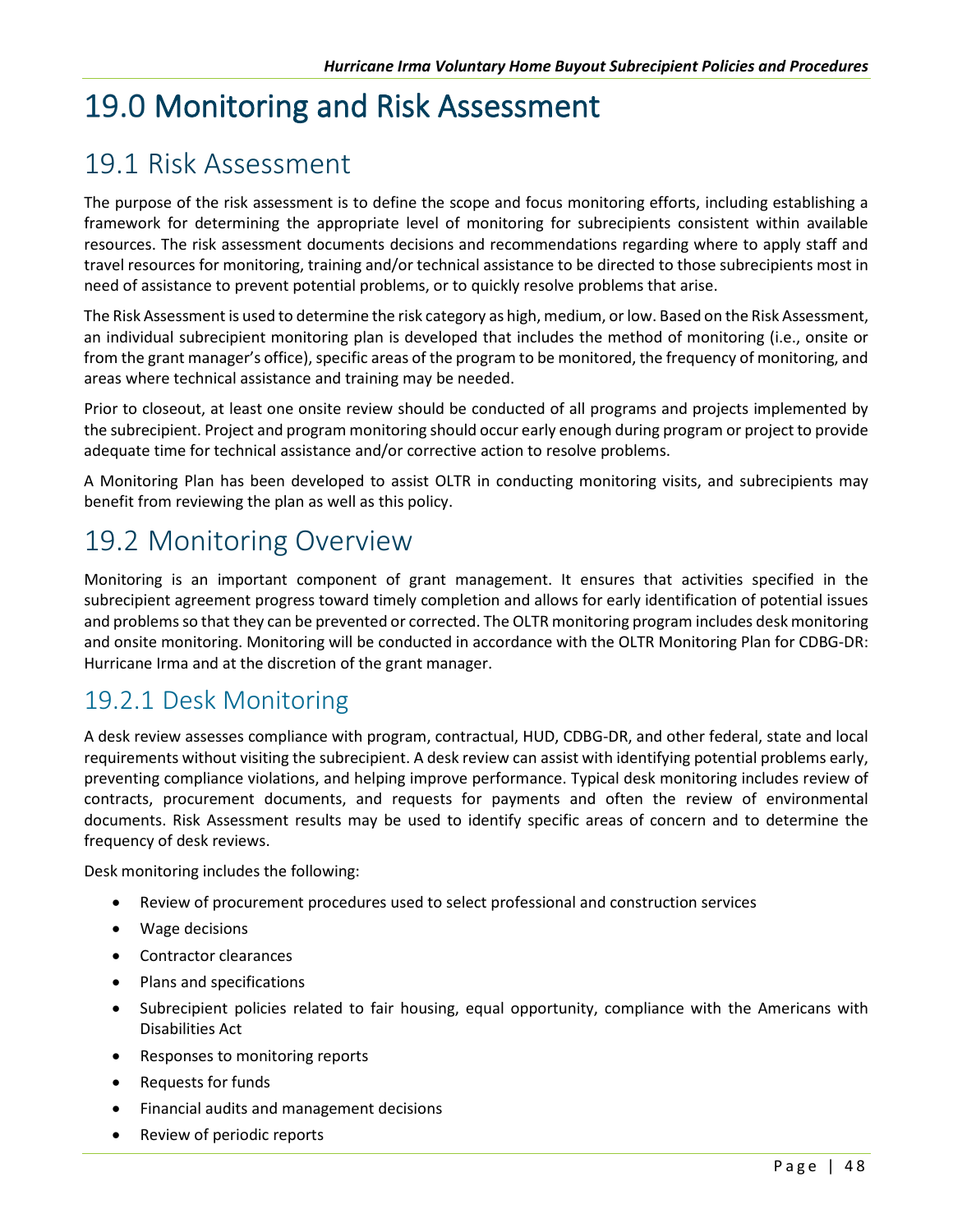#### <span id="page-54-0"></span>19.2.2 Onsite Monitoring

Onsite monitoring activities are those activities conducted at a site where program or project records are maintained, production occurs, or both. Onsite monitoring is an effective way to validate desk review results, identify and/or research discrepancies, and more closely monitor high-risk program components.

OLTR staff will conduct a minimum of three onsite monitoring visits. The first monitoring visit includes a site visit to confirm information in the application and to conduct a review of the subrecipient's administrative and financial capabilities, including the subrecipient's capacity to monitor contractors, work progress, and any subrecipients (e.g., disaster recovery funds provided to the county that are passed through to the municipalities). The second monitoring visit will be conducted to evaluate work progress, compliance with Davis-Bacon requirements, and Duplication of Benefits records and review the subrecipient's financial transactions and records, among other considerations. The third monitoring visit is conducted to verify completion of activities and prepare for closing out the subrecipient. Additional monitoring visits will be scheduled based on the risk assessment and on the results of previous monitoring visits.

Typical onsite monitoring includes the following:

- Program administration
- Financial management

#### <span id="page-54-1"></span>19.3 Monitoring Visit

Prior to scheduling any monitoring visit, OLTR staff completes the Pre-Monitoring letter. This form identifies the areas to be monitored, any open findings or concerns, and any special conditions that have not been met. OLTR staff will notify the subrecipient by certified mail 30 days prior to onsite monitoring date. This letter is referred to as the "Coming to Town Letter" and includes the date of the monitoring visit and identifies the areas to be monitored.

For the first and all subsequent monitoring visits, the Program Administration Monitoring Checklist is used. An onsite or virtual entrance conference will be conducted at the beginning of the monitoring review. The entrance conference outlines the purpose of the monitoring visit and the files that will be reviewed. Once the review is completed, OLTR staff will conduct an exit conference to discuss the preliminary results of the monitoring review. Any findings, concerns, or other issues relative to compliance with federal code, state law, administrative rule, program requirements, or subrecipient terms and conditions will be discussed at the exit conference. The discussion may include anticipated requirements for corrective action. It is recommended that the chief elected official be present for this conference.

Each monitoring visit will be different because different activities will be reviewed. OLTR staff will use standard HUD forms for the monitoring visits, and these forms may be referenced in the "Coming to Town Letter." Other forms may also be developed by OLTR but will be made available to the subrecipient and will include only those items required by statute, regulation, rule, or contract.

Upon returning to the office, a checklist will be completed during the monitoring visit and OLTR staff will prepare the monitoring report, in a letter format, summarizing items reviewed during the monitoring visit; identifying any findings, areas of concern, or other deficiencies; and including recommended corrective actions. A *finding* is a violation of a statutory, regulatory, or program requirement for which corrective actions are required. A *concern* is an issue that, if not addressed and corrected, may later result in a finding and may require a corrective action.

Monitoring reports are to be prepared and mailed to the subrecipient within 90 days following the monitoring visit. If any additional information is needed from the subrecipient to complete the monitoring report, a request for that information must be made within 2 weeks after returning from the monitoring visit. Requests for additional information must be documented in the grant file. Appropriate documentation includes copies of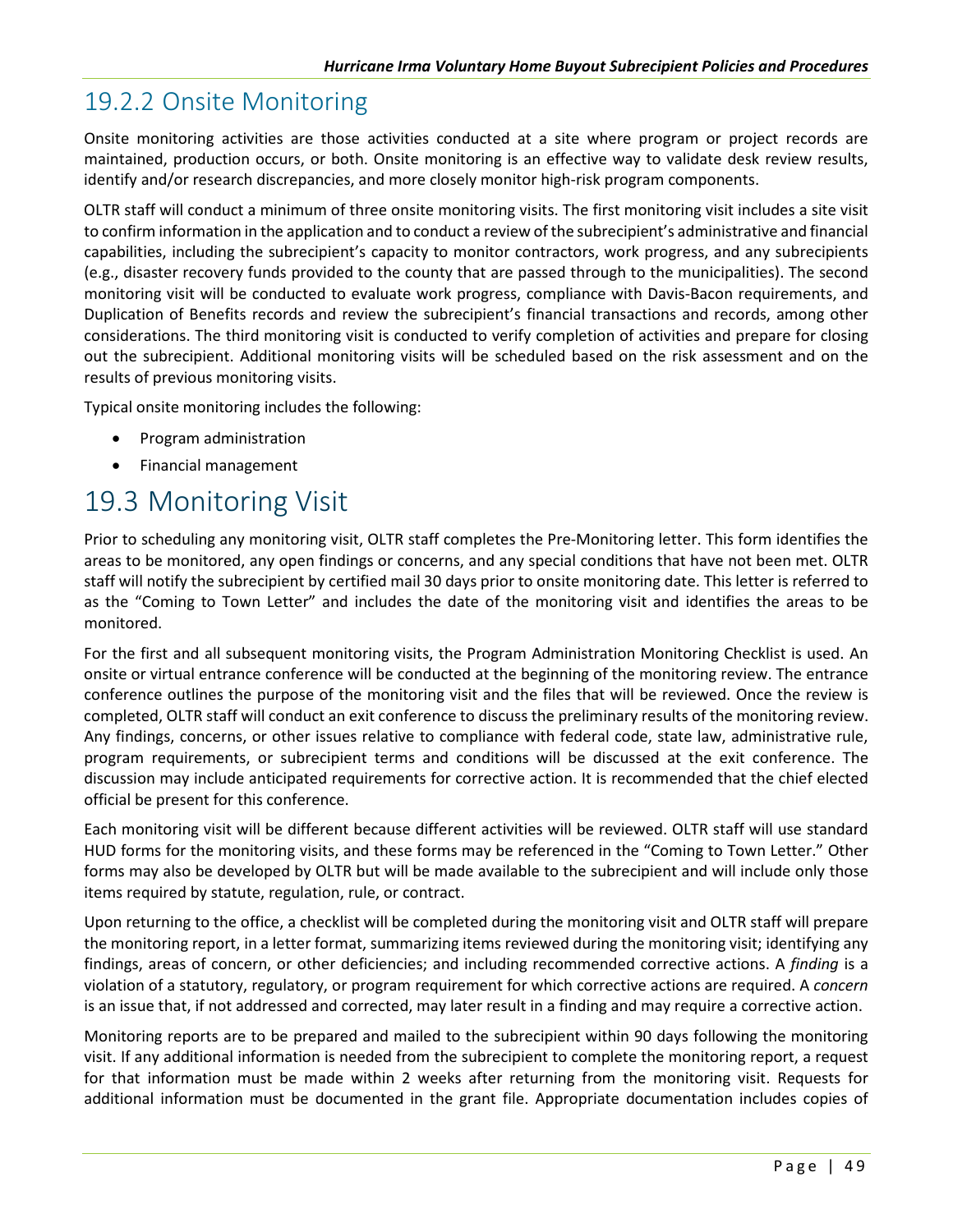emails, telephone logs, memoranda, letters, or other similar documentation. If a response is required, the subrecipient has 45 days to respond to a monitoring report.

After receiving a response to the monitoring report, a letter to the subrecipient regarding the adequacy of its response will be prepared and mailed within 45 days of receipt of the response. Requests for funds will be withheld if the subrecipient does not respond to findings or concerns within the 45-day period. All findings from monitoring visits must be cleared prior to program or project closeout. If more than 45 days is needed to process the subrecipient's response, documentation must be included in the grant file providing a reason for the delay in responding.

If a finding remains uncorrected, one or more remedies will be imposed. The choice of remedies will be governed by the type and seriousness of the deficiency. Possible remedies include the following:

- Seek changes in personnel duties and responsibilities
- Suspension of grant payments
- Reduction of grant amount
- Termination of grant
- Reimbursement to the state for disallowed costs
- Legal action pursued by the state

#### <span id="page-55-0"></span>19.3.1 Recommended Subrecipient Monitoring Methodology

Monitoring priority and frequency should be based on the results of a Risk Assessment. (See the [Risk Assessment](#page-53-1) section for more information.) The monitoring plan should include onsite monitoring and site visits. A representative sample of the subrecipient's grant files should be reviewed to draw valid conclusions about performance and capacity.

The following procedures are implemented to ensure OLTR's monitoring reports are prepared and mailed within 90 days after returning from a monitoring visit.

- 1. Monitoring reports are to be prepared within 90 days following the monitoring visit. If any additional information is needed from the subrecipient to complete the monitoring report, a request for that information is to be made within 2 weeks after returning from the monitoring visit. Requests for additional information must be documented in the grant file. Appropriate documentation includes copies of emails, telephone logs, memorandums, letters, or other similar documentation.
	- A. Documentation must also be included in the grant file to explain why a monitoring report could not be completed and mailed within the 60-day time period. For example, if there are delays in receiving additional information from the subrecipient, the grant file must include copies of emails, telephone logs, memorandums, letters, or other similar documentation regarding followup requests or reminders for the needed information.
- 2. After receiving a response to the monitoring report from the subrecipient, a letter to the subrecipient regarding the adequacy of its response will be prepared and mailed within 45 days of receipt of the response. If more than 45 days is needed to process the subrecipient's response, documentation must be included in the grant file providing a reason for the delay in responding.

#### <span id="page-55-1"></span>19.3.2 Technical Assistance

When deficiencies are identified as a result of the monitoring, technical assistance may be required to assist in resolution of the deficiency. The objective of technical assistance is to aid the subrecipient in its day-to-day compliance with HUD and state regulations and program requirements as it administers its programs. The nature and extent of technical assistance should be determined at the discretion of the monitor. Some examples of technical assistance include verbal or written advice, formal training, and documentation and guidance.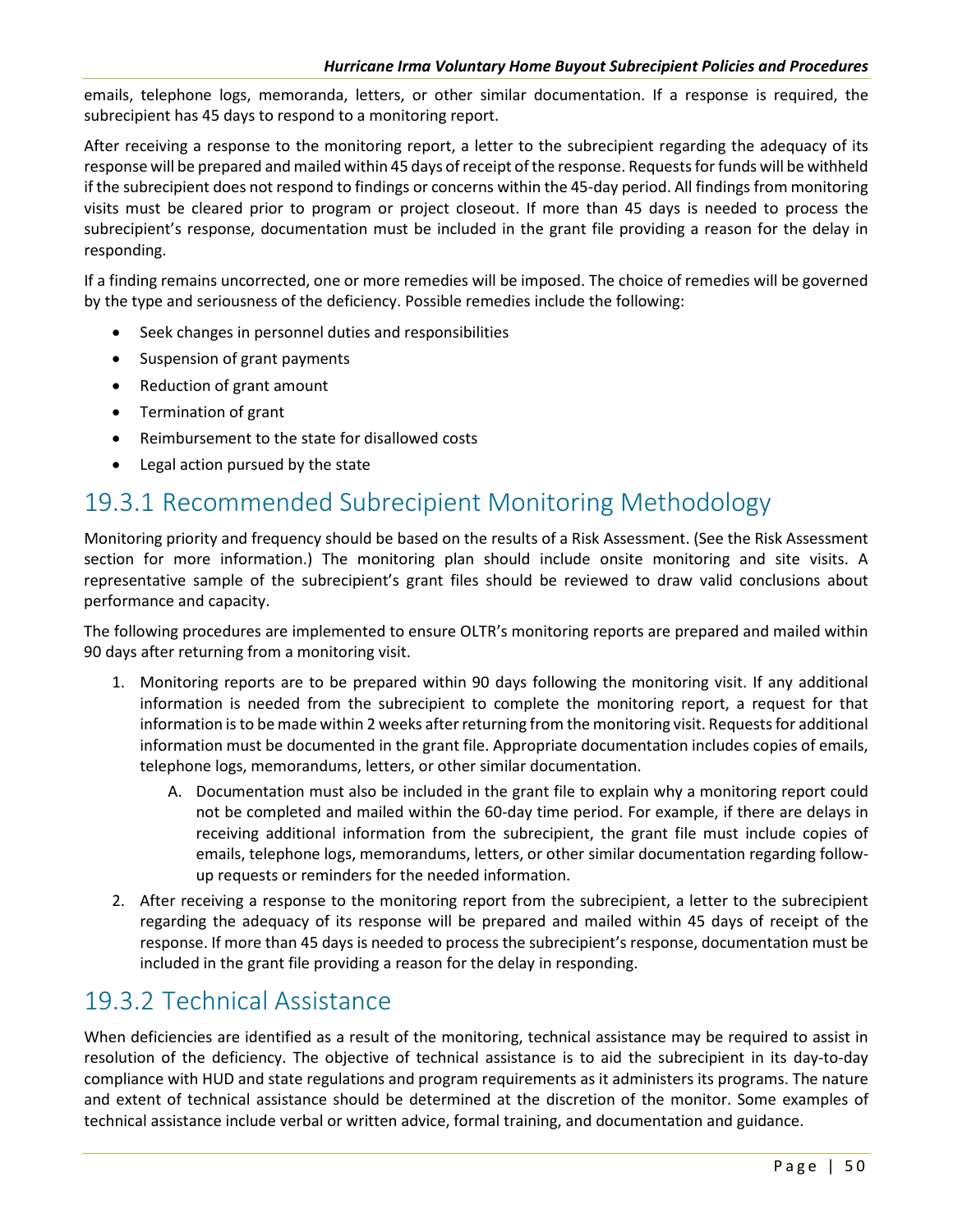#### <span id="page-56-0"></span>19.3.3 Follow-Up

In the event that deficiencies are identified during the monitoring review, follow-up actions should be scheduled to address the progress of the proposed resolution. Timing and frequency of follow-up communication and activities should be determined at the discretion of the monitor and should be based on the severity of the deficiency.

If previous deficiencies remain unresolved or uncorrected, these issues will also require follow-up activity. All follow-up actions should be documented and communicated. Target dates should be assigned for resolution of deficiencies.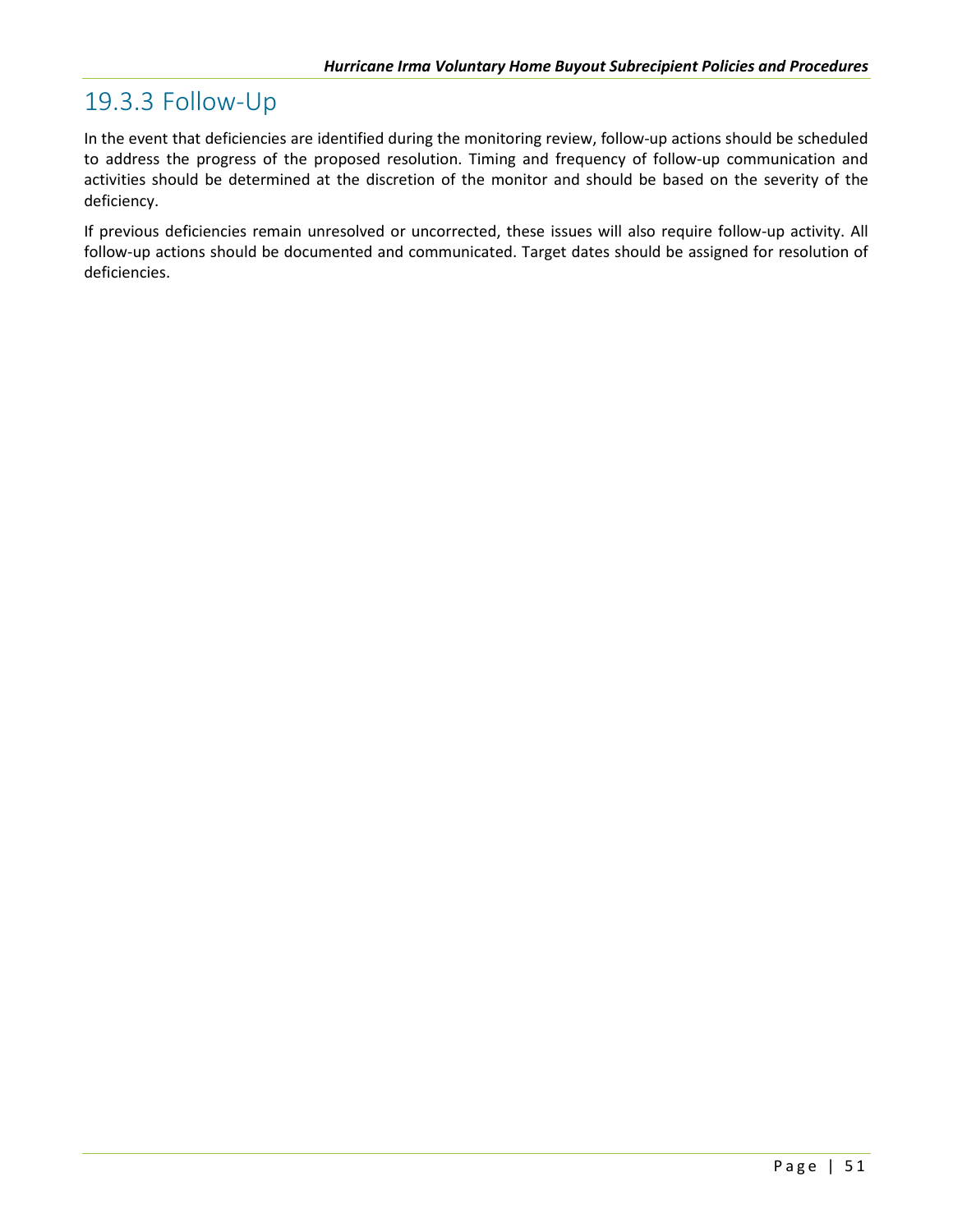# <span id="page-57-0"></span>20.0 Closeout

Subrecipients are responsible for timely submission of closeout documents. A subrecipient agreement cannot be closed out until all activities associated with the project have been completed and the National Objective has been met. For example, a project that provides funds for a new sewage collection and treatment system cannot be closed out until the households are connected to the system and the system is fully functional.

OLTR staff coordinate with the subrecipient to ensure appropriate closeout documents are submitted. There are two stages in the closeout process: *Administrative Closeout* and *Final Closeout*. Administrative closeout means that the subrecipient has received notice from CDBG-DR staff that all applicable administrative actions and all required work in the subrecipient agreement have been completed, with the exception of the submission and approval of the final audit required under 2 CFR Part 200. Final closeout means that the subrecipient has received notice from CDBG-DR staff that the final audit has been submitted and that there are no outstanding audit issues to resolve or an attestation statement has been submitted that a 2 CFR Part 200 audit is not required.

To complete necessary closeout documents, subrecipients and their subcontractors must closeout any subcontracts or subrecipient agreements associated with the funded activities and settle any outstanding financial claims. Subcontractor(s) should be advised to prepare claims or invoices and submit them to the subrecipient within 30 days of the completion of the project to ensure payment requests are made before the closeout process begins.

The subrecipient's Administrative Closeout package must be submitted within 45 days after termination date of the subrecipient agreement or as soon as the project is completed. The closeout package includes data regarding accomplishments and beneficiaries served and documents how federal and local resources were expended in accordance with the current approved budget. The closeout package must be signed by the subrecipient's chief elected official or by the individual with a designation of signature authority signed by the chief elected official.

After the subrecipient is final closed, the subrecipient must keep all records related to the grant award for a minimum of 6 years after final closeout has been approved or from the end of any audit or legal proceedings involving the subrecipient award.

# <span id="page-57-1"></span>20.1 Closeout Process

The subrecipient must submit a subrecipient agreement closeout report and documentation to the OLTR within 45 days of the termination of the contract or within 45 days of the completion of all activities. Upon completion of activities contained in the subrecipient agreement, including any amendments, the subrecipient shall submit to OLTR a closeout report and documentation (closeout package) that includes the following:

- Final statement of costs and copies of the final construction invoices;
- Certification that all construction has been completed, inspected, and approved by all parties prior to the subrecipient end date and submission of the administrative closeout;
- Photographs of project activities, maps, documentation of fair-housing activities, documentation of resolution of citizen complaints, and any outstanding monitoring issues;
- Certification that all costs have been paid, including those reflected on the closeout report;
- Documentation of expenditure of any leverage;
- A report of final beneficiary data and final accomplishments;
- A list of the homes receiving direct benefit; and,
- Certification that each housing unit assisted was within the local government's jurisdiction for housing rehabilitation.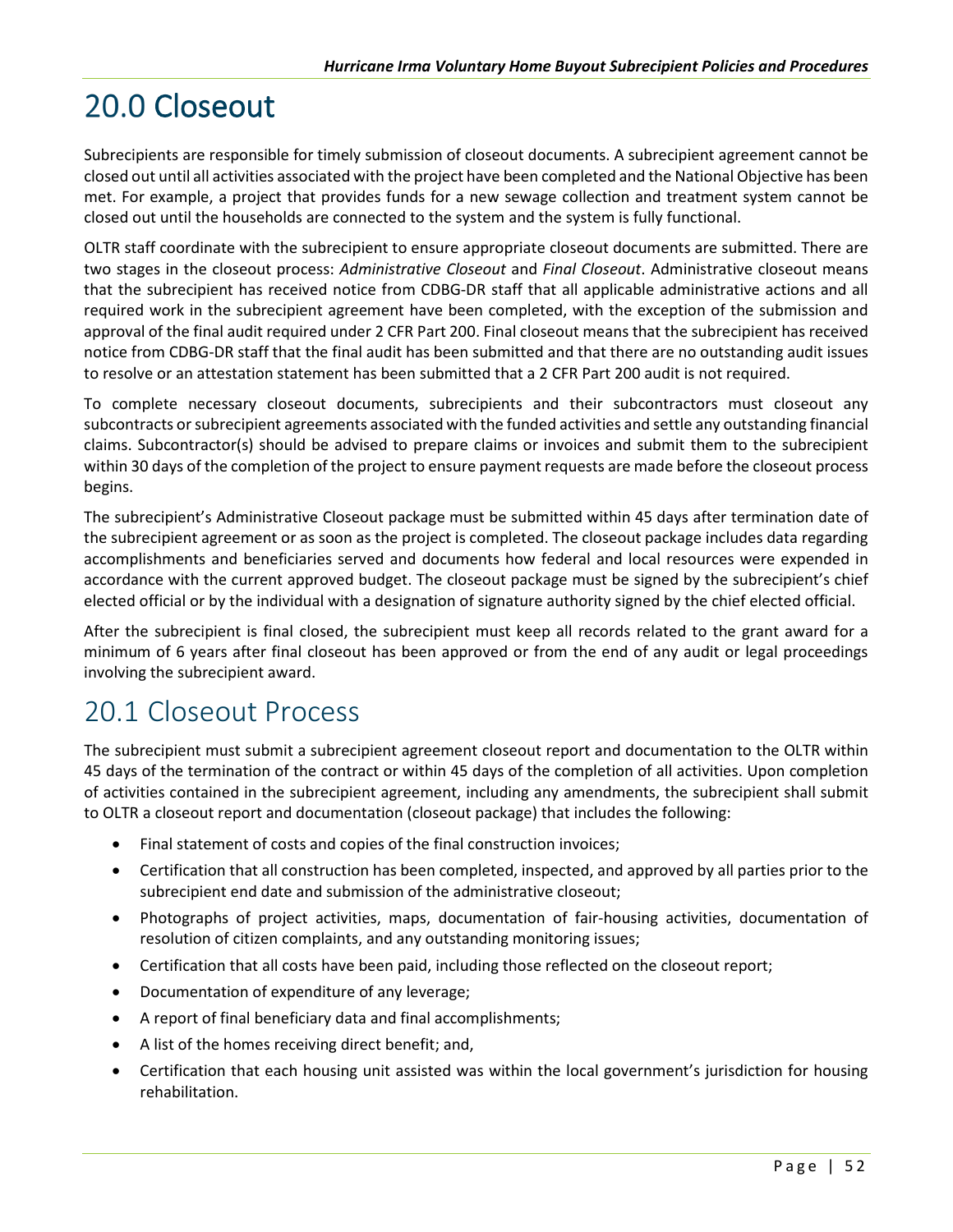In addition:

- All funds drawn from the subrecipient award and not expended must be returned to OLTR prior to submission of the closeout report.
- The closeout report must contain original signatures.
- If a subrecipient fails to meet contractual requirements on time, OLTR shall require them to financially (not administratively) close out a subrecipient to meet federal requirements for the timely distribution of funds set by HUD.
- If an audit report is past due, the subrecipient cannot be administratively closed until the past due audit is received. If an audit report is owed but not past due, the administrative closeout can proceed. Final closeout will not occur until all required audits are received.

Upon receipt of a closeout, the staff will complete an examination of closeout documents:

- Audit findings
	- o There can be no open audit findings.
- CDBG-DR funds on hand
	- $\circ$  Funds cannot exceed \$5,000 and must be properly reflected in the closeout documents.
- **Monitoring** 
	- o There can be no open findings.
- Program income (if funds were returned)
	- $\circ$  Unless otherwise authorized, all program income must be returned to the DEO OLTR.
- Proper disposition of acquired property
	- o Meeting all special requirements (i.e., map and certification statement)
- Final engineering certification
	- $\circ$  Certification is required for all public infrastructure activities paid for with CDBG-DR funds. The Certification of Completion must be executed by a licensed professional engineer and must state that the activity meets design specifications as may have been modified by change orders.

OLTR will respond to a closeout request by notifying the subrecipient by mail and identifying any issues that must be resolved before the OLTR will mail Notice of Outstanding Closeout Issues letter identifying these issues and the actions needed to resolve them.

Upon receipt and acceptance of the subrecipient 's final audit required under 2 CFR Part 200, for a subrecipient that has already been administratively closed, OLTR will send the subrecipient a Notice of Final Closeout letter. All audits must conform to the provisions of 2 CFR Part 200 and the subrecipient requirements to be accepted by OLTR. If there are any audit findings related to the CDBG-DR subrecipient, these findings must be resolved before the subrecipient can be final closed.

### <span id="page-58-0"></span>20.2 Procedure: Final Closeout

An important part of the final closeout procedure is reviewing the subrecipient's audit. The subrecipient is responsible for mailing the audit to OLTR. Once the audit is received, OLTR and DEO staff will review the audit for findings and concerns related to the CDBG-DR program. If there are none, final grant closeout will proceed.

If unresolved findings and concerns are noted in the audit review, OLTR will contact the subrecipient and coordinate the resolution of the findings and concerns. Only after all findings and concerns are resolved may the final closeout be processed.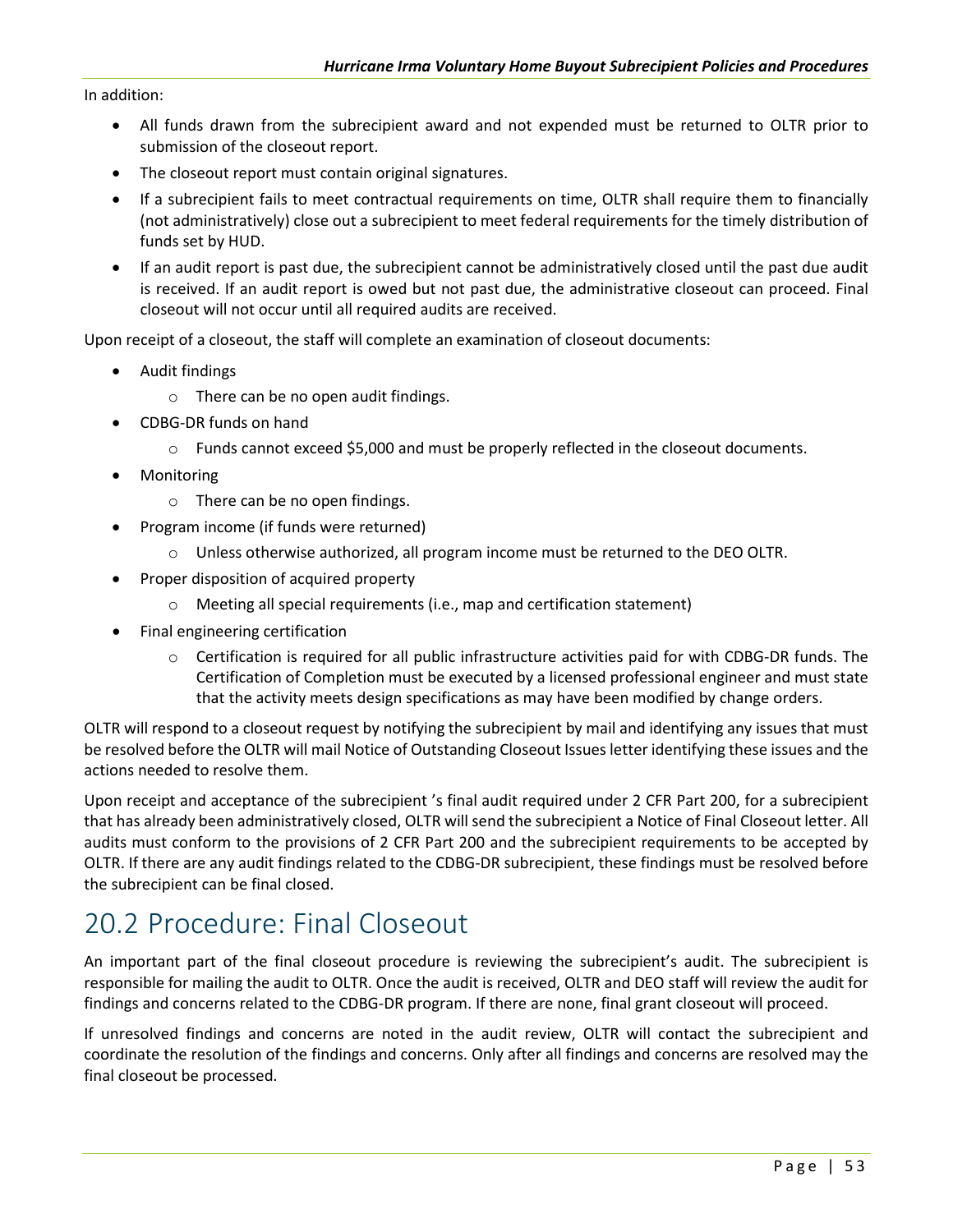#### <span id="page-59-0"></span>20.3 Grant Closeout

After all the activities are completed and all subrecipient agreements are final closed, OLTR can close out the grant with HUD. The Grant Accounting Office completes and signs Standard Form 424 (Federal Financial Report) and completes HUD Form 40153 (State CDBG-DR-Closeout Checklist). The DEO Executive Director or authorized designee signs Form 40153. These forms and all attachments are mailed to:

Director, Community Planning and Development Division, 4HD

Charles Bennett Federal Building

U.S. Department of Housing and Urban Development

400 West Bay Street, Suite 1015

Jacksonville, FL 32202

or as specified by HUD.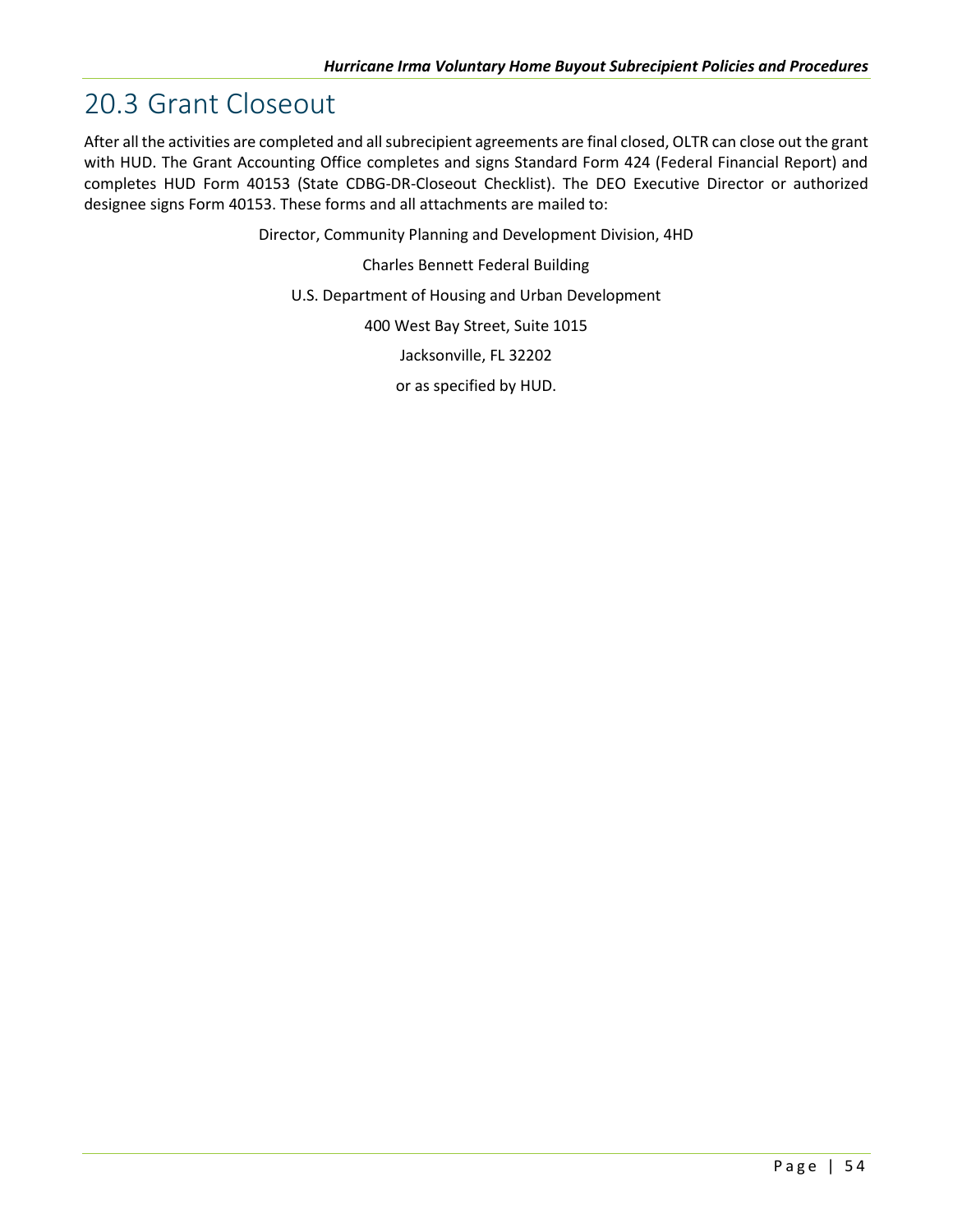# <span id="page-60-0"></span>Appendix A: Acronyms

| AGI           | <b>Adjusted Gross Income</b>                          |
|---------------|-------------------------------------------------------|
| CDBG          | <b>Community Development Block Grant</b>              |
| CDBG -DR      | Community Development Block Grant - Disaster Recovery |
| <b>CENST</b>  | Categorically Excluded Not Subject to § 58.5          |
| <b>CEST</b>   | Categorically Excluded Subject to§ 58.5               |
| <b>CFR</b>    | Code of Federal Regulations                           |
| <b>CWHSSA</b> | Contract Work Hours and Safety Standards Act          |
| <b>DBA</b>    | Davis-Bacon Act                                       |
| DEO           | Department of Economic Opportunity (Florida)          |
| DR            | Disaster Recovery                                     |
| EA            | <b>Environmental Assessment</b>                       |
| EIS           | <b>Environmental Impact Statement</b>                 |
| <b>ERR</b>    | <b>Environmental Review Record</b>                    |
| FEMA          | <b>Federal Emergency Management Agency</b>            |
| <b>FONSI</b>  | Finding of No Significant Impact                      |
| HUD           | U.S. Department of Housing and Urban Development      |
| LMI           | Low- to Moderate-Income                               |
| <b>NEPA</b>   | National Environmental Policy Act of 1969             |
| NFIP          | National Flood Insurance Program                      |
| NOL           | Notice of Intent                                      |
| OLTR          | Office of Long-Term Resiliency                        |
| <b>RROF</b>   | Request for Release of Funds                          |
| SAM           | System for Award Management                           |
| SBA           | <b>Small Business Administration</b>                  |
| SERA          | Subrecipient Enterprise Resource Application          |
| <b>SHPO</b>   | <b>State Historic Preservation Office</b>             |
| <b>UGLG</b>   | Unit of General Local Government                      |
| URA           | Uniform Relocation Assistance                         |